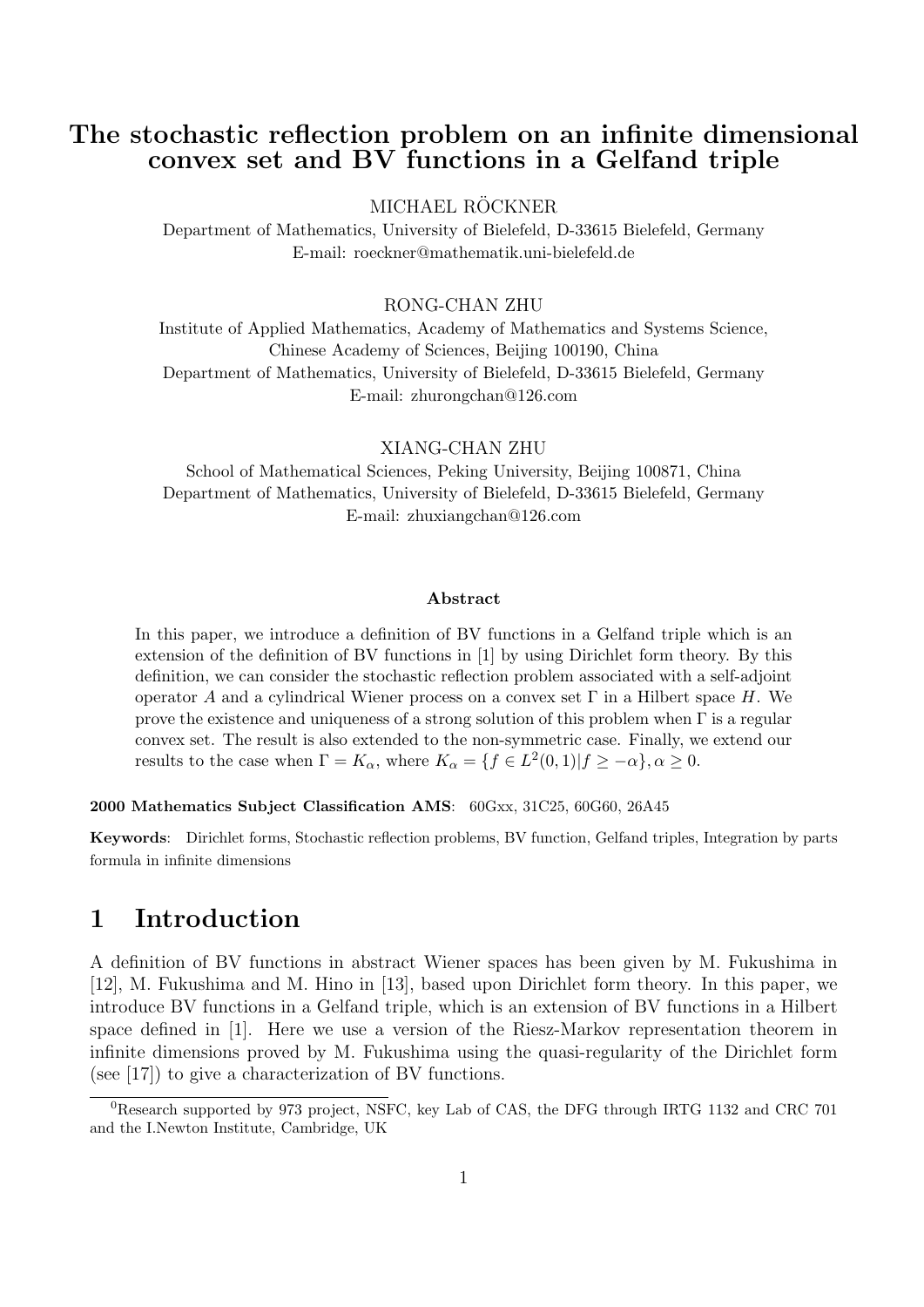In this paper, we consider the Dirichlet form

$$
\mathcal{E}^{\rho}(u,v) = \frac{1}{2} \int_{H} \langle Du, Dv \rangle \rho(z) \mu(dz)
$$

(where  $\mu$  is a Gaussian measure in *H* and  $\rho$  is a BV function) and its associated process. By using BV functions, we obtain a Skorohod-type representation for the associated process, if  $\rho = I_{\Gamma}$  and  $\Gamma$  is a convex set.

As a consequence of these results, we can solve the following stochastic differential inclusion in the Hilbert space *H*:

$$
\begin{cases}\n dX(t) + (AX(t) + N_{\Gamma}(X(t)))dt \ni dW(t), \\
 X(0) = x,\n\end{cases} \tag{1.1}
$$

where our solution is strong (in the probabilistic sense), if  $\Gamma$  is regular. Here  $A: D(A) \subset H \to H$ is a self-adjoint operator.  $N_{\Gamma}(x)$  is the normal cone to  $\Gamma$  at x and  $W(t)$  is a cylindrical Wiener process in *H*. The precise meaning of the above inclusion will be defined in Section 5.2. The solution to (1.1) is called distorted (if  $\rho = I_{\Gamma}$ , reflected) Ornslein-Uhlenbek (OU for short)process.

 $(1.1)$  was first studied (strongly solved) in [19], when  $H = L<sup>2</sup>(0, 1)$ , *A* is the Laplace operator with Dirichlet or Neumann boundary conditions and  $\Gamma$  is the convex set of all nonnegative functions of  $L^2(0,1)$ ; see also [28]. In [6] the authors study the situation when  $\Gamma$  is a regular convex set with nonempty interior. They get precise information about the corresponding Kolmogorov operator, but did not construct a strong solution to (1.1).

In this paper, we consider a convex set  $\Gamma$ . If  $\Gamma$  is a regular convex set, we show that  $I_{\Gamma}$  is a BV-function and thus obtain existence and uniqueness results for (1.1). By a modification of [12] and using [7], we obtain the existence of an (in the probabilistic sense) weak solution to (1.1). Then, we prove pathwise uniqueness. Thus, by a version of the Yamada-Watanabe Theorem (see [15]), we deduce that (1.1) has a unique strong solution. We also consider the case when  $\Gamma = K_{\alpha}$ , where  $K_{\alpha} = \{f \in L^2(0,1) | f \geq -\alpha\}$ ,  $\alpha \geq 0$ , and prove our result about Skorohod-type representation and that  $I_{K_{\alpha}}$  is a BV function, if  $\alpha > 0$ .

The solution of the reflection problem is based on an integration by parts formula. The connection to BV functions is given in Theorem 3.1 below , which is a key result of this paper. It asserts that the integration by parts formula for  $\rho \cdot \mu$  gives a characterization of BV functions  $\rho$ , in the case where  $\mu$  is a Gaussian measure. This is an extension of the characterization of BV functions in finite dimension. But an integration by parts fomula is in fact enough for the reflection problem. This we show in Section 6, exploiting the beautiful integration by parts formula for  $K_{\alpha}, \alpha \geq 0$ , proved in [28], which in case  $\alpha = 0$ , i.e,  $K_0 = \{f \in L^2(0,1) : f \geq 0\}$ , is with respect to a non-Gaussian measure, namely a Bessel bridge. Theorem 3.1 applies to prove that  $I_{K_\alpha}$  is a BV function, but only if  $\alpha > 0$ .

This paper is organized as follows. In Section 2, we consider the Dirichlet form and its associated distorted OU-process. We introduce BV functions in Section 3, by which we can get the Skorohod type representation for the OU- process. In Section 4, we analyze the reflected OU-process. In Section 5, we get the existence and uniqueness of the solution for (1.1) if  $\Gamma$  is a regular convex set. We also extend these results to the non-symmetric case. In Section 6, we consider the case when  $\Gamma = K_\alpha$ , where  $K_\alpha = \{f \in L^2(0,1) | f \geq -\alpha\}$ ,  $\alpha \geq 0$ .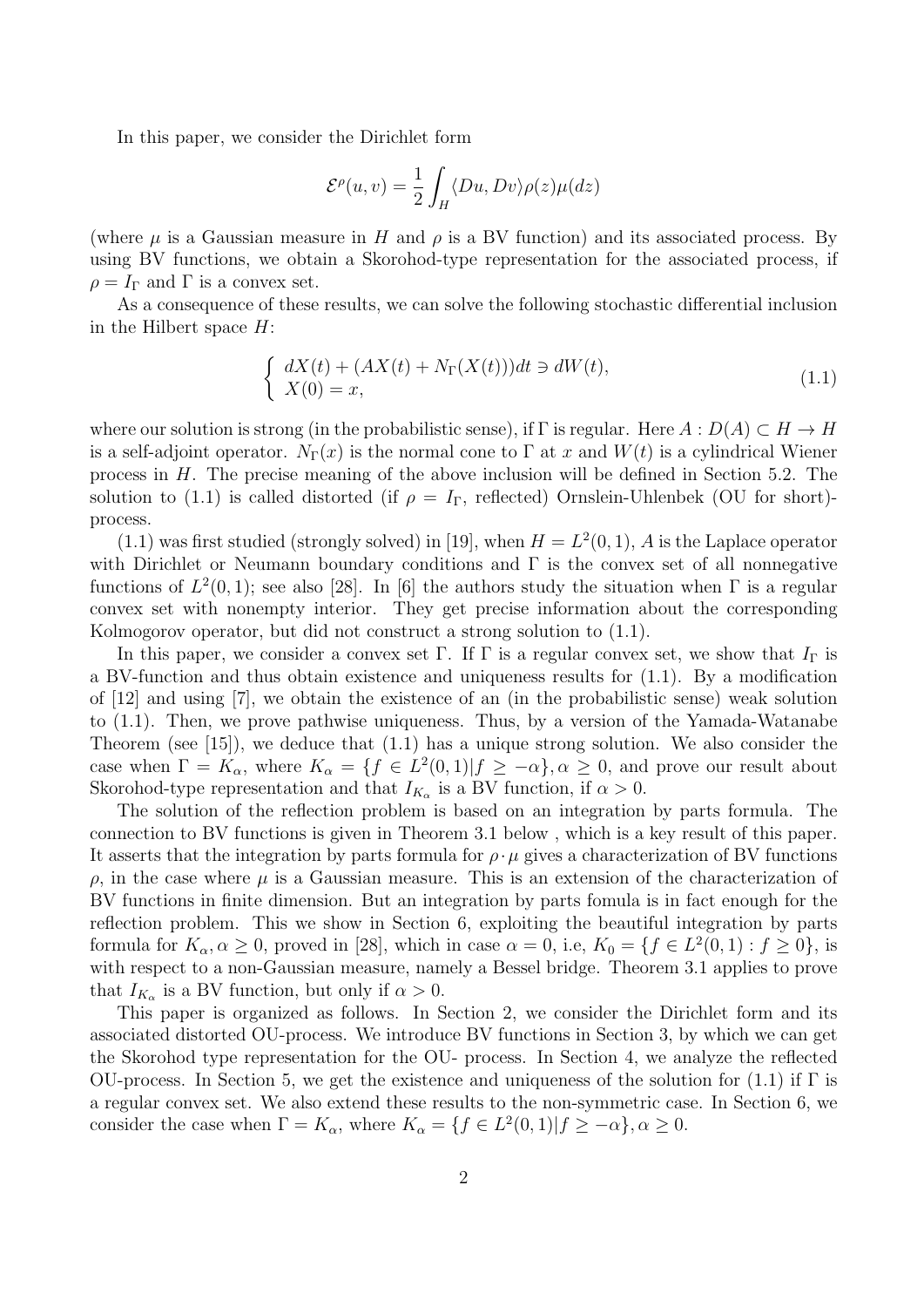Finally, we would like to mention that apart from contributing to develop the theory of BV functions on infinite dimensional spaces, one main motivation of this paper is to provide the probabilistic counterpart to results in [6] and [7], by exploiting Dirichlet form theory and its associated potential theory.

# **2 The Dirichlet form and the associated distorted OUprocess**

Let *H* be a real separable Hilbert space (with scalar product  $\langle \cdot, \cdot \rangle$  and norm denoted by  $|\cdot|$ ). We denote its Borel  $\sigma$ -algebra by  $\mathcal{B}(H)$ . Assume that:

**Hypothesis 2.1** *A* :  $D(A) \subset H \rightarrow H$  is a linear self-adjoint operator on H such that  $\langle Ax, x \rangle \geq \delta |x|^2 \,\forall x \in D(A)$  for some  $\delta > 0$  and  $A^{-1}$  is of trace class.

Since  $A^{-1}$  is trace class, there exists an orthonormal basis  $\{e_j\}$  in *H* consisting of eigenfunctions for *A* with corresponding eigenvalues  $\alpha_j \in \mathbb{R}, j \in \mathbb{N}$ , that is,

$$
Ae_j = \alpha_j e_j, j \in \mathbb{N}.
$$

Then  $\alpha_j \geq \delta$  for all  $j \in \mathbb{N}$ .

Below  $D\varphi : H \to H$  denotes the Fréchet-derivative of a function  $\varphi : H \to \mathbb{R}$ . By  $C_b^1(H)$ we shall denote the set of all bounded differentiable functions with continuous and bounded derivatives. For  $K \subset H$ , the space  $C_b^1(K)$  is defined as the space of restrictions of all functions in  $C_b^1(H)$  to the subset *K*.  $\mu$  will denote the Gaussian measure in *H* with mean 0 and covariance operator

$$
Q := \frac{1}{2}A^{-1}.
$$

Since *A* is strictly positive,  $\mu$  is nondegenerate and has full topological support. Let  $L^p(H, \mu)$ ,  $p \in$  $[1,\infty]$ , denote the corresponding real L<sup>p</sup>-spaces equipped with the usual norms  $\|\cdot\|_p$ . We set

$$
\lambda_j:=\frac{1}{2\alpha_j} \ \forall j\in\mathbb{N},
$$

so that

$$
Qe_j = \lambda_j e_j \,\,\forall j \in \mathbb{N}.
$$

For  $\rho \in L^1_+(H,\mu)$  we consider

$$
\mathcal{E}^{\rho}(u,v) = \frac{1}{2} \int_{H} \langle Du, Dv \rangle \rho(z) \mu(dz), u, v \in C_b^1(F),
$$

where  $F := Supp[\rho \cdot \mu]$  and  $L^1_+(H,\mu)$  denotes the set of all non-negative elements in  $L^1(H,\mu)$ . Let  $QR(H)$  be the set of all functions  $\rho \in L^1_+(H,\mu)$  such that  $(\mathcal{E}^{\rho}, C_b^1(F))$  is closable on  $L^2(F, \rho \cdot \mu)$ . Its closure is denoted by  $(\mathcal{E}^\rho, \mathcal{F}^\rho)$ . We denote by  $\mathcal{F}_e^\rho$  the extended Dirichlet space of  $(\mathcal{E}^{\rho}, \mathcal{F}^{\rho})$ , that is,  $u \in \mathcal{F}^{\rho}_{e}$  if and only if  $|u| < \infty$   $\rho \cdot \mu - a.e$  and there exists a sequence  $\{u_{n}\}\$ in  $\mathcal{F}^{\rho}$  such that  $\mathcal{E}^{\rho}(u_m - u_n, u_m - u_n) \to 0$  as  $n \geq m \to \infty$  and  $u_n \to u \quad \rho \cdot \mu - a.e.$  as  $n \to \infty$ .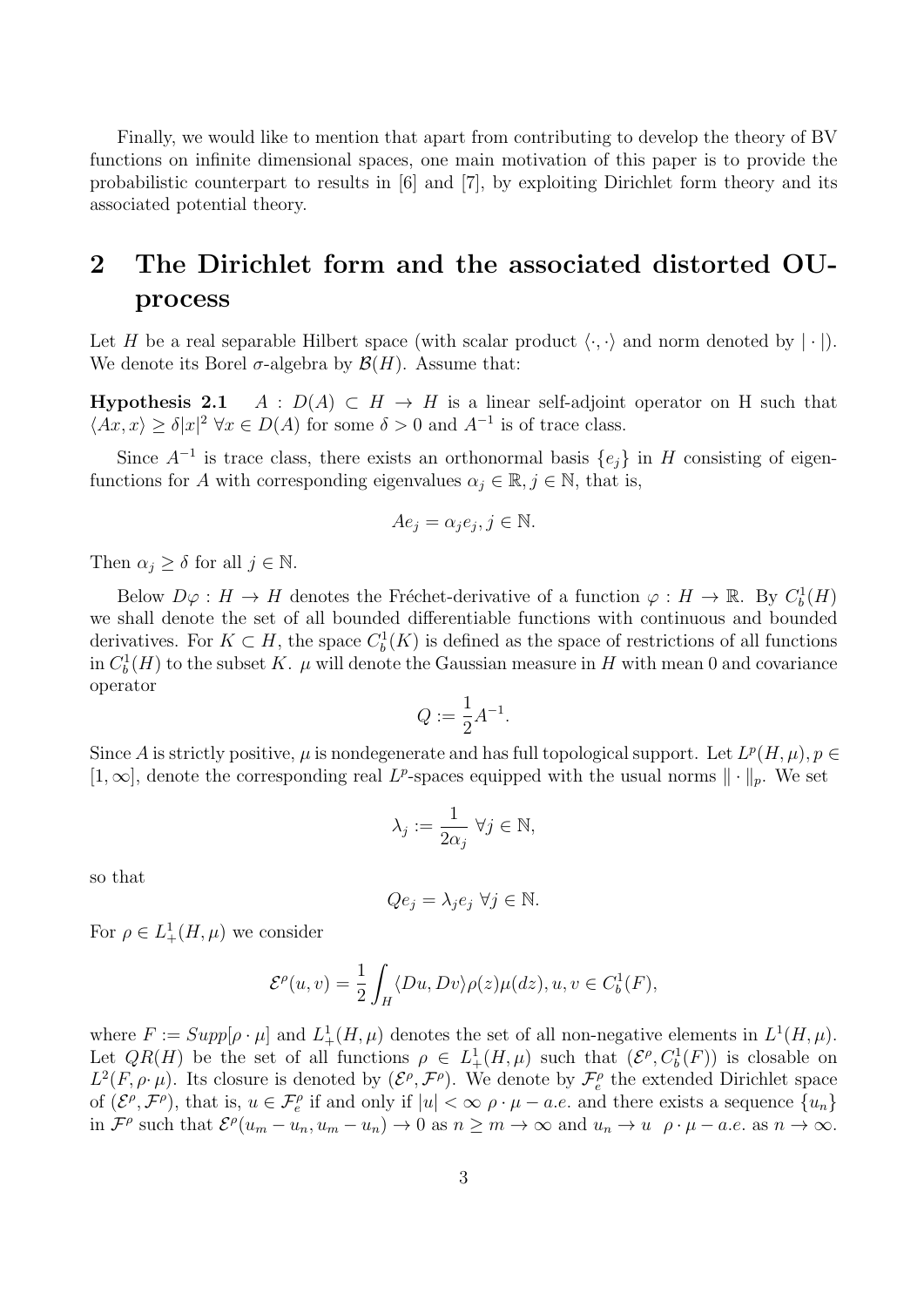**Theorem 2.2** Let  $\rho \in QR(H)$ . Then  $(\mathcal{E}^{\rho}, \mathcal{F}^{\rho})$  is a quasi-regular local Dirichlet form on  $L^2(F; \rho \cdot \mu)$  in the sense of [17, IV Definition 3.1].

*Proof* The assertion follows from the main result in [27].

By virtue of Theorem 2.2 and [17], there exists a diffusion process  $M^{\rho} = (\Omega, \mathcal{M}, \{\mathcal{M}_t\}, \theta_t, X_t, \mathcal{M}_t)$  $P_z$ ) on *F* associated with the Dirichlet form  $(\mathcal{E}^{\rho}, \mathcal{F}^{\rho})$ *. M<sup>ρ</sup>* will be called distorted OU-process on *F*. Since constant functions are in  $\mathcal{F}^{\rho}$  and  $\mathcal{E}^{\rho}(1,1) = 0$ ,  $M^{\rho}$  is recurrent and conservative. We denote by  $A^{\rho}_{+}$  the set of all positive continuous additive functionals (PCAF in abbreviation) of  $M^{\rho}$ , and define  $\mathbf{A}^{\rho} := \mathbf{A}^{\rho}_+ - \mathbf{A}^{\rho}_+$ . For  $A \in \mathbf{A}^{\rho}$ , its total variation process is denoted by  $\{A\}$ . We also define  $A_0^{\rho}$  $\mathcal{L}_0^{\rho} := \{ A \in \mathbf{A}^{\rho} | E_{\rho \cdot \mu}(\{A\}_t) < \infty \forall t > 0 \}.$  Each element in  $\mathbf{A}^{\rho}_+$  has a corresponding positive  $\mathcal{E}^{\rho}$ -smooth measure on *F* by the Revuz correspondence. The set of all such measures will be denoted by  $S_+^{\rho}$ . Accordingly,  $A_t \in \mathbf{A}^{\rho}$  corresponds to a  $\nu \in S^{\rho} := S_+^{\rho} - S_+^{\rho}$ , the set of all  $\mathcal{E}^{\rho}$ -smooth signed measure in the sense that  $A_t = A_t^1 - A_t^2$  for  $A_t^k \in \mathbf{A}_+^{\rho}$ ,  $k = 1, 2$  whose Revuz measures are  $\nu^k$ ,  $k = 1, 2$  and  $\nu = \nu^1 - \nu^2$  is the Hahn-Jordan decomposition of  $\nu$ . The element of  $\mathbf{A}^{\rho}$  corresponding to  $\nu \in S^{\rho}$  will be denoted by  $A^{\nu}$ .

Note that for each  $l \in H$  the function  $u(z) = \langle l, z \rangle$  belongs to the extended Dirichlet space  $\mathcal{F}^{\rho}_e$  and

$$
\mathcal{E}^{\rho}(l(\cdot),v) = \frac{1}{2} \int \langle l, Dv(z) \rangle \rho(z) d\mu(z) \,\,\forall v \in C_b^1(F). \tag{2.1}
$$

On the other hand, the AF  $\langle l, X_t - X_0 \rangle$  of  $M^{\rho}$  admits a unique decomposition into a sum of a martingale AF  $(M_t)$  of finite energy and CAF  $(N_t)$  of zero energy. More precisely, for every *l ∈ H*,

$$
\langle l, X_t - X_0 \rangle = M_t^l + N_t^l \ \forall t \ge 0 \ P_z - a.s. \tag{2.2}
$$

for  $\mathcal{E}^{\rho}$ -q.e.  $z \in F$ .

Now for  $\rho \in L^1(H, \mu)$  and  $l \in H$ , we say that  $\rho \in BV_l(H)$  if there exists a constant  $C_l > 0$ ,

$$
|\int \langle l, Dv(z) \rangle \rho(z) d\mu(z)| \le C_l ||v||_{\infty} \quad \forall v \in C_b^1(F). \tag{2.3}
$$

By the same argument as in [13, Theorem 2.1], we obtain the following:

**Theorem 2.3** Let  $\rho \in L^1_+$  and  $l \in H$ .

(1) The following two conditions are equivalent:

 $(i)$  $\rho \in BV_I(H)$ 

(ii) There exists a (unique) signed measure  $\nu_l$  on  $F$  of finite total variation such that

$$
\frac{1}{2} \int \langle l, Dv(z) \rangle \rho(z) d\mu(z) = - \int_F v(z) \nu_l(dz) \,\,\forall v \in C_b^1(F). \tag{2.4}
$$

In this case,  $\nu_l$  necessarily belongs to  $S^{\rho+1}$ .

Suppose further that  $\rho \in QR(H)$ . Then the following condition is also equivalent to the above:

 $(iii)N^l \in \mathbf{A}_0^{\rho}$ 0

In this case,  $\nu_l \in S^{\rho}$ , and  $N^l = A^{\nu_l}$ 

(2)  $M<sup>l</sup>$  is a martingale AF with quadratic variation process

$$
\langle M^l \rangle_t = t |l|^2, t \ge 0. \tag{2.5}
$$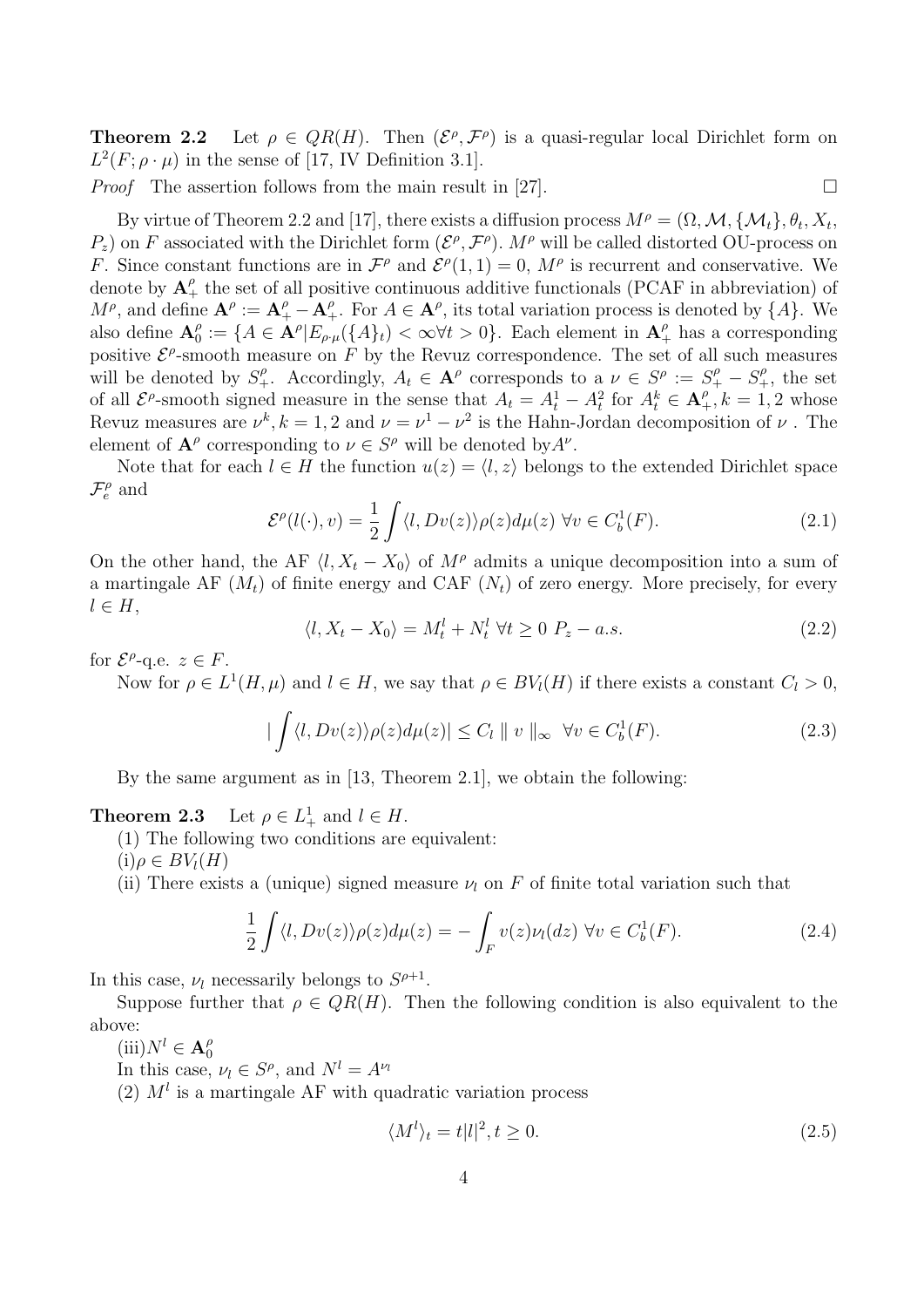**Remark 2.4** Recall that the Riesz representation theorem of positive linear functionals on continuous functions by measures is not applicable to obtain Theorem 2.3,  $(i) \Rightarrow (ii)$ , because of the lack of local compactness. However, the quasi-regularity of the Dirichlet form provides a means to circumvent this difficulty.

In the rest of this section, we shall introduce a special class of  $\rho \in QR(H)$ , which will be used in Section 4 below.

A non-negative measurable function  $h(s)$  on  $\mathbb{R}^1$  is said to possess the *Hamza property* if  $h(s) = 0$  *ds − a.e.* on the closed set  $\mathbb{R}^1 \setminus R(h)$  where

$$
R(h) = \{ s \in \mathbb{R}^1 : \int_{s-\varepsilon}^{s+\varepsilon} \frac{1}{h(r)} dr < \infty \text{ for some } \varepsilon > 0 \}.
$$

We say that a function  $\rho \in L^1_+(H,\mu)$  satisfies the ray Hamza condition in direction  $l \in H$  $(\rho \in \mathbf{H}_l)$  in notation) if there exists a non-negative function  $\rho_l$  such that

$$
\tilde{\rho}_l = \rho \mu - a.e.
$$
 and  $\tilde{\rho}_l(z + sl)$  has the Hamza property in  $s \in \mathbb{R}^1$  for each  $z \in H$ .

We set  $\mathbf{H} := \bigcap_k \mathbf{H}_{e_k}$ , where  $e_k$  is as in Hypothesis 2.1. A function in the family H is simply said to satisfy the *ray Hamza condition*. By [5]  $H \subset QR(H)$ , and thus we always have  $\rho + 1 \in$  $QR(H)$ , since clearly  $\rho + 1 \in H$ .

Next we will present some explicit description of the Dirichlet form  $(\mathcal{E}^{\rho}, \mathcal{F}^{\rho})$  for  $\rho \in \mathbf{H}$ .

For  $e_j \in H$  as in Hypothesis 2.1, we set  $H_{e_j} = \{se_j : s \in \mathbb{R}^1\}$ . We then have the direct sum decomposition  $H = H_{e_j} \oplus E_{e_j}$  given by

$$
z = s e_j + x, s = \langle e_j, z \rangle.
$$

Let  $\pi_j$  be the projection onto the space  $E_{e_j}$  and  $\mu_{e_j}$  be the image measure of  $\mu$  under  $\pi_j : H \to$ *E*<sub>*ej*</sub> i.e  $\mu_{e_j} = \mu \circ \pi_j^{-1}$ . Then we see that for any  $F \in L^1(H, \mu)$ 

$$
\int_{H} F(z) \mu(dz) = \int_{E_{e_j}} \int_{\mathbb{R}^1} F(se_j + x) p_j(s) ds \mu_{e_j}(dx),
$$
\n(2.6)

where  $p_j(s) = (1/\sqrt{2\pi\lambda_j})e^{-s^2/2\lambda_j}$ . Thus by [5, Theorem3.10] for all  $u, v \in D(\mathcal{E}^{\rho})$ ,

$$
\mathcal{E}^{\rho}(u,v) = \sum_{j=1}^{\infty} \mathcal{E}^{\rho,e_j}(u,v),
$$
\n(2.7)

where

$$
\mathcal{E}^{\rho,e_j}(u,v) = \frac{1}{2} \int_{E_{e_j}} \int_{R(\rho(e_j + x))} \frac{d\tilde{u}_j(se_j + x)}{ds} \times \frac{d\tilde{v}_j(se_j + x)}{ds} \rho(se_j + x) p_j(s) ds \mu_{e_j}(dx), \quad (2.8)
$$

and  $u, \tilde{u}_j$  satisfy  $\tilde{u}_j = u \rho \mu - a.e$  and  $\tilde{u}_j(se_j + x)$  is absolutely continuous in s on  $R(\rho(\cdot e_j + x))$ for each  $x \in E_{e_j}$ , *v* and  $\tilde{v}_j$  are related in the same way.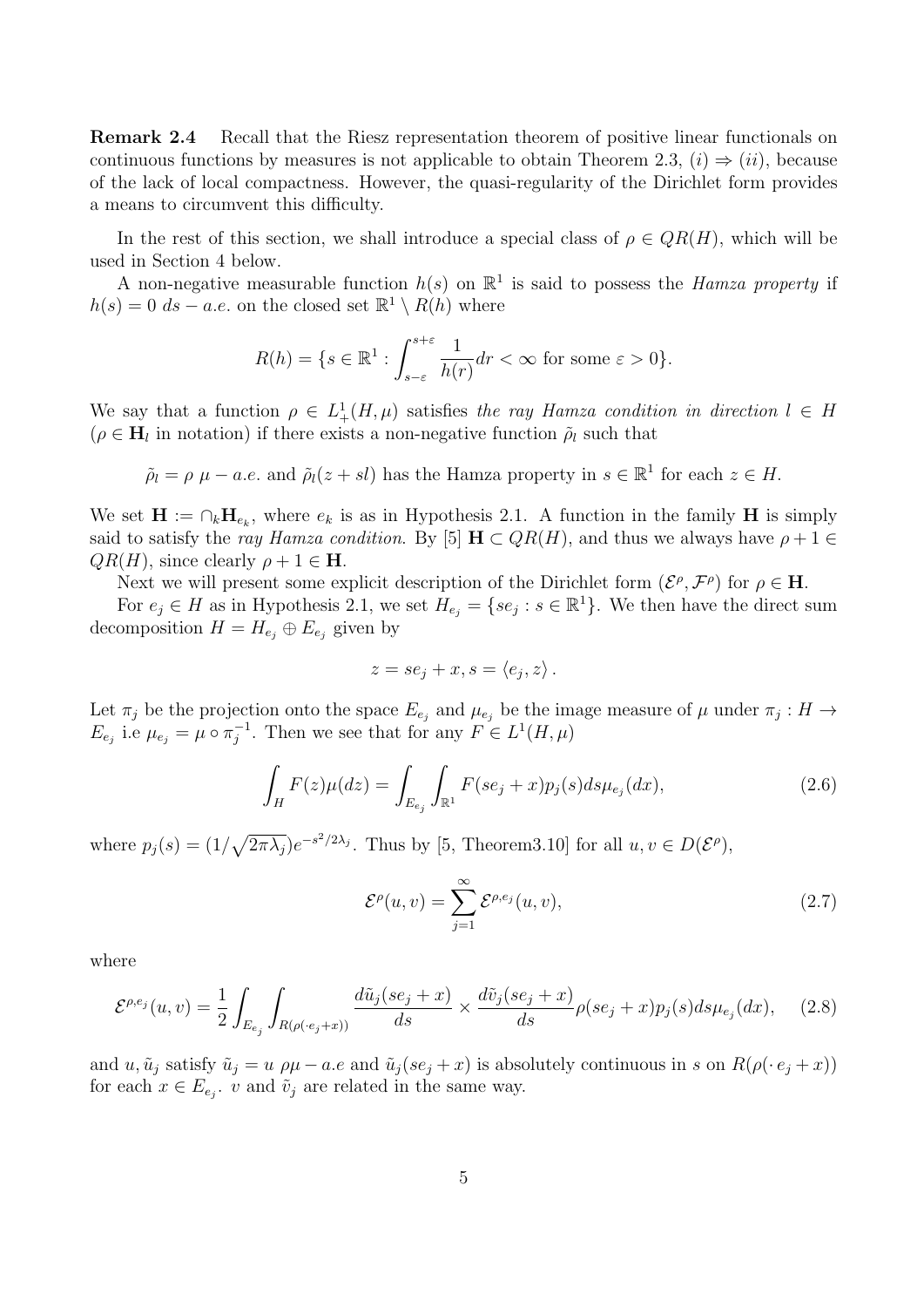# **3 BV functions and distorted OU-processes in** *F*

As in [13], we introduce some function spaces on *H*. Let

$$
A_{1/2}(x) := \int_0^x (\log(1+s))^{1/2} ds, x \ge 0,
$$

and let  $\psi$  be its complementary function, namely,

$$
\psi(y) := \int_0^y (A'_{1/2})^{-1}(t)dt = \int_0^y (\exp(t^2) - 1)dt.
$$

Define

$$
L(\log L)^{1/2}(H,\mu) := \{ f : H \to \mathbb{R} | f \text{ Borel measurable, } A_{1/2}(|f|) \in L^1(H,\mu) \},
$$

$$
L^{\psi}(H,\mu) := \{ g : H \to \mathbb{R} | g \text{ Borel measurable}, \psi(c|g|) \in L^1(H,\mu) \text{ for some } c > 0 \}.
$$

From the general theory of Orlicz spaces (cf. [24]), we have the following properties.

(i)  $L(\log L)^{1/2}$  and  $L^{\psi}$  are Banach spaces under the norms

$$
||f||_{L(\log L)^{1/2}} = \inf \{ \alpha > 0 | \int_H A_{1/2}(|f|/\alpha) d\mu \le 1 \},
$$
  

$$
||g||_{L^{\psi}} = \inf \{ \alpha > 0 | \int_H \psi(|g|/\alpha) d\mu \le 1 \}.
$$

(ii) For  $f \in L(\log L)^{1/2}$  and  $g \in L^{\psi}$ , we have

$$
||fg||_1 \le 2||f||_{L(\log L)^{1/2}}||g||_{L^{\psi}}.\tag{3.1}
$$

(iii) Since  $\mu$  is Gaussian, the function  $x \mapsto \langle x, l \rangle$  belongs to  $L^{\psi}$ . Let  $c_j, j \in \mathbb{N}$ , be a sequence in  $[1, \infty)$ . Define

$$
H_1 := \{ x \in H \mid \sum_{j=1}^{\infty} \langle x, e_j \rangle^2 c_j^2 < \infty \},
$$

equipped with the inner product

$$
\langle x,y\rangle_{H_1}:=\sum_{j=1}^\infty c_j^2\langle x,e_j\rangle\langle y,e_j\rangle.
$$

Then clearly  $(H_1, \langle, \rangle_{H_1})$  is a Hilbert space such that  $H_1 \subset H$  continuously and densely. Identifying *H* with its dual we obtain the continuous and dense embeddings

$$
H_1 \subset H(\equiv H^*) \subset H_1^*.
$$

It follows that

$$
H_1 \langle z, v \rangle_{H_1^*} = \langle z, v \rangle_H \forall z \in H_1, v \in H,
$$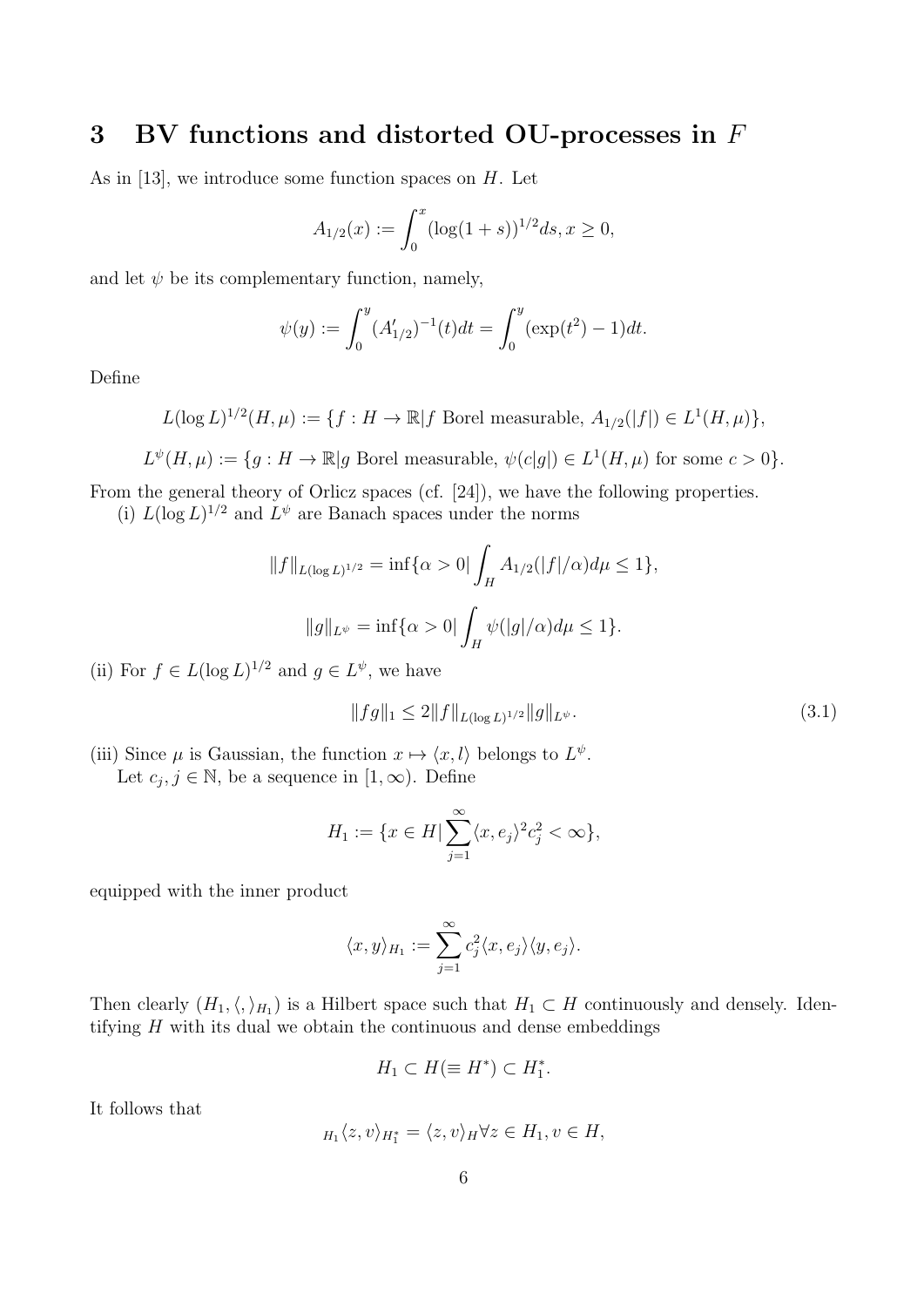and that  $(H_1, H, H_1^*)$  is a Gelfand triple. Furthermore,  $\{\frac{e_j}{e_j}\}$  $\{c_j e_j\}$  and  $\{c_j e_j\}$  are orthonormal bases of  $H_1$  and  $H_1^*$ , respectively.

We also introduce a family of *H*-valued functions on *H* by

$$
(C_b^1)_{D(A)\cap H_1} := \{G : G(z) = \sum_{j=1}^m g_j(z)l^j, z \in H, g_j \in C_b^1(H), l^j \in D(A) \cap H_1\}
$$

Denote by  $D^*$  the adjoint of  $D: C_b^1(H) \subset L^2(H, \mu) \to L^2(H, \mu; H)$ . That is

 $Dom(D^*) := \{ G \in L^2(H, \mu; H) | C_b^1 \ni u \mapsto$  $\langle G, Du \rangle d\mu$  is continuous with respect to  $L^2(H, \mu)$ .

Obviously,  $(C_b^1)_{D(A) \cap H_1} \subset Dom(D^*)$ . Then

$$
\int_H D^*G(z)f(z)\mu(dz) = \int_H \langle G(z), Df(z) \rangle \mu(dz) \,\forall G \in (C_b^1)_{D(A) \cap H_1}, f \in C_b^1(H). \tag{3.2}
$$

For  $\rho \in L(\log L)^{1/2}(H,\mu)$ , we set

$$
V(\rho) := \sup_{G \in (C_b^1)_{D(A) \cap H_1}, ||G||_{H_1} \le 1} \int_H D^* G(z) \rho(z) \mu(dz).
$$

A function  $\rho$  on *H* is called a BV function in the Gelfand triple  $(H_1, H, H_1^*)(\rho \in BV(H, H_1)$ in notation), if  $\rho \in L(\log L)^{1/2}(H,\mu)$  and  $V(\rho)$  is finite. When  $H_1 = H = H_1^*$ , this coincides with the definition of BV functions defined in [1] and clearly  $BV(H, H) \subset BV(H, H_1)$ . We can prove the following theorem by a modification of the proof of [12, Theorem 3.1].

**Remark 3.0** The introduction of BV functions in a Gelfand triple is natural and originates from standard ideas when working with infinite dimensional state spaces. The intersection of  $BV<sub>l</sub>(H)$ , when *l* runs through  $D(A) \cap H<sub>1</sub>$ , describes functions which are "componentwise of bounded variation" in the sense that their weak partial derivatives are measures. In contrast to finite dimensions this does not give rise to vector-valued measures representing their total weak derivatives or gradients. Therefore, one introduces an appropriate "tangent space"  $H_1^*$  to *H*, in which these total derivatives can be represented as a  $H_1^*$ -valued measure. This approach substantially extends the applicability of the theory of BV functions on Hilbert spaces. We document this by including the well-studied case of linear SPDE with reflection, more precisely, the randomly vibrating Gaussian string, forced to stay above a level  $\alpha \geq 0$ , (see [19], [28]), which (in the case of  $\alpha > 0$ ) is then just a special case of our general approach.

**Theorem 3.1** (i)  $BV(H, H_1) \subset \bigcap_{l \in D(A) \cap H_1} BV_l(H)$ .

(ii) Suppose  $\rho \in BV(H, H_1) \cap L^1_+(H, \mu)$ , then there exist a positive finite measure  $||d\rho||$  on *H* and a Borel-measurable map  $\sigma_{\rho}: H \to H_1^*$  such that  $\|\sigma_{\rho}(z)\|_{H_1^*} = 1$   $\|d\rho\| - a.e$ ,  $\|d\rho\|(H) = V(\rho)$ ,

$$
\int_H D^*G(z)\rho(z)\mu(dz) = \int_H H_1\langle G(z), \sigma_\rho(z)\rangle_{H_1^*} ||d\rho||(dz) \,\,\forall G \in (C_b^1)_{D(A)\cap H_1} \tag{3.3}
$$

and  $||d\rho|| \in S^{\rho+1}$ .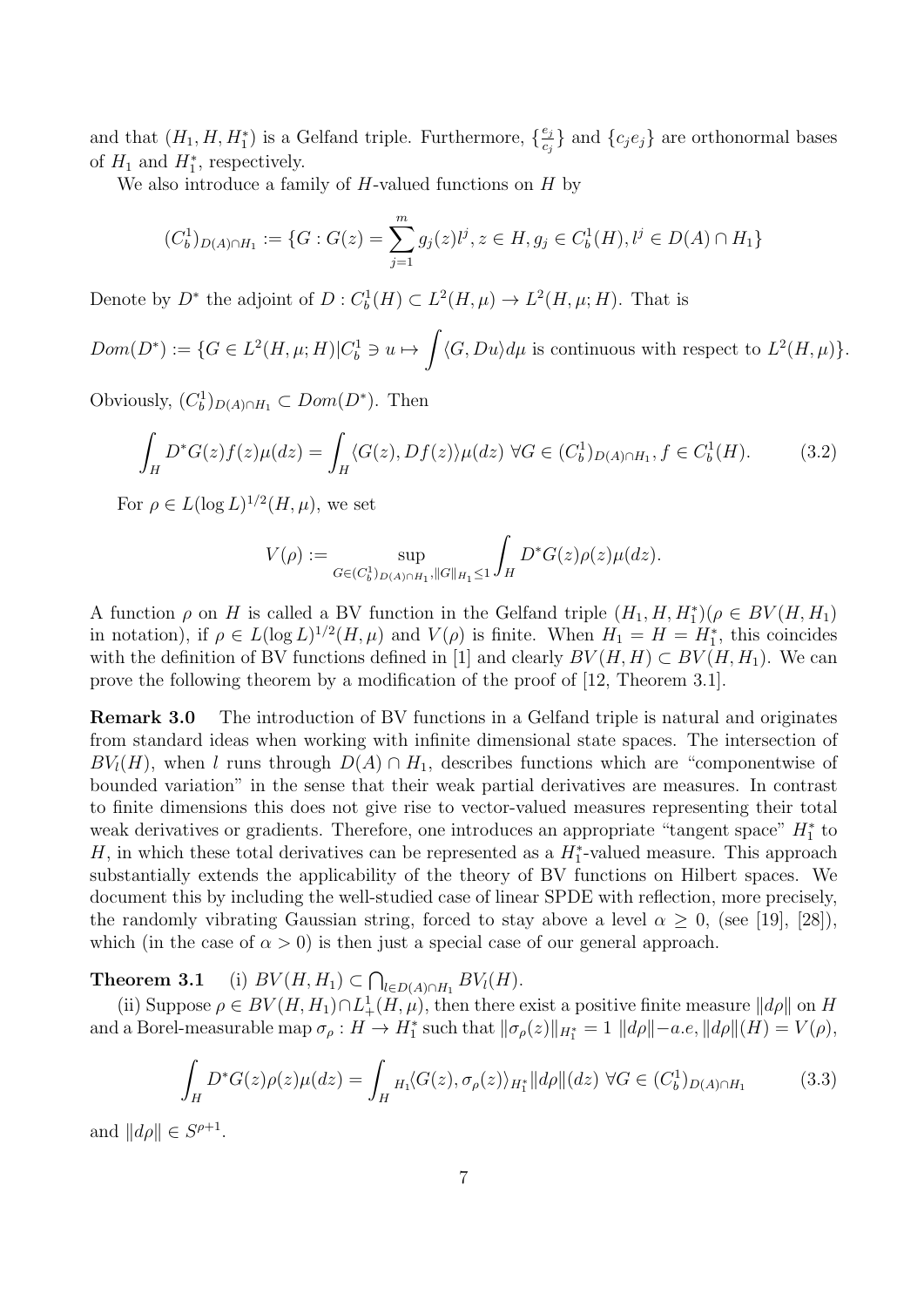Furthermore, if  $\rho \in QR(H)$ ,  $||d\rho||$  is  $\mathcal{E}^{\rho}$ -smooth in the sense that it charges no set of zero *E ρ* <sup> $\rho$ </sup>-capacity. In particular, the domain of integration *H* on both sides of (3.3) can be replaced by  $F$ , the topological support of  $\rho\mu$ .

Also,  $\sigma_{\rho}$  and  $||d\rho||$  are uniquely determined, that is, if there are  $\sigma'_{\rho}$  and  $||d\rho||'$  satisfying relation (3.3), then  $||d\rho|| = ||d\rho||'$  and  $\sigma_{\rho}(z) = \sigma'_{\rho}(z)$  for  $||d\rho|| - a.e.z$ 

(iii) Conversely, if Eq.(3.3) holds for  $\rho \in L(\log L)^{1/2}(H,\mu)$  and for some positive finite measure  $\|d\rho\|$  and a map  $\sigma_\rho$  with the stated properties, then  $\rho \in BV(H, H_1)$  and  $V(\rho)$  $\Vert d\rho \Vert (H).$ 

(iv) Let  $W^{1,1}(H)$  be the domain of the closure of  $(D, C_b^1(H))$  with norm

$$
||f|| := \int_H (|f(z)| + |Df(z)|) \mu(dz).
$$

Then  $W^{1,1}(H) \subset BV(H, H)$  and Eq.(3.3) is satisfied for each  $\rho \in W^{1,1}(H)$ . Furthermore,

$$
||d\rho|| = |D\rho| \cdot \mu, V(\rho) = \int_H |D\rho| \mu(dz), \sigma_\rho = \frac{1}{|D\rho|} D\rho I_{\{|D\rho|>0\}}.
$$

*Proof* (i) Let  $\rho \in BV(H, H_1)$  and  $l \in D(A) \cap H_1$ . Take  $G \in (C_b^1)_{D(A) \cap H_1}$  of the type

$$
G(z) = g(z)l, z \in H, g \in C_b^1(H). \tag{3.4}
$$

By (3.2)

$$
\int_H D^*G(z)f(z)\mu(dz) = \int_H \langle G(z), Df(z)\rangle \mu(dz)
$$
  
= 
$$
- \int_H \langle l, Dg(z)\rangle f(z)\mu(dz) + 2 \int_H \langle Al, z\rangle g(z)f(z)\mu(dz) \ \forall f \in C_b^1(H);
$$

consequently,

$$
D^*G(z) = -\langle l, Dg(z) \rangle + 2g(z) \langle Al, z \rangle. \tag{3.5}
$$

Accordingly,

$$
\int_H \langle l, Dg(z) \rangle \rho(z) \mu(dz) = -\int_H D^*G(z)\rho(z)\mu(dz) + 2\int_H \langle Al, z \rangle g(z)\rho(z)\mu(dz). \tag{3.6}
$$

For any  $g \in C_b^1(H)$ , satisfying  $||g||_{\infty} \leq 1$ , by (3.1) the right hand side is dominated by

$$
V(\rho) \|l\|_{H_1} + 4 \|\rho\|_{L(\log L)^{1/2}} \|\langle Al, \cdot \rangle\|_{L^\psi} < \infty,
$$

hence,  $\rho \in BV_l(H)$ .

(ii) Suppose  $\rho \in L^1_+(H,\mu) \cap BV(H,H_1)$ . By (i) and Theorem 2.3 for each  $l \in D(A) \cap H_1$ , there exists a finite signed measure  $\nu_l$  on *H* for which Eq.(2.4) holds. Define

$$
D_l^A \rho(dz) := 2\nu_l(dz) + 2\langle Al, z\rangle \rho(z)\mu(dz).
$$

In view of  $(3.6)$ , for any *G* of type  $(3.4)$ , we have

$$
\int_{H} D^*G(z)\rho(z)\mu(dz) = \int_{H} g(z)D_l^A \rho(dz),\tag{3.7}
$$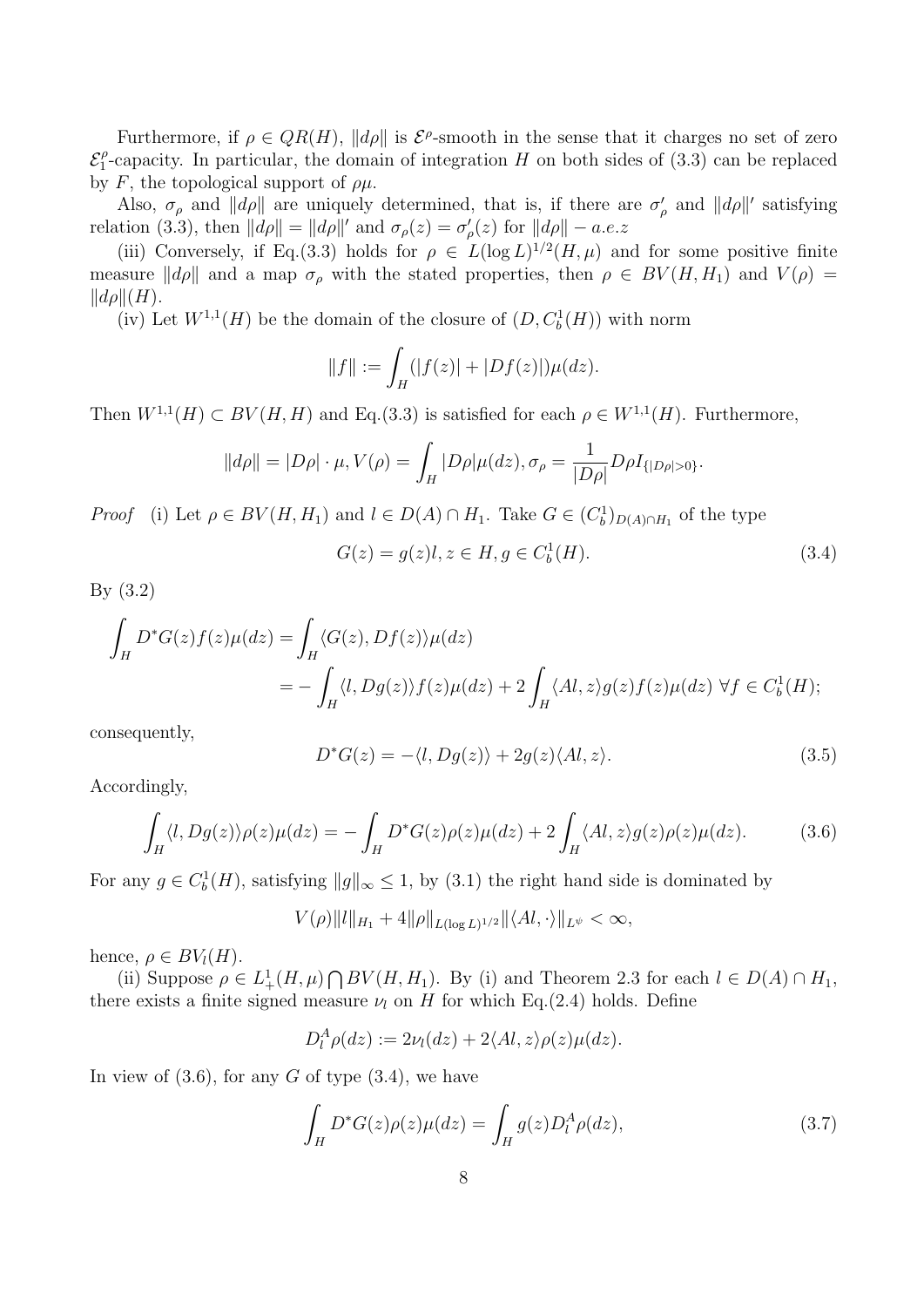which in turn implies

$$
V(D_l^A \rho)(H) = \sup_{g \in C_b^1(H), \|g\|_{\infty} \le 1} \int_H g(z) D_l^A \rho(dz) \le V(\rho) \|l\|_{H_1},
$$
\n(3.8)

where  $V(D_i^A \rho)$  denotes the total variation measure of the signed measure  $D_i^A \rho$ .

For the orthonormal basis  $\{\frac{e_j}{e_j}\}$  $\left\{\frac{e_j}{c_j}\right\}$  of  $H_1$ , we set

$$
\gamma_{\rho}^{A} := \sum_{j=1}^{\infty} 2^{-j} V(D_{\frac{e_j}{c_j}}^{A} \rho), \ v_j(z) := \frac{dD_{\frac{e_j}{c_j}}^{A} \rho(z)}{d\gamma_{\rho}^{A}(z)}, z \in H, j \in \mathbb{N}.
$$
 (3.9)

*γ*<sup>*A*</sup> *ρ*is a positive finite measure with  $\gamma_{\rho}^{A}(H) \leq V(\rho)$  and *v<sub>j</sub>* is Borel-measurable. Since  $D_{\frac{e_j}{2}}^{A}$ *cj ρ* belongs to  $S^{\rho+1}$ , so does  $\gamma_{\rho}^A$ . Then for

$$
G_n := \sum_{j=1}^n g_j \frac{e_j}{c_j} \in (C_b^1)_{D(A) \cap H_1}, n \in \mathbb{N},
$$
\n(3.10)

by (3.7) the following equation holds

$$
\int_{H} D^* G_n(z) \rho(z) \mu(dz) = \sum_{j=1}^{n} \int_{H} g_j(z) v_j(z) \gamma_{\rho}^{A}(dz).
$$
\n(3.11)

Since  $|v_j(z)| \leq 2^j \gamma_{\rho}^A$ -a.e. and  $C_b^1(H)$  is dense in  $L^1(H, \gamma_{\rho}^A)$ , we can find  $v_{j,m} \in C_b^1(H)$  such that

$$
\lim_{m \to \infty} v_{j,m} = v_j \gamma_{\rho}^A - a.e.,
$$

Substituting

$$
g_{j,m}(z) := \frac{v_{j,m}(z)}{\sqrt{\sum_{k=1}^{n} v_{k,m}(z)^2 + 1/m}},
$$
\n(3.12)

for  $g_j(z)$  in (3.10) and (3.11) we get a bound

$$
\sum_{j=1}^n \int_H g_{j,m}(z)v_j(z)\gamma_\rho^A(dz) \le V(\rho),
$$

because  $||G_n(z)||_{H_1}^2 = \sum_{j=1}^n g_{j,m}(z)^2 \leq 1 \ \forall z \in H$ . By letting  $m \to \infty$ , we obtain

$$
\int_H \sqrt{\sum_{j=1}^n v_j(z)^2} \gamma_\rho^A(dz) \le V(\rho) \,\forall n \in \mathbb{N}.
$$

Now we define

$$
||d\rho|| := \sqrt{\sum_{j=1}^{\infty} v_j(z)^2 \gamma_\rho^A(dz)} \tag{3.13}
$$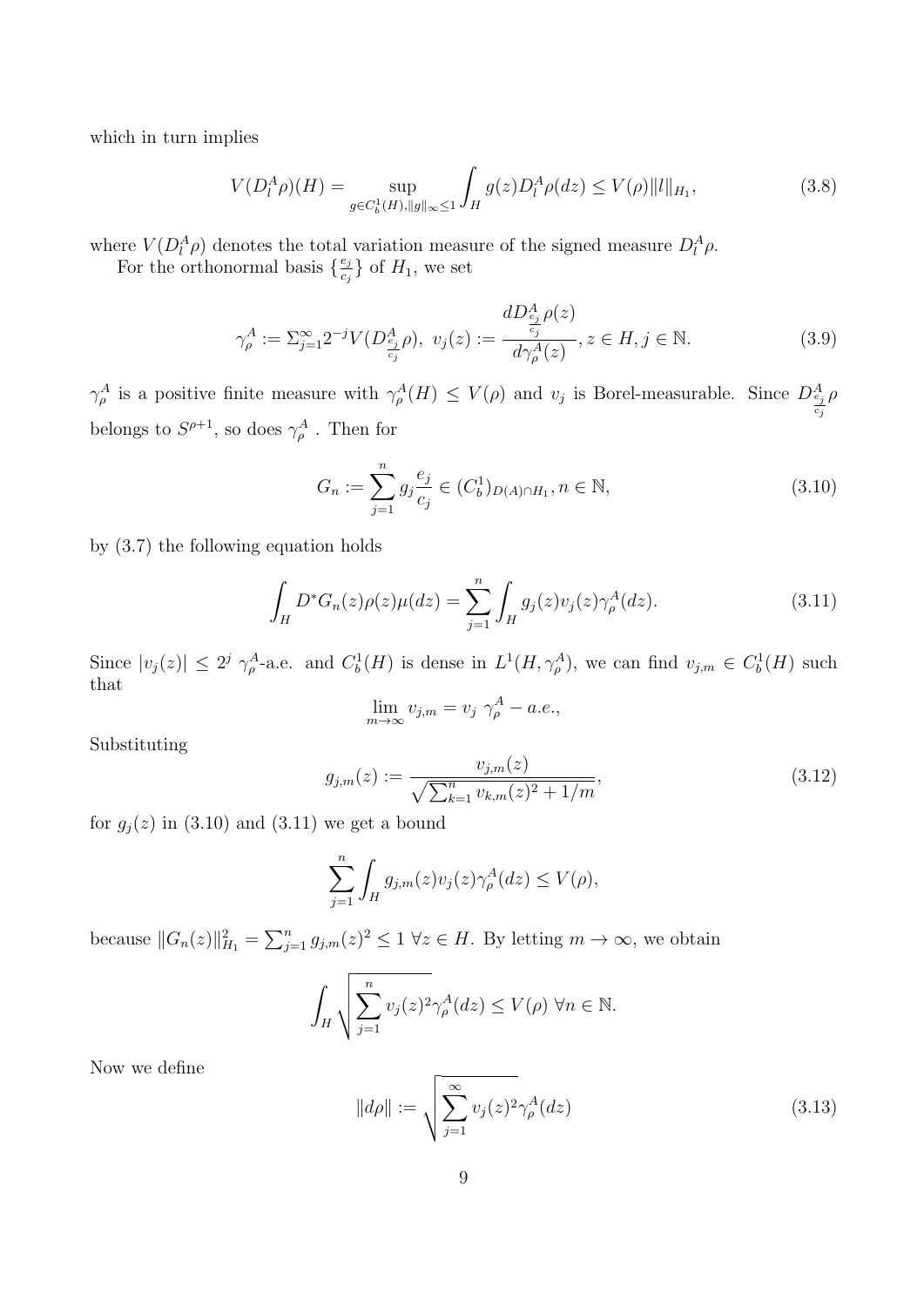and  $\sigma_{\rho}: H \to H_1^*$  by

$$
\sigma_{\rho}(z) = \begin{cases} \sum_{j=1}^{\infty} \frac{v_j(z)}{\sqrt{\sum_{k=1}^{\infty} v_k(z)^2}} \cdot c_j e_j, & \text{if } z \in \{\sum_{k=1}^{\infty} v_k(z)^2 > 0\} \\ 0 & \text{otherwise.} \end{cases}
$$
(3.14)

Then

$$
||d\rho||(H) \le V(\rho), \ ||\sigma_{\rho}(z)||_{H_1^*} = 1 \ ||d\rho|| - a.e., \tag{3.15}
$$

 $\|\phi\|$  is  $S^{\rho+1}$ -smooth and  $\sigma_\rho$  is Borel-measurable. By (3.11) we see that the desired equation  $(3.3)$  holds for  $G = G_n$  as in  $(3.10)$ . It remains to prove  $(3.3)$  for any *G* of type  $(3.4)$ , i.e. *G* = *g* ⋅ *l*, *g* ∈ *C*<sup>1</sup><sub>*b*</sub></sub>(*H*)*, l* ∈ *D*(*A*) ∩ *H*<sub>1</sub>. In view of (3.6), Eq.(3.3) then reads

$$
-\int_H \langle l, Dg(z) \rangle \rho(z) \mu(dz) + 2 \int_H g(z) \langle Al, z \rangle \rho(z) \mu(dz) = \int_H g(z)_{H_1} \langle l, \sigma_\rho(z) \rangle_{H_1^*} ||d\rho||(dz). \tag{3.16}
$$

We set

$$
k_n := \sum_{j=1}^n \langle l, e_j \rangle e_j = \sum_{j=1}^n \langle l, \frac{e_j}{c_j} \rangle_{H_1} \frac{e_j}{c_j}, G_n(z) := g(z)k_n.
$$

Thus  $k_n \to l$  in  $H_1$  and  $Ak_n \to Al$  in  $H$  as  $n \to \infty$ . But then also

$$
\lim_{n\to\infty}\int_H \langle Dg, k_n\rangle \rho d\mu = \int_H \langle Dg, l\rangle \rho d\mu,
$$

and

$$
\begin{aligned} \|\int_H g(z) \langle Ak_n, z \rangle \rho(z) \mu(dz) - \int_H g(z) \langle Al, z \rangle \rho(z) \mu(dz) | \\ \leq 2 \|g\|_{\infty} \|\rho\|_{L(\log L)^{1/2}} \|\langle Ak_n - Al, \cdot \rangle\|_{L^\psi}. \end{aligned}
$$

Furthermore,

$$
\lim_{n\to\infty}\int_H g(z)_{H_1}\langle k_n,\sigma_\rho(z)\rangle_{H_1^*}||d\rho||(dz)=\int_H g(z)_{H_1}\langle l,\sigma_\rho(z)\rangle_{H_1^*}||d\rho||(dz).
$$

So letting  $n \to \infty$  yields (3.16).

If  $\rho \in QR(H)$ , we can get the claimed result by the same arguments as above.

Uniqueness follows by the same argument as [13, Theorem 3.9].

(iii) Suppose  $\rho \in L(\log)^{1/2}(H,\mu)$  and that Eq.(3.3) holds for some positive finite measure  $\Vert d\rho \Vert$  and some map  $\sigma_{\rho}$  with the properties stated in (ii). Then clearly

$$
V(\rho) \le ||d\rho||(H)
$$

and hence  $\rho \in BV(H, H_1)$ . To obtain the converse inequality, set

$$
\sigma_j(z) := \langle c_j e_j, \sigma_\rho(z) \rangle_{H_1^*} =_{H_1} \langle \frac{e_j}{c_j}, \sigma_\rho(z) \rangle_{H_1^*}, j \in \mathbb{N}.
$$

Fix an arbitrary *n*. As in the proof of (ii) we can find functions

$$
v_{j,m} \in C_b^1(H)
$$
,  $\lim_{m \to \infty} v_{j,m}(z) = \sigma_j(z) ||d\rho|| - a.e.$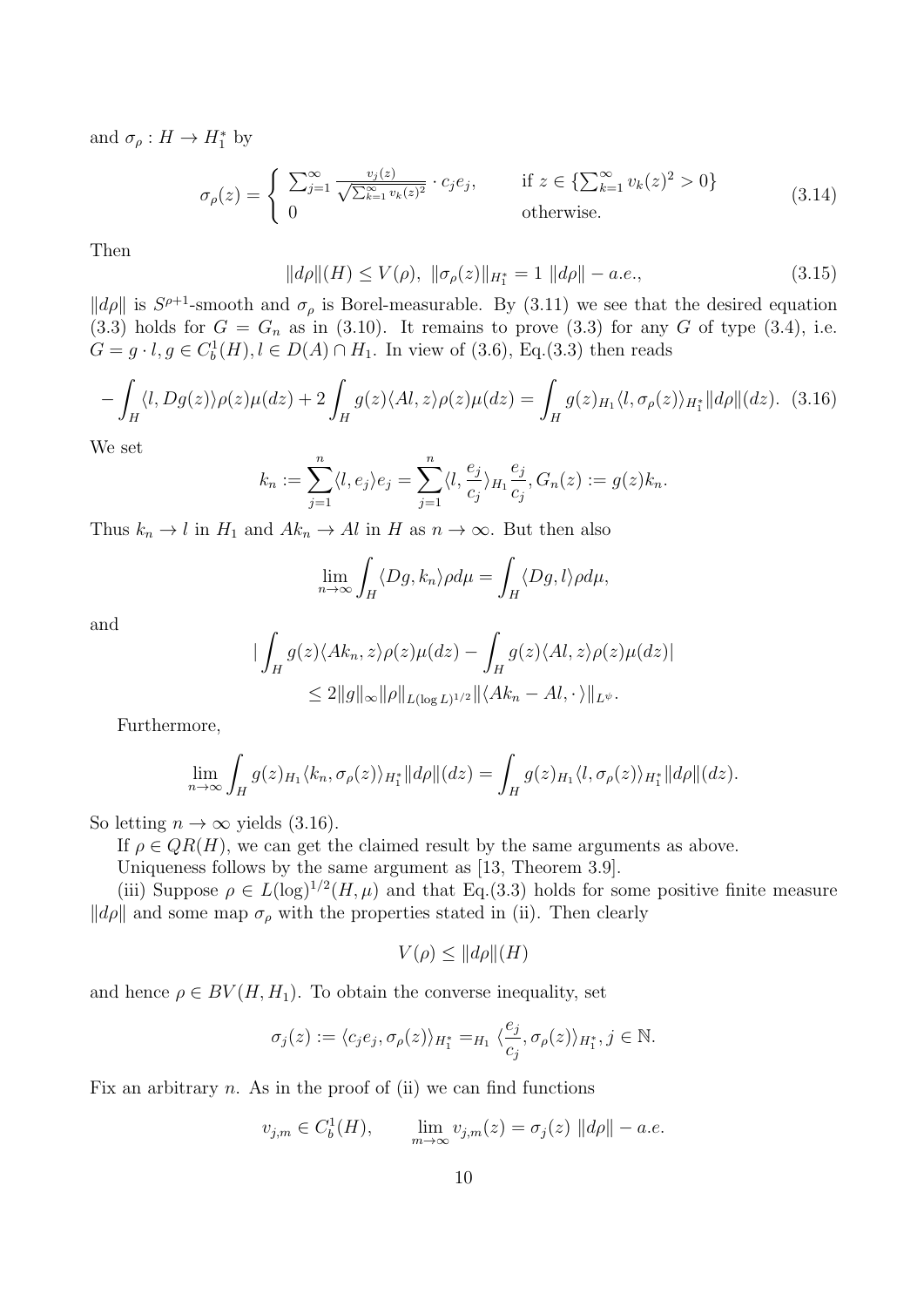Define  $g_{j,m}(z)$  by (3.12). Substituting  $G_{n,m}(z) := \sum_{j=1}^{n} g_{j,m}(z) \frac{e_j}{e_j}$  $\frac{e_j}{e_j}$  for  $G(z)$  in (3.3) then yields

$$
\sum_{j=1}^n \int_H g_{j,m}(z)\sigma_j(z) ||d\rho||(dz) \le V(\rho).
$$

By letting  $m \to \infty$ , we get

$$
\int_H \sqrt{\sum_{j=1}^n \sigma_j(z)^2} ||d\rho|| (dz) \le V(\rho) \,\forall n \in \mathbb{N}.
$$

We finally let  $n \to \infty$  to obtain  $||d\rho||(H) \leq V(\rho)$ .

(iv) Obviously the duality relation (3.2) extends to  $\rho \in W^{1,1}(H)$  replacing  $f \in C_b^1(H)$ . By defining  $||d\rho||$  and  $\sigma_{\rho}(z)$  in the stated way, the extended relation (3.2) is exactly (3.3).

**Theorem 3.2** Let  $\rho \in QR(H) \cap BV(H, H_1)$  and consider the measure  $||d\rho||$  and  $\sigma_\rho$  from Theorem 3.1(ii). Then there is an  $\mathcal{E}^{\rho}$ -exceptional set  $S \subset F$  such that  $\forall z \in F \setminus S$  under  $P_z$ there exists an  $\mathcal{M}_t$ - cylindrical Wiener process  $W^z$ , such that the sample paths of the associated distorted OU-process  $M^{\rho}$  on *F* satisfy the following: for  $l \in D(A) \cap H_1$ 

$$
\langle l, X_t - X_0 \rangle = \int_0^t \langle l, dW_s^z \rangle + \frac{1}{2} \int_0^t H_1 \langle l, \sigma_\rho(X_s) \rangle_{H_1^*} dL_s^{\|\dot{d}\rho\|} - \int_0^t \langle Al, X_s \rangle ds \,\,\forall t \ge 0 \,\, P_z-\text{a.s.}.
$$
 (3.17)

 ${\rm Here} \ L_t^{\|d\rho\|}$  $t^{\|\mathbf{a}\rho\|}_{t}$  is the real valued PCAF associated with  $\|\mathbf{d}\rho\|$  by the Revuz correspondence.

In particular, if  $\rho \in BV(H, H)$ , then  $\forall z \in F \setminus S, l \in D(A) \cap H$ 

$$
\langle l, X_t - X_0 \rangle = \int_0^t \langle l, dW_s^z \rangle + \frac{1}{2} \int_0^t \langle l, \sigma_\rho(X_s) \rangle dL_s^{\|d\rho\|} - \int_0^t \langle Al, X_s \rangle ds \,\,\forall t \ge 0 \,\, P_z-\text{a.s.}.
$$

*Proof* Let  $\{e_i\}$  be the orthonormal basis of H introduced above. Define for all  $k \in \mathbb{N}$ 

$$
W_k^z(t) := \langle e_k, X_t - z \rangle - \frac{1}{2} \int_0^t H_1 \langle e_k, \sigma_\rho(X_s) \rangle_{H_1^*} dL_s^{\|d\rho\|} + \int_0^t \langle Ae_k, X_s \rangle ds. \tag{3.18}
$$

By (2.1) and (3.16) we get for all  $k \in \mathbb{N}$ 

$$
\mathcal{E}^{\rho}(e_k(\cdot), g) = \int_H g(z) \langle Ae_k, z \rangle \rho(z) \mu(dz) - \frac{1}{2} \int_H g(z)_{H_1} \langle e_k, \sigma_{\rho}(z) \rangle_{H_1^*} ||d\rho||(dz) \ \forall g \in C_b^1(H).
$$

By Theorem 2.3 it follows that for all  $k \in \mathbb{N}$ 

$$
N_t^{e_k} = \frac{1}{2} \int_0^t {}_{H_1}\langle e_k, \sigma_\rho(X_s) \rangle_{H_1^*} dL_s^{\|d\rho\|} - \int_0^t \langle Ae_k, X_s \rangle ds. \tag{3.19}
$$

Here we get from (3.18), (3.19) and the uniqueness of decomposition (2.2) that for  $\mathcal{E}^{\rho}$ -q.e.  $z \in F$ ,

$$
W_k^z(t) = M_t^{e_k} \ \forall t \ge 0 \ P_z - \text{a.s.},
$$

where the  $\mathcal{E}^{\rho}$ -exceptional set and the zero measure set does not depend on  $e_k$ . Indeed, we can choose the capacity zero set  $S = \bigcup_{j=1}^{\infty} S_j$ , where  $S_j$  is the  $\mathcal{E}^{\rho}$ -exceptional set for  $e_j$ , and for  $z \in F \backslash S$ , we can use the same method to get a zero measure set independent of  $e_k$ . By Dirichlet form theory we get  $\langle M^{e_i}, M^{e_j} \rangle_t = t \delta_{ij}$ . So for  $z \in F \setminus S$ ,  $W_k^z$  is an  $\mathcal{M}_t$ -Wiener process under *P*<sub>z</sub>. Thus, with  $W^z$  being an  $\mathcal{M}_t$ - cylindrical Wiener process given by  $W^z(t) = (W^z_k(t)e_k)_{k \in \mathbb{N}},$ (3.17) is satisfied for  $P_z - a.e.,$  where  $z \in F \setminus S$ .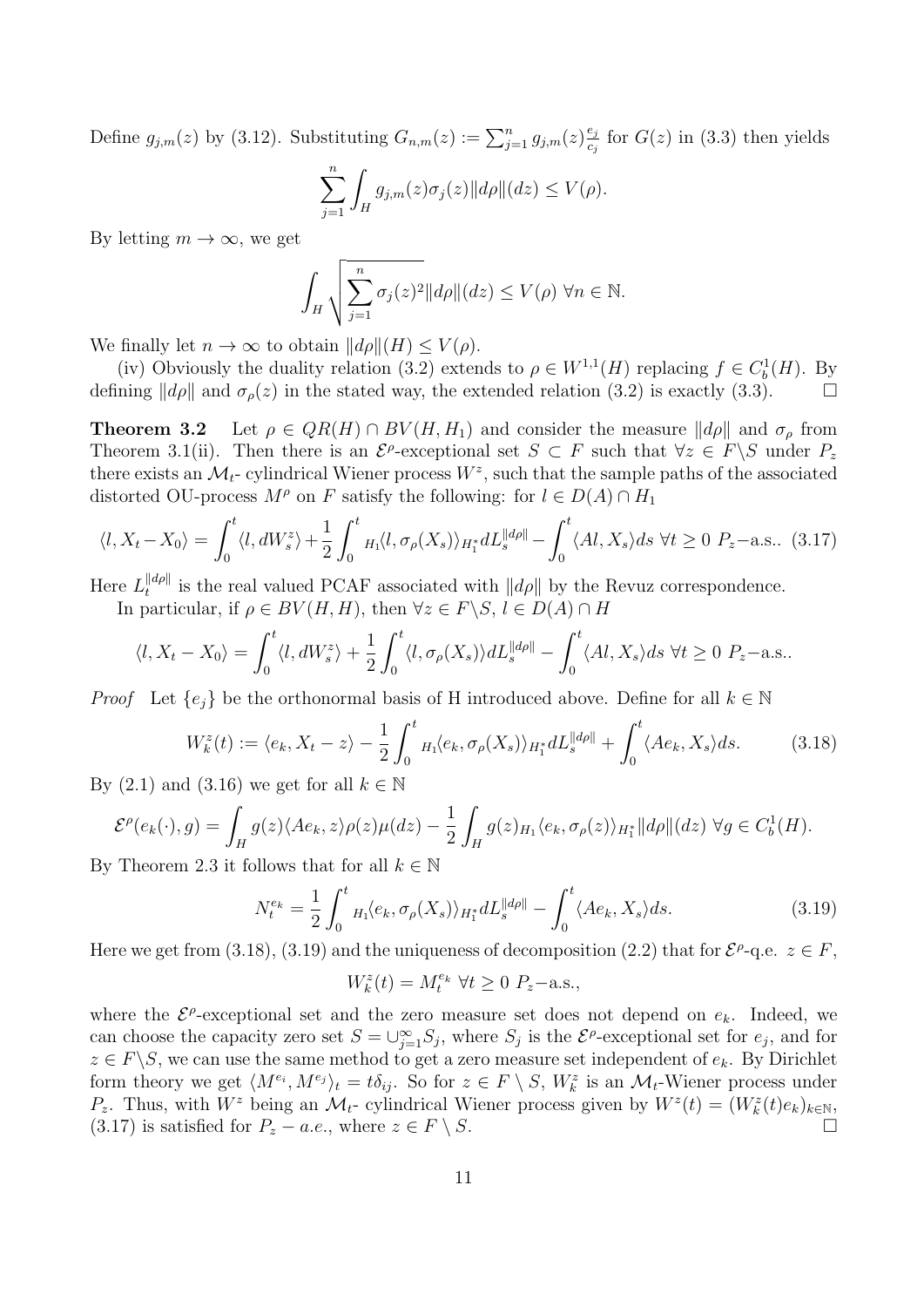## **4 Reflected OU-processes**

In this section we consider the situation where  $\rho = I_{\Gamma} \in BV(H, H_1)$ , where  $\Gamma \subset H$  and

$$
I_{\Gamma}(x) = \begin{cases} 1, & \text{if } x \in \Gamma, \\ 0 & \text{if } x \in \Gamma^c. \end{cases}
$$

Denote the corresponding objects  $\sigma_{\rho}$ ,  $\|dI_{\Gamma}\|$  in Theorem 3.1(ii) by  $-\mathbf{n}_{\Gamma}$ ,  $\|\partial\Gamma\|$  respectively. Then formula (3.3) reads

$$
\int_{\Gamma} D^*G(z)\mu(dz) = -\int_{F} H_1\langle G(z), \mathbf{n}_{\Gamma} \rangle_{H_1^*} ||\partial \Gamma|| (dz) \ \forall G \in (C_b^1)_{D(A) \cap H_1},
$$

where the domain of integration *F* on the right hand side is the topological support of  $I_{\Gamma} \cdot \mu$ . *F* is contained in  $\overline{\Gamma}$ , but we shall show that the domain of integration on the right hand side can be restricted to  $\partial \Gamma$ . We need to use the associated distorted OU-process  $M^{I_{\Gamma}}$  on *F*, which will be called reflected OU-process on Γ.

First we consider a  $\mu$ -measurable set  $\Gamma \subset H$  satisfying

$$
I_{\Gamma} \in BV(H, H_1) \cap \mathbf{H}.\tag{4.1}
$$

**Remark 4.1** We emphasize that if  $\Gamma$  is a convex closed set in *H*, then obviously  $I_{\Gamma} \in H$ . Indeed, for each  $z, l \in H$  the set  $\{s \in \mathbb{R} | z + s l \in \Gamma\}$  is a closed interval in R, whose indicator function hence trivially has the Hamza property. Hence, in particular,  $I_{\Gamma} \in QR(H)$ .

By a modification of [12, Theorem 4.2], we can prove the following theorem.

**Theorem 4.2** Let  $\Gamma \subset H$  be *µ*-measurable satisfying condition (4.1). Then the support of *k*<sup>∂Γ</sup> is contained in the boundary  $\partial$ Γ of Γ, and the following generalized Gauss formula holds:

$$
\int_{\Gamma} D^* G(z) \mu(dz) = - \int_{\partial \Gamma} H_1 \langle G(z), \mathbf{n}_{\Gamma} \rangle_{H_1^*} ||\partial \Gamma|| (dz) \ \forall G \in (C_b^1)_{D(A) \cap H_1}.
$$
\n(4.2)

*Proof* For any *G* of type  $(3.4)$  we have from  $(2.1)$ ,  $(3.5)$  and  $(3.7)$  that

$$
\mathcal{E}^{I_{\Gamma}}(l(\cdot),g) - \int_{\Gamma} g(z) \langle Al, z \rangle \mu(dz) = -\frac{1}{2} \int_{F} g(z) D_{l}^{A} I_{\Gamma}(dz). \tag{4.3}
$$

Since the finite signed measure  $D_l^A I_\Gamma$  charges no set of zero  $\mathcal{E}_1^{I_\Gamma}$ -capacity, Eq.(4.3) readily extends to any  $\mathcal{E}^{I_{\Gamma}}$ -quasicontinuous function  $g \in \mathcal{F}_b^{I_{\Gamma}} := \mathcal{F}^{I_{\Gamma}} \cap L^{\infty}(\Gamma, \mu)$ .

Denote by  $\Gamma^0$  the interior of  $\Gamma$ . Then  $\Gamma^0 \subset F \subset \overline{\Gamma}$ . In view of the construction of the measure  $||dI_{\Gamma}||$  in Theorem 3.1, it suffices to show that for  $\frac{e_j}{c_j} \in D(A) \cap H_1$ 

$$
V(D_{\frac{e_j}{c_j}}^A I_{\Gamma})(\Gamma^0) = 0.
$$

By linearity and since positive constants interchange with sup, it suffices to show that,

$$
V(D_{e_j}^A I_{\Gamma})(\Gamma^0) = 0.
$$
\n(4.4)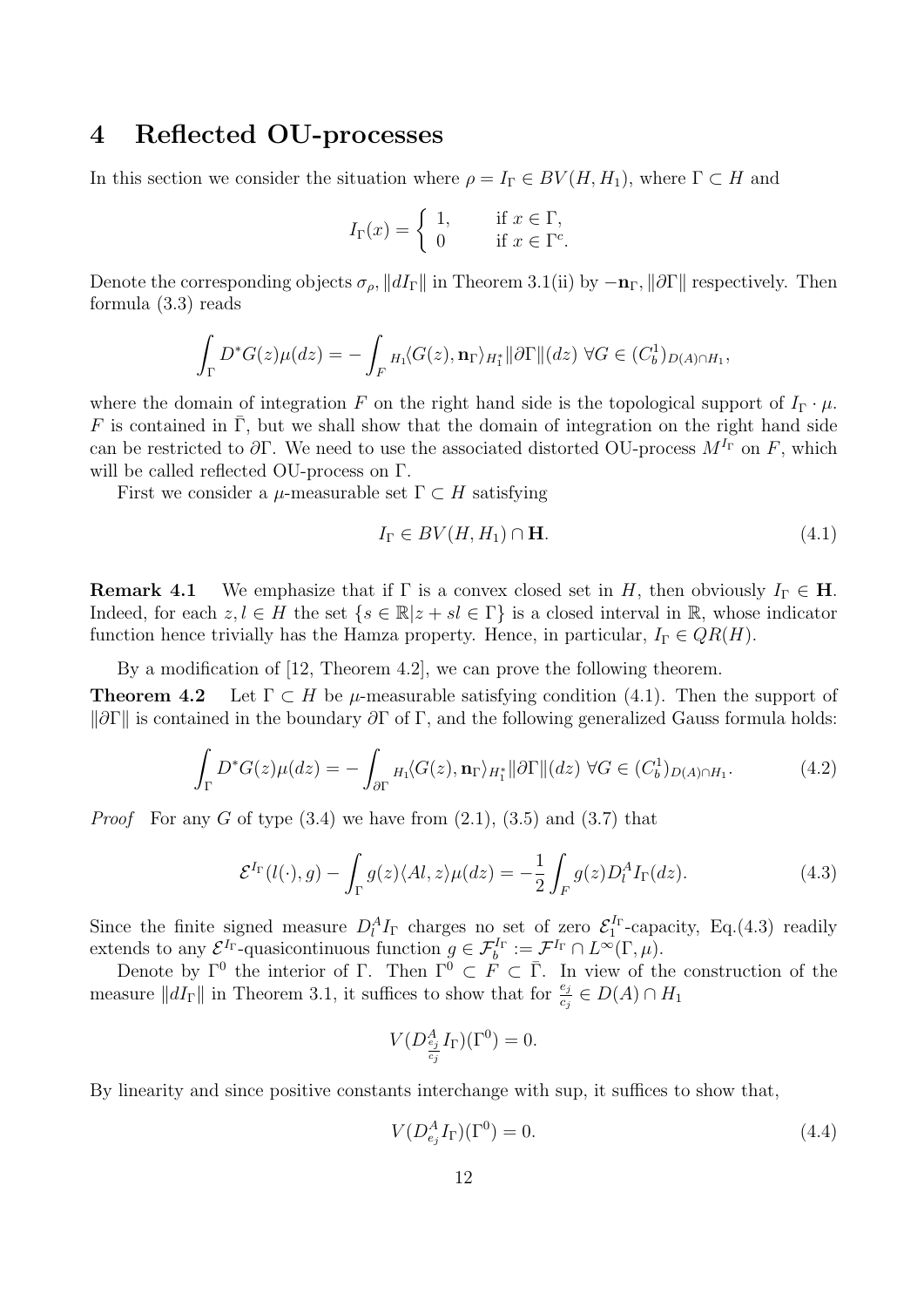Take an arbitrary  $\varepsilon > 0$  and set

$$
U := \{ z \in H : d(z, H \backslash \Gamma^0) > \varepsilon \}, V := \{ z \in H : d(z, H \backslash \Gamma^0) \ge \varepsilon \},
$$

where *d* is the metric distance of the Hilbert space *H*. Then  $\overline{U} \subset V$  and *V* is a closed set contained in the open set  $\Gamma^0$ . We define a function *h* by

$$
h(z) := 1 - E_z(e^{-\tau_V}), z \in F,
$$
\n(4.5)

where  $\tau_V$  denotes the first exit time of  $M^{I_{\Gamma}}$  from the set *V*. The nonnegative function *h* is in the space  $\mathcal{F}_b^{I_{\Gamma}}$  and furthermore it is  $\mathcal{E}^{I_{\Gamma}}$ -quasicontinuous because it is  $M^{I_{\Gamma}}$  finely continuous.

Moreover,

$$
h(z) > 0 \,\forall z \in U, \qquad h(z) = 0 \,\forall z \in F \backslash V. \tag{4.6}
$$

Set

$$
\nu_j(dz) := h(z)D_{e_j}^A I_{\Gamma}(dz)
$$
\n(4.7)

and

$$
I_g^j := \mathcal{E}^{I_{\Gamma}}(e_j(\cdot), gh) - \int_{\Gamma} g(z)h(z)\langle Ae_j, z\rangle \mu(dz).
$$
 (4.8)

Then Eq.(4.3) with the  $\mathcal{E}^{I_{\Gamma}}$ -quasicontinuous function  $gh \in \mathcal{F}_b^{I_{\Gamma}}$  replacing g implies

$$
I_g^j = -\frac{1}{2} \int_F g(z) \nu_j(dz).
$$

In order to prove (4.4), it is enough to show that  $I_g^j = 0$  for any function  $g(z)$  of the type

$$
g(z) = f(\langle e_j, z \rangle, \langle l_2, z \rangle, \dots, \langle l_m, z \rangle); l_2, \dots, l_m \in H, f \in C_0^1(R^m),
$$
\n
$$
(4.9)
$$

for we have then  $\nu_i = 0$ .

On account of (2.8) we have the expression

$$
\mathcal{E}^{I_{\Gamma}}(e_j(\cdot), gh) = \mathcal{E}^{I_{\Gamma}, e_j}(e_j(\cdot), gh) = \frac{1}{2} \int_{E_{e_j}} \int_{R_x} \frac{d(g\tilde{h})(se_j + x)}{ds} p_j(s) ds \mu_{e_j}(dx), \tag{4.10}
$$

where  $R_x = R(I_\Gamma(\cdot e_j + x)), F_x := \{s : se_j + x \in F\}$  for  $x \in E_{e_j}$  and  $\tilde{h}$  is a  $I_\Gamma \cdot \mu$ -version of h appearing in the description of  $(2.8)$ . For  $x \in E_{e_j}$  set

$$
V_x := \{ s : se_j + x \in V \}, \Gamma_x^0 := \{ s : se_j + x \in \Gamma^0 \}.
$$

We then have the inclusion  $V_x \subset \Gamma_x^0 \subset R_x \cap F_x$ . By (4.6),  $h(se_j + x) = 0$  for any  $x \in E_{e_j}$  and for any  $s \in R_x \setminus V_x$ . On the other hand, there exists a Borel set  $N \subset E_{e_j}$  with  $\mu_{e_j}(N) = 0$  such that for each  $x \in E_{e_j} \backslash N$ ,

$$
h(se_j + x) = \tilde{h}(se_j + x) ds - a.e.
$$

Here we set  $h \equiv 0$  on  $H \backslash F$ . Since  $\tilde{h}(\cdot e_i + x)$  is absolutely continuous in *s*, we can conclude that

$$
\tilde{h}(se_j + x) = 0 \,\,\forall x \in E_{e_j} \backslash N, \,\,\forall s \in R_x \backslash V_x.
$$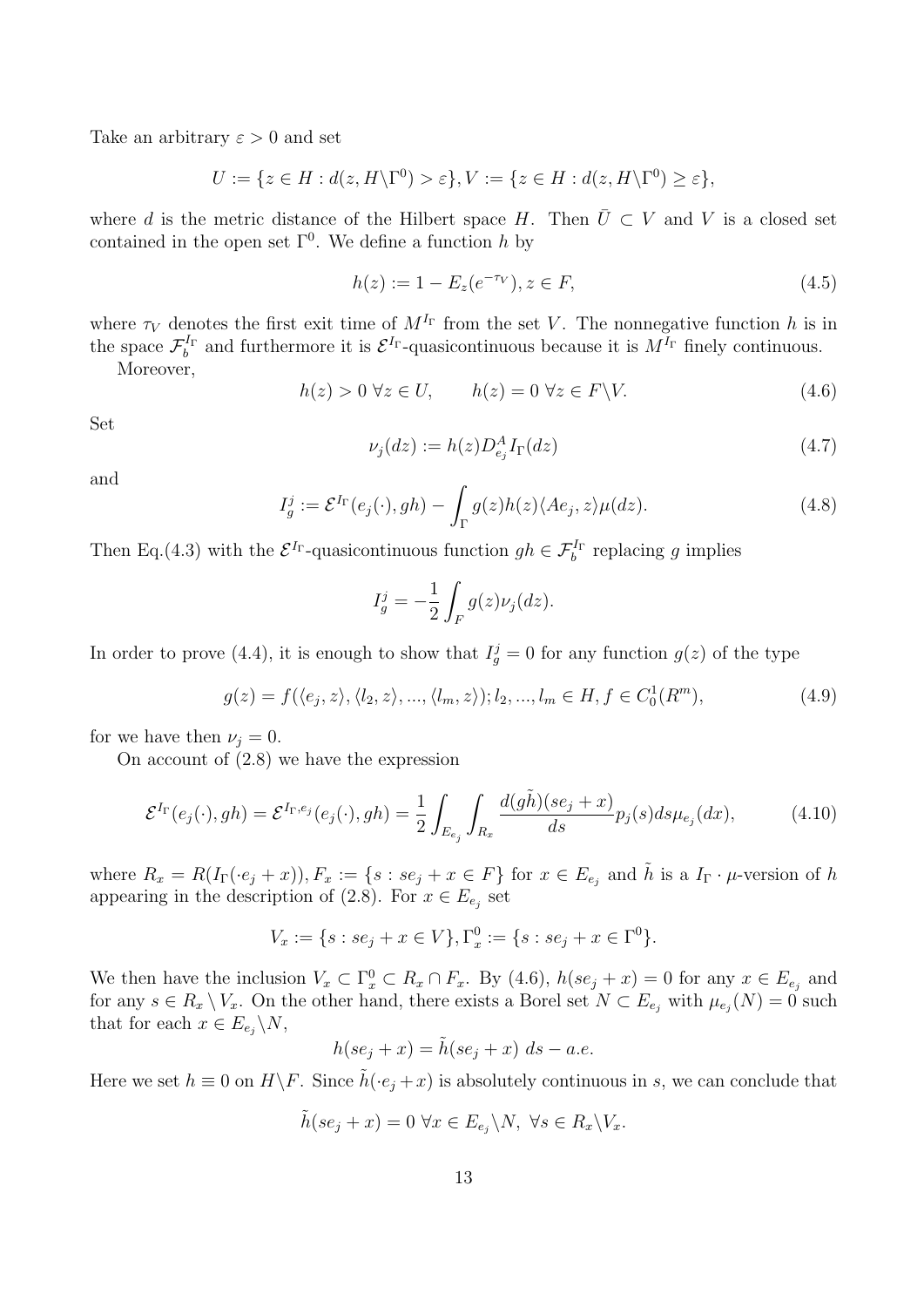Fix  $x \in E_{e_j} \backslash N$  and let *I* be any connected component of the one dimensional open set  $R_x$ . Furthermore, for any function *g* of type (4.9) we denote the support of  $g(e_i + x)$  by  $K_x$  (which is a compact set) and choose a bounded open interval *J* containing  $K_x$ . Then  $I \cap V_x \cap K_x$  is a closed set contained in the bounded open interval *I ∩ J* and

$$
g\tilde{h}(se_j + x) = 0 \,\,\forall s \in (I \cap J) \setminus (I \cap V_x \cap K_x).
$$

Therefore, an integration by part gives

$$
\int_{I\cap J}\frac{d(g\tilde{h})(se_j+x)}{ds}p_j(s)ds=\int_{I\cap J}\frac{1}{\lambda_j}(g\tilde{h})(se_j+x)sp_j(s)ds.
$$

Combining this with (4.8) and (4.10), we arrive at

$$
I_g^j = \int_{E_{e_j}} \int_{R_x} \frac{1}{2\lambda_j} (g\tilde{h})(se_j + x) sp_j(s) ds \mu_{e_j}(dx) - \int_H g(z)h(z) \langle Ae_j, z \rangle I_{\Gamma}(z) \mu(dz) = 0.
$$

Now we state Theorem 3.2 for  $\rho = I_{\Gamma}$ .

**Theorem 4.3** Suppose  $\Gamma \subset H$  is a  $\mu$ -measurable set satisfying condition (4.1). Then there is an  $\mathcal{E}^{\rho}$ -exceptional set  $S \subset F$  such that  $\forall z \in F \setminus S$ , under  $P_z$  there exists an  $\mathcal{M}_t$ - cylindrical Wiener process  $W^z$ , such that the sample paths of the associated reflected OU-process  $M^{\rho}$  on *F* with  $\rho = I_{\Gamma}$  satisfy the following: for  $l \in D(A) \cap H_1$ 

$$
\langle l, X_t - X_0 \rangle = \int_0^t \langle l, dW_s^z \rangle - \frac{1}{2} \int_0^t H_1 \langle l, \mathbf{n}_\Gamma(X_s) \rangle_{H_1^*} dL_s^{\|\partial \Gamma\|} - \int_0^t \langle Al, X_s \rangle ds \ P_z - \text{a.s.} \tag{4.11}
$$

 ${\rm Here,\ } L_t^{\|\partial\Gamma\|}$ *t*<sup>*n*</sup> is the real valued PCAF associated with  $\|\partial\Gamma\|$  by the Revuz correspondence, which has the following additional property:  $\forall z \in F \backslash S$ 

$$
I_{\partial\Gamma}(X_s)dL_s^{\|\partial\Gamma\|} = dL_s^{\|\partial\Gamma\|} P_z - a.s.. \qquad (4.12)
$$

In particular, if  $\rho \in BV(H, H)$ , then  $\forall z \in F \setminus S, l \in D(A) \cap H$ 

$$
\langle l, X_t - X_0 \rangle = \int_0^t \langle l, dW_s \rangle - \frac{1}{2} \int_0^t \langle l, \mathbf{n}_{\Gamma}(X_s) \rangle dL_s^{\|\partial \Gamma\|} - \int_0^t \langle Al, X_s \rangle ds \ \forall t \ge 0 \ P_z - a.s..
$$

*Proof* All assertions except for (4.12) follow from Theorem 3.2 for  $\rho := I_{\Gamma}$ . (4.12) follows by Theorem 4.2 and [10, Theorem 5.1.3].

### **5 Stochastic reflection problem on a regular convex set**

In this section, we consider  $\Gamma$  satisfying [6] Hypothesis 1.1 (ii) with  $K := \Gamma$ , that is:

**Hypothesis 5.1** There exists a convex  $C^{\infty}$  function  $g: H \to \mathbb{R}$  with  $g(0) = 0, g'(0) = 0$ , and  $D^2g$  strictly positive definite, that is, $\langle D^2g(x)h, h \rangle \geq \gamma |h|^2 \,\forall h \in H$  for some  $\gamma > 0$ , such that

$$
\Gamma = \{ x \in H : g(x) \le 1 \}, \partial \Gamma = \{ x \in H : g(x) = 1 \}
$$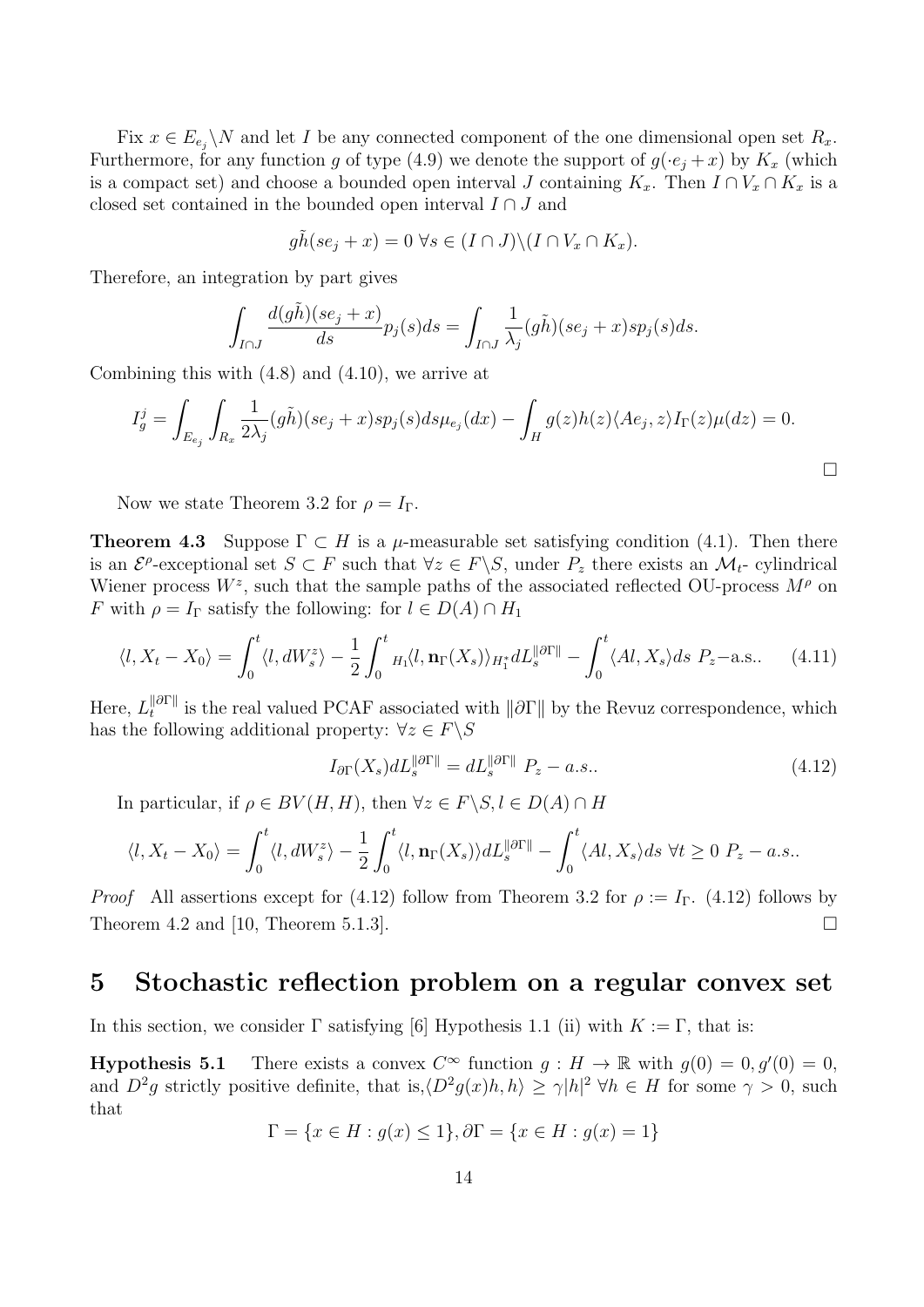Moreover, we also suppose that  $D^2g$  is bounded on  $\Gamma$  and  $|Q^{1/2}Dg|^{-1} \in \cap_{p>1} L^p(H, \mu)$ .

**Remark 5.2** By [6, Lemma 1.2], Γ is convex and closed and there exists some constant  $\delta > 0$ such that  $|Dg(x)| \leq \delta \ \forall x \in \Gamma$ .

### **5.1 Reflected OU processes on regular convex sets**

Under Hypothesis 5.1, by [7, Lemma A.1] we can prove that  $I_{\Gamma} \in BV(H, H) \cap QR(H)$ :

**Theorem 5.3** Assume that Hypothesis 5.1 holds. Then  $I_{\Gamma} \in BV(H, H) \cap QR(H)$ . *Proof* We first note that trivially by Remark 4.1 we have that  $I_{\Gamma} \in QR(H)$ . Let

$$
\rho_{\varepsilon}(x) := \exp\left(-\frac{(g(x) - 1)^2}{\varepsilon} 1_{\{g \ge 1\}}\right), x \in H.
$$

Thus,

$$
\lim_{\varepsilon \to 0} \rho_{\varepsilon} = I_{\Gamma}.
$$

Moreover,

$$
D\rho_{\varepsilon} = -\frac{2}{\varepsilon}\rho_{\varepsilon}1_{\{g\geq 1\}}Dg(g-1)\,\,\mu - a.e..
$$

By [7, Lemma A.1] we have for  $\varphi \in C_b^1(H)$ 

$$
\lim_{\varepsilon \to 0} \frac{1}{\varepsilon} \int_H \varphi(x) 1_{\{g(x) \ge 1\}}(g(x) - 1) \langle Dg(x), z \rangle \rho_{\varepsilon}(x) \mu(dx) = \frac{1}{2} \int_{\partial \Gamma} \varphi(y) \langle n(y), z \rangle \frac{|Dg(y)|}{|Q^{1/2}Dg(y)|} \mu_{\partial \Gamma}(dy),
$$

where  $n := Dg/|Dg|$  is the exterior normal to  $\partial \Gamma$  at *y* and  $\mu_{\partial \Gamma}$  is the surface measure on  $\partial \Gamma$ induced by  $\mu$  (cf. [6], [7], [16]), whereas by (3.2) for any  $\varphi \in C_b^1(H)$  and  $z \in D(A)$ 

$$
\lim_{\varepsilon \to 0} \frac{1}{\varepsilon} \int_H \varphi(x) 1_{\{g(x) \ge 1\}}(g(x) - 1) \langle Dg(x), z \rangle \rho_{\varepsilon}(x) \mu(dx)
$$
\n
$$
= -\lim_{\varepsilon \to 0} \frac{1}{2} \int_H \langle D\rho_{\varepsilon}(x), \varphi(x)z \rangle \mu(dx)
$$
\n
$$
= -\frac{1}{2} \lim_{\varepsilon \to 0} \int_H \rho_{\varepsilon}(x) D^*(\varphi z)(x) \mu(dx)
$$
\n
$$
= -\frac{1}{2} \int_H 1_{\Gamma}(x) D^*(\varphi z)(x) \mu(dx).
$$

Thus,

$$
\int_H 1_{\Gamma}(x)D^*(\varphi z)(x)\mu(dx) = -\int_{\partial \Gamma} \varphi(x)\langle n(x), z\rangle \frac{|Dg(y)|}{|Q^{1/2}Dg(y)|}\mu_{\partial \Gamma}(dx) \,\forall z \in D(A), \varphi \in C_b^1. \tag{5.1}
$$

By the proof of [7, Lemma A.1], we get that *g* is a non-degenerate map. So we can use the co-area formula (see [16, Theorem 6.3.1, Ch. V] or [7, (A.4)]):

$$
\int_{H} f\mu(dx) = \int_{0}^{\infty} \left[ \int_{g=r} f(y) \frac{1}{|Q^{1/2}Dg(y)|} \mu_{\Sigma_{r}}(dy) \right] dr.
$$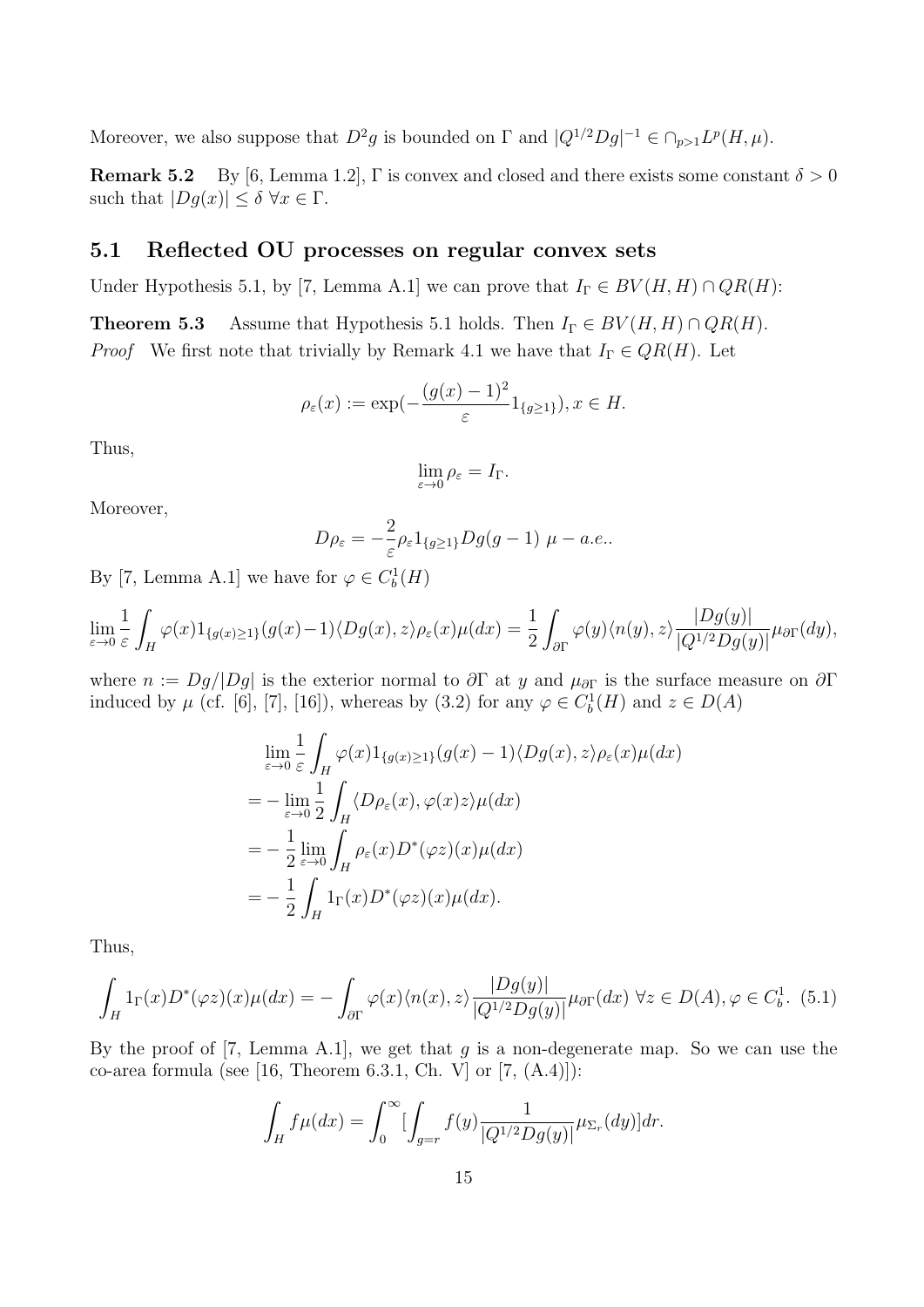By [16, Theorem 6.2, Ch. V] the surface measure is defined for all  $r \geq 0$ , moreover [16, Theorem 1.1, Corollary 6.3.2, Ch. V] imply that  $r \mapsto \mu_{\Sigma_r}$  is continuous in the topology induced by  $D_r^p(H)$  for some  $p \in (1, \infty)$ ,  $r \in (0, \infty)$  (cf [16]) on the measures on  $(H, \mathcal{B}(H))$ . Take  $f \equiv 1$ in the co-area formula, then by the continuity property of the surface measure with respect to *r* we have that  $\frac{1}{|Q^{1/2}Dg(y)|}\mu_{\Sigma_r}(dy)$  is a finite measure supported in  $\{g=r\}$ . By Remark 5.2 and since  $\mu_{\partial\Gamma} = \mu_{\Sigma_1}$ , we have that  $\frac{|Dg(y)|}{|Q^{1/2}Dg(y)|}\mu_{\partial\Gamma}$  is a finite measure. And hence by Theorem 3.1 (iii), we get  $I_{\Gamma} \in BV(H, H)$ .

$$
\Box
$$

Thus by Theorem 4.3 we immediately get the following.

**Theorem 5.4** Assume Hypothesis 5.1. Then there exists an  $\mathcal{E}^{\rho}$ -exceptional set *S*  $\subset$  *F* such that  $\forall z \in F \setminus S$ , under  $P_z$  there exists an  $\mathcal{M}_t$ - cylindrical Wiener process  $W^z$ , such that the sample paths of the associated reflected OU-process  $M^{\rho}$  on *F* with  $\rho = I_{\Gamma}$  satisfy the following: for  $l \in D(A) \cap H_1$ 

$$
\langle l, X_t - X_0 \rangle = \int_0^t \langle l, dW_s^z \rangle - \frac{1}{2} \int_0^t \langle l, \mathbf{n}_{\Gamma}(X_s) \rangle dL_s^{\|\partial \Gamma\|} - \int_0^t \langle Al, X_s \rangle ds \ \forall t \ge 0 \ P_z - a.e.
$$

where  $\mathbf{n}_{\Gamma} := \frac{Dg}{\Box Dg}$  $\frac{Dg}{|Dg|}$  is the exterior normal to  $\Gamma$  and

$$
\|\partial\Gamma\|(dy) = \frac{|Dg(y)|}{|Q^{1/2}Dg(y)|}\mu_{\partial\Gamma}(dy),
$$

where  $\mu_{\partial\Gamma}$  is the surface measure induced by  $\mu$  (c.f [6], [7], [16]).

**Remark 5.5** It can be shown that for  $x \in \partial \Gamma$ ,  $\mathbf{n}_{\Gamma}(x) = \frac{Dg}{|Dg|}$  is the exterior normal to  $\Gamma$ , i.e. the unique element in *H* of unit length such that

$$
\langle \mathbf{n}_{\Gamma}(x), y - x \rangle \le 0 \,\,\forall y \in \Gamma.
$$

#### **5.2 Existence and uniqueness of solutions**

Let Γ *⊂ H* and our linear operator *A* satisfy Hypothesis 5.1 and Hypothesis 2.1, respectively. Consider the following stochastic differential inclusion in the Hilbert space *H*,

$$
\begin{cases}\n dX(t) + (AX(t) + N_{\Gamma}(X(t)))dt \ni dW(t), \\
 X(0) = x,\n\end{cases} \tag{5.2}
$$

where  $W(t)$  is a cylindrical Wiener process in *H* on a filtered probability space  $(\Omega, \mathcal{F}, \mathcal{F}_t, P)$ and  $N_{\Gamma}(x)$  is the normal cone to  $\Gamma$  at *x*, i.e.

$$
N_{\Gamma}(x) = \{ z \in H : \langle z, y - x \rangle \le 0 \,\,\forall y \in \Gamma \}.
$$

**Definition 5.6** A pair of continuous  $H \times \mathbb{R}$ -valued and  $\mathcal{F}_t$ -adapted processes  $(X(t), L(t))$ ,  $t \in$  $[0, T]$ , is called a solution of  $(5.2)$  if the following conditions hold.

(i) *X*(*t*)  $∈$  Γ for all *t*  $∈$  [0, *T*] *P* − *a.s.*;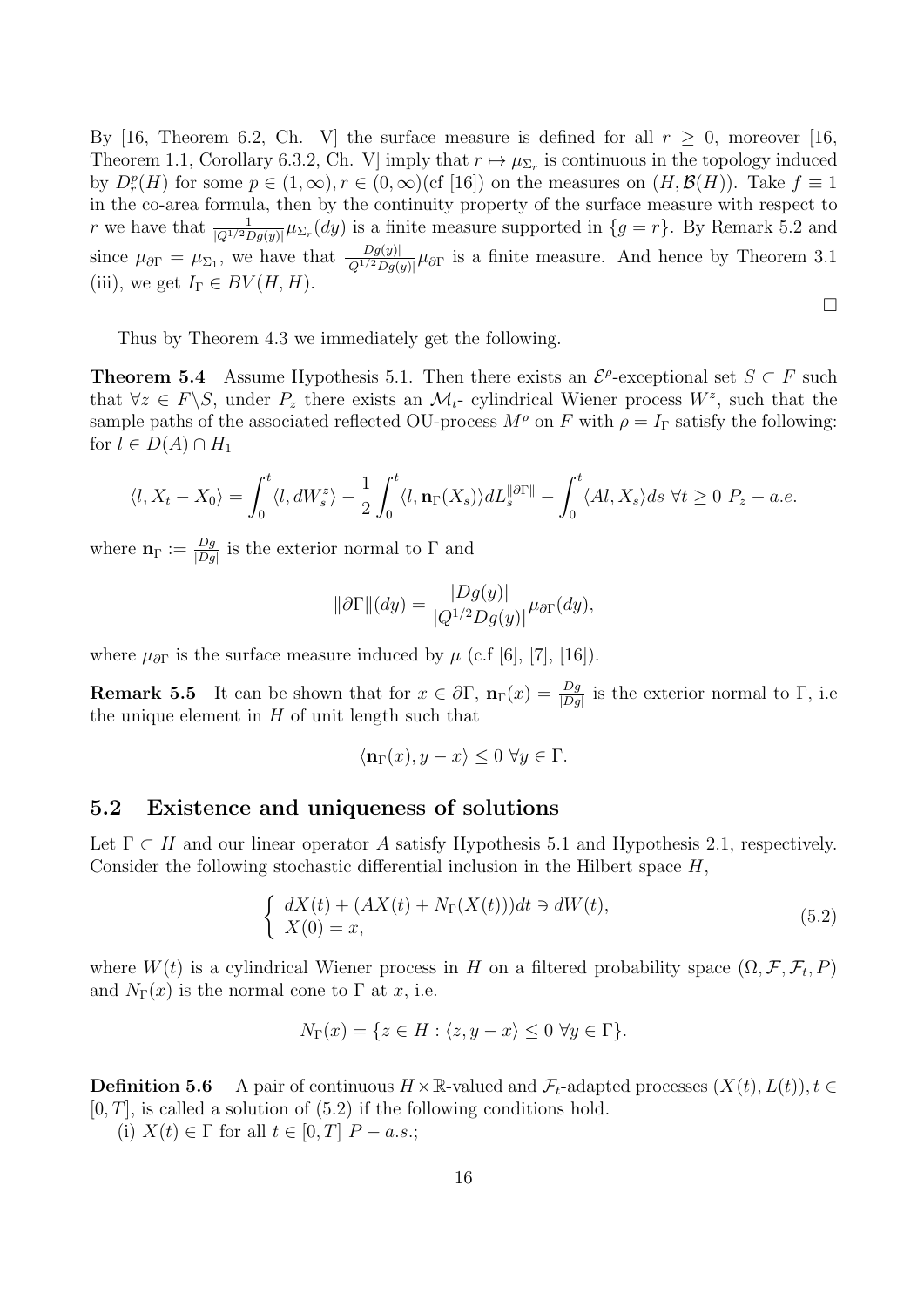(ii) *L* is an increasing process with the property that

$$
I_{\partial\Gamma}(X_s)dL_s = dL_s\ P - a.s.
$$

and for any  $l \in D(A)$  we have

$$
\langle l, X_t - x \rangle = \int_0^t \langle l, dW_s \rangle - \int_0^t \langle l, \mathbf{n}_{\Gamma}(X_s) \rangle dL_s - \int_0^t \langle Al, X_s \rangle ds \ \forall t \ge 0 \ P - a.s.
$$

where  $n_{\Gamma}$  is the exterior normal to  $\Gamma$ .

**Remark 5.7** By Remark 5.5 we know that  $\mathbf{n}_{\Gamma}(x) \in N_{\Gamma}(x)$  for all  $x \in \partial \Gamma$ . Hence by Definition 5.6 (ii) it follows that Definition 5.6 is appropriate to define a solution for the multi-valued equation (5.2).

We denote the semigroup with the infinitesimal generator  $-A$  by  $S(t)$ ,  $t \geq 0$ .

**Definition 5.8** A pair of continuous  $H \times \mathbb{R}$  valued and  $\mathcal{F}_t$ -adapted processes  $(X(t), L(t))$ ,  $t \in$  $[0, T]$  is called a mild solution of  $(5.2)$  if

(i) *X*(*t*) ∈ Γ for all *t* ∈ [0, *T*]  $P - a.s.$ ;

(ii) *L* is an increasing process with the property

$$
I_{\partial\Gamma}(X_s)dL_s = dL_s\ P - a.s.
$$

and

$$
X_t = S(t)x + \int_0^t S(t-s)dW_s - \int_0^t S(t-s)\mathbf{n}_{\Gamma}(X_s)dL_s \ \forall t \in [0,T] \ P-a.s.
$$

where  $n_{\Gamma}$  is the exterior normal to  $\Gamma$ . In particular, the appearing integrals have to be well defined.

**Lemma 5.9** The process given by

$$
\int_0^t S(t-s) \mathbf{n}_{\Gamma}(X_s) dL_s
$$

is *P*-a.s. continuous and adapted to  $\mathcal{F}_t, t \in [0, T]$ . This especially implies that it is predictable. *Proof* As  $|S(t-s)\mathbf{n}_{\Gamma}(X_s)| \leq M_T |\mathbf{n}_{\Gamma}(X_s)|$ ,  $s \in [0,T]$ , the integrals  $\int_0^t S(t-s)\mathbf{n}_{\Gamma}(X_s) dL_s$ ,  $t \in$ [0, *T*], are well defined. For  $0 \leq s \leq t \leq T$ ,

$$
\begin{aligned}\n&\int_0^s S(s-u)\mathbf{n}_{\Gamma}(X_u) dL_u - \int_0^t S(t-u)\mathbf{n}_{\Gamma}(X_u) dL_u| \\
&\leq \int_0^s [S(s-u) - S(t-u)]\mathbf{n}_{\Gamma}(X_u) dL_u| + |\int_s^t S(t-u)\mathbf{n}_{\Gamma}(X_u) dL_u| \\
&\leq \int_0^s |[S(s-u) - S(t-u)]\mathbf{n}_{\Gamma}(X_u)| dL_u + \int_s^t |S(t-u)\mathbf{n}_{\Gamma}(X_u)| dL_u,\n\end{aligned}
$$

where the first summand converges to zero as  $s \uparrow t$  or  $t \downarrow s$ , because

$$
|1_{[0,s)}(u)[S(s-u)-S(t-u)]\mathbf{n}_{\Gamma}(X_u)|\to 0 \quad \text{as } s \uparrow t \text{ or } t \downarrow s.
$$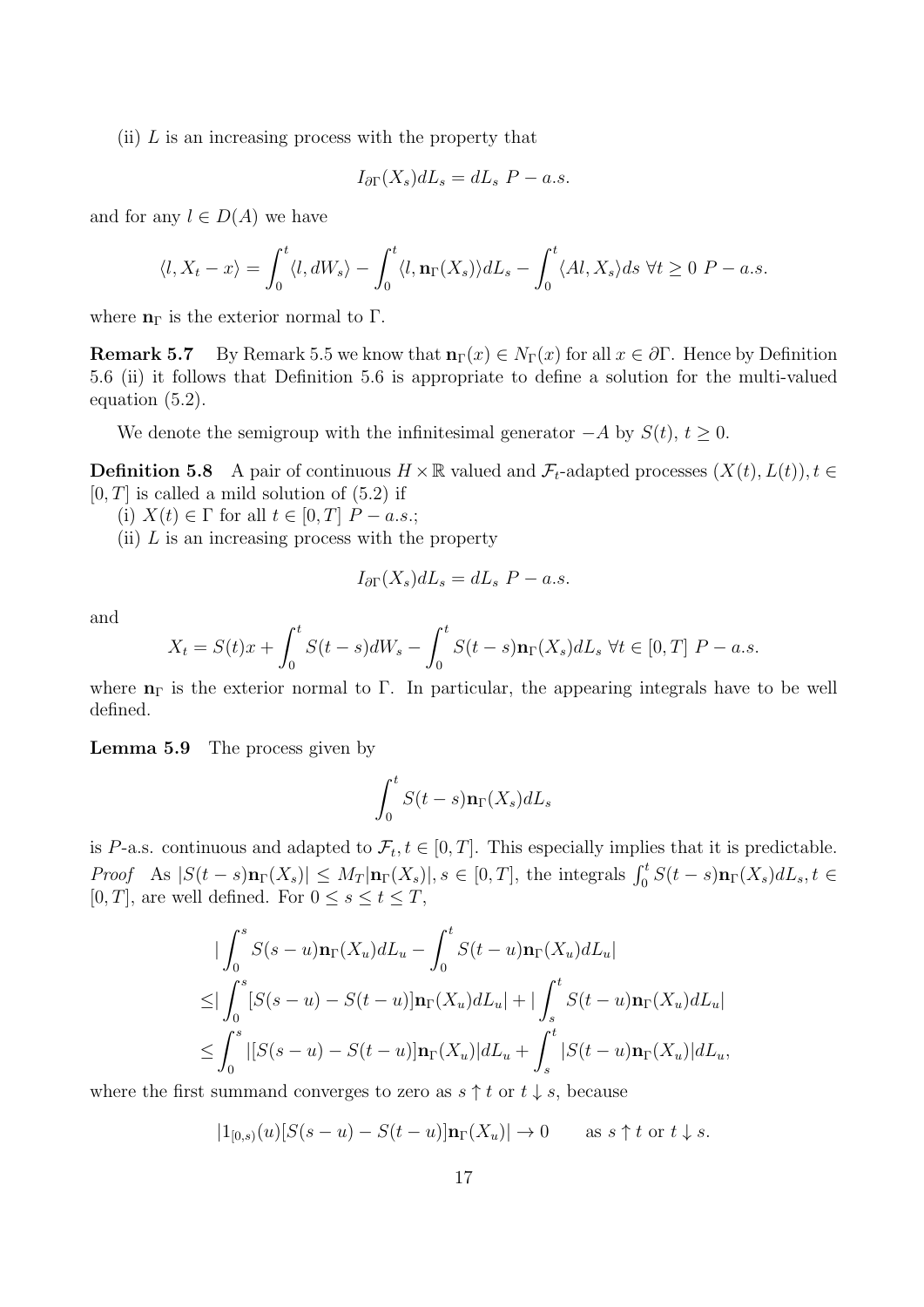For the second summand we have

$$
\int_{s}^{t} |S(t-u)\mathbf{n}_{\Gamma}(X_u)| dL_u \le M_T(L_t - L_s) \to 0 \quad \text{as } s \uparrow t \text{ or } t \downarrow s.
$$

By the same arguments as in [25, Lemma 5.1.9] we conclude that the integral is adapted to  $\mathcal{F}_t, t \in [0, T].$ 

**Theorem 5.10**  $(X(t), L_t), t \in [0, T]$ , is a solution of (5.2) if and only if it is a mild solution. *Proof*  $(\Rightarrow)$  First, we prove that for arbitrary  $\zeta \in C^1([0, T], D(A))$  the following equation holds:

$$
\langle X_t, \zeta_t \rangle = \langle x, \zeta_0 \rangle + \int_0^t \langle \zeta_s, dW_s \rangle - \int_0^t \langle \mathbf{n}_{\Gamma}(X_s), \zeta_s \rangle dL_s + \int_0^t \langle X_s, -A\zeta_s + \zeta_s' \rangle ds \ \forall t \ge 0 \ P-a.s.. \tag{5.3}
$$

If  $\zeta_s = \eta f_s$  for  $f \in C^1([0,T])$  and  $\eta \in D(A)$ , by Itô's formula we have the above relation for such *ζ*. Then by [25, Lemma G.0.10] and the same arguments as the proof of Proposition G.0.11 we obtain the above formula for all  $\zeta \in C^1([0,T], D(A))$ . As in [25, Proposition G.0.11], for the resolvent  $R_n := (n + A)^{-1} : H \to D(A)$  and  $t \in [0, T]$  choosing  $\zeta_s := S(t - s)nR_n\eta, \eta \in H$ , we deduce from (5.3) that

$$
\langle X_t, nR_n \eta \rangle = \langle x, S(t)nR_n \eta \rangle + \int_0^t \langle S(t-s)nR_n \eta, dW_s \rangle - \int_0^t \langle \mathbf{n}_{\Gamma}(X_s), S(t-s)nR_n \eta \rangle dL_s
$$
  
+ 
$$
\int_0^t \langle X_s, AS(t-s)nR_n \eta \rangle + \langle X_s, -AS(t-s)nR_n \eta \rangle ds
$$
  
= 
$$
\langle S(t)x + \int_0^t S(t-s)dW_s + \int_0^t S(t-s)\mathbf{n}_{\Gamma}(X_s)dL_s, nR_n \eta \rangle \ \forall t \in [0, T] \ P - a.s..
$$

Letting  $n \to \infty$ , we conclude that  $(X(t), L_t), t \in [0, T]$ , is a mild solution.

 $(\Leftarrow)$  By Lemma 5.9 and [25, Theorem 5.1.3], we have

$$
\int_0^t S(t-s)\mathbf{n}_{\Gamma}(X_s) dL_s \quad \text{and} \quad \int_0^t S(t-s) dW_s, t \in [0, T],
$$

have predictable versions. And we use the same notation for the predictable versions of the respective processes. As  $(X_t, L_t)$  is a mild solution, for all  $\eta \in D(A)$  we get

$$
\int_0^t \langle X_s, A\eta \rangle ds = \int_0^t \langle S(s)x, A\eta \rangle ds - \int_0^t \langle \int_0^s S(s-u) \mathbf{n}_{\Gamma}(X_u) dL_u, A\eta \rangle ds
$$

$$
+ \int_0^t \langle \int_0^s S(s-u) dW_u, A\eta \rangle ds \ \forall t \in [0, T] \ P-a.s..
$$

The assertion that  $(X(t), L_t), t \in [0, T]$ , is a solution of (5.2) now follows as in the proof of [25, Proposition G.0.9] because

$$
\int_0^t \langle \int_0^s S(s-u) \mathbf{n}_{\Gamma}(X_u) dL_u, A\eta \rangle ds = \int_0^t \int_0^s \langle \mathbf{n}_{\Gamma}(X_u), -\frac{d}{ds} S(s-u) \eta \rangle dL_u ds
$$
  
=  $-\langle \int_0^t S(t-s) \mathbf{n}_{\Gamma}(X_s) dL_s, \eta \rangle + \langle \int_0^t \mathbf{n}_{\Gamma}(X_s) dL_s, \eta \rangle.$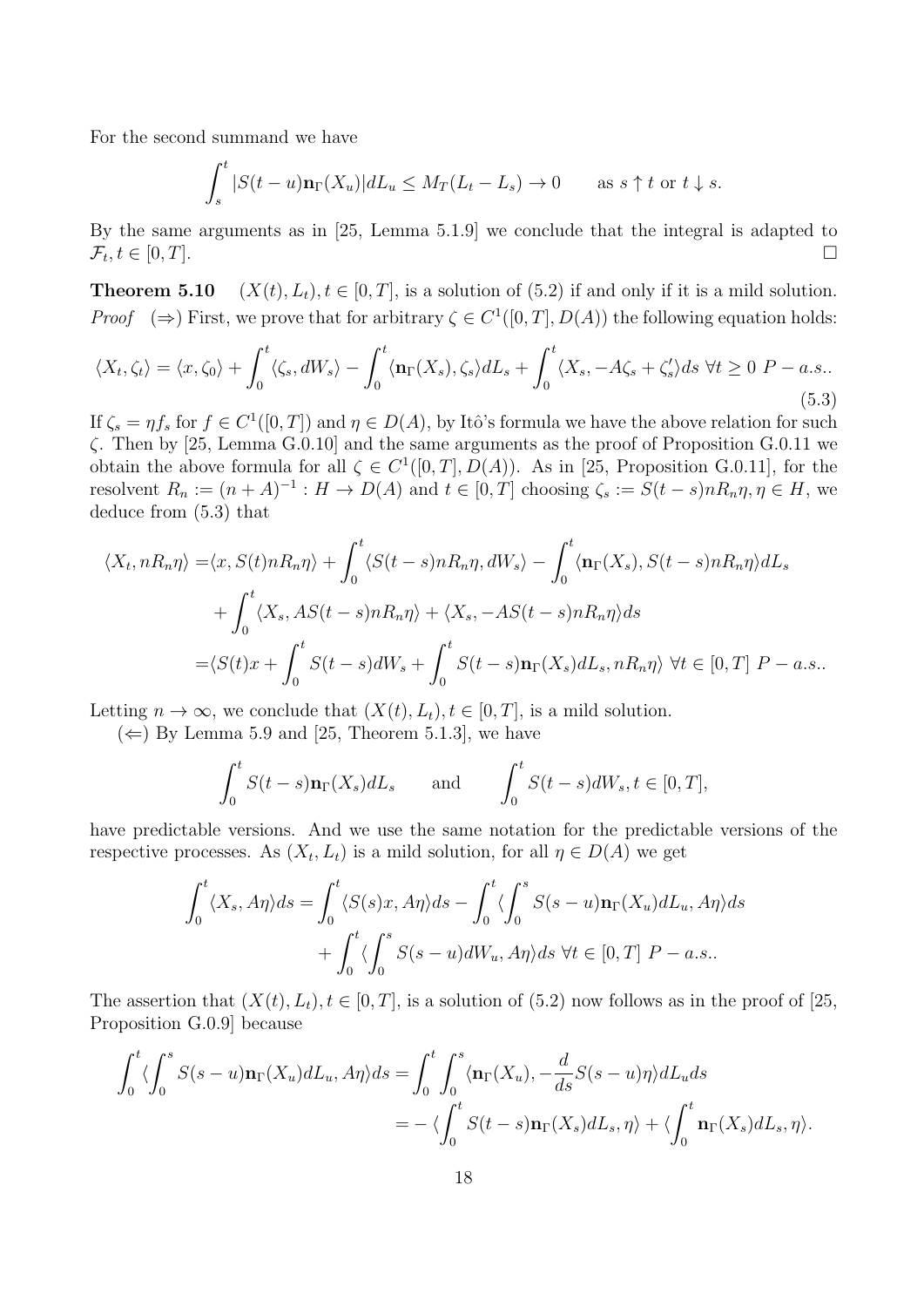Below, we prove (5.2) has a unique solution in the sense of Definition 5.6.

**Theorem 5.11** Let  $\Gamma \subset H$  satisfy Hypothesis 5.1. Then the stochastic inclusion (5.2) admits at most one solution in the sense of Definition 5.6.

*Proof* Let  $(u, L^1)$  and  $(v, L^2)$  be two solutions of (5.2), and let  $\{e_k\}_{k\in N}$  be the eigenbasis of *A* from above. We then have

$$
\langle e_k, u(t) - v(t) \rangle + \int_0^t \langle \alpha_k e_k, u(s) - v(s) \rangle ds + \int_0^t \langle e_k, \mathbf{n}_{\Gamma}(u(s)) \rangle dL_s^1 - \int_0^t \langle e_k, \mathbf{n}_{\Gamma}(v(s)) \rangle dL_s^2 = 0
$$

Setting  $\phi_k(t) := \langle e_k, u(t) - v(t) \rangle$ , we obtain

$$
\phi_k^2(t) = 2 \int_0^t \phi_k(s) d\phi_k(s)
$$
  
=  $-2(\int_0^t \langle \alpha_k e_k, u(s) - v(s) \rangle \langle e_k, u(s) - v(s) \rangle ds + \int_0^t \langle e_k, \mathbf{n}_{\Gamma}(u(s)) \rangle \langle e_k, u(s) - v(s) \rangle dL_s^1$   
 $- \int_0^t \langle e_k, \mathbf{n}_{\Gamma}(v(s)) \rangle \langle e_k, u(s) - v(s) \rangle dL_s^2$   
 $\le -2 \int_0^t \langle e_k, \mathbf{n}_{\Gamma}(u(s)) \rangle \langle e_k, u(s) - v(s) \rangle dL_s^1 + 2 \int_0^t \langle e_k, \mathbf{n}_{\Gamma}(v(s)) \rangle \langle e_k, u(s) - v(s) \rangle dL_s^2.$  (5.4)

By dominated convergence theorem for all  $t \geq 0$  we have  $P - a.s$ :

$$
\sum_{k \le N} \int_0^t \langle e_k, \mathbf{n}_{\Gamma}(u(s)) \rangle \langle e_k, u(s) - v(s) \rangle dL_s^1
$$
  

$$
\rightarrow \int_0^t \langle \mathbf{n}_{\Gamma}(u(s)), u(s) - v(s) \rangle dL_s^1 \text{ as } N \to \infty,
$$

and

$$
\sum_{k\leq N} \int_0^t \langle e_k, \mathbf{n}_{\Gamma}(v(s)) \rangle \langle e_k, u(s) - v(s) \rangle dL_s^2
$$
  

$$
\rightarrow \int_0^t \langle \mathbf{n}_{\Gamma}(v(s)), u(s) - v(s) \rangle dL_s^2 \text{ as } N \rightarrow \infty.
$$

Summing over  $k \leq N$  in (5.4) and letting  $N \to \infty$  yield that for all  $t \geq 0$  *P − a.s* 

$$
|u(t) - v(t)|^2 \le 2\int_0^t \langle \mathbf{n}_{\Gamma}(u(s)), v(s) - u(s) \rangle dL_s^1 + 2\int_0^t \langle \mathbf{n}_{\Gamma}(v(s)), u(s) - v(s) \rangle dL_s^2
$$

By Remark 5.5 it follows that

$$
|u(t) - v(t)|^2 \le 0,
$$

which implies

$$
u(t) = v(t),
$$

 $\Box$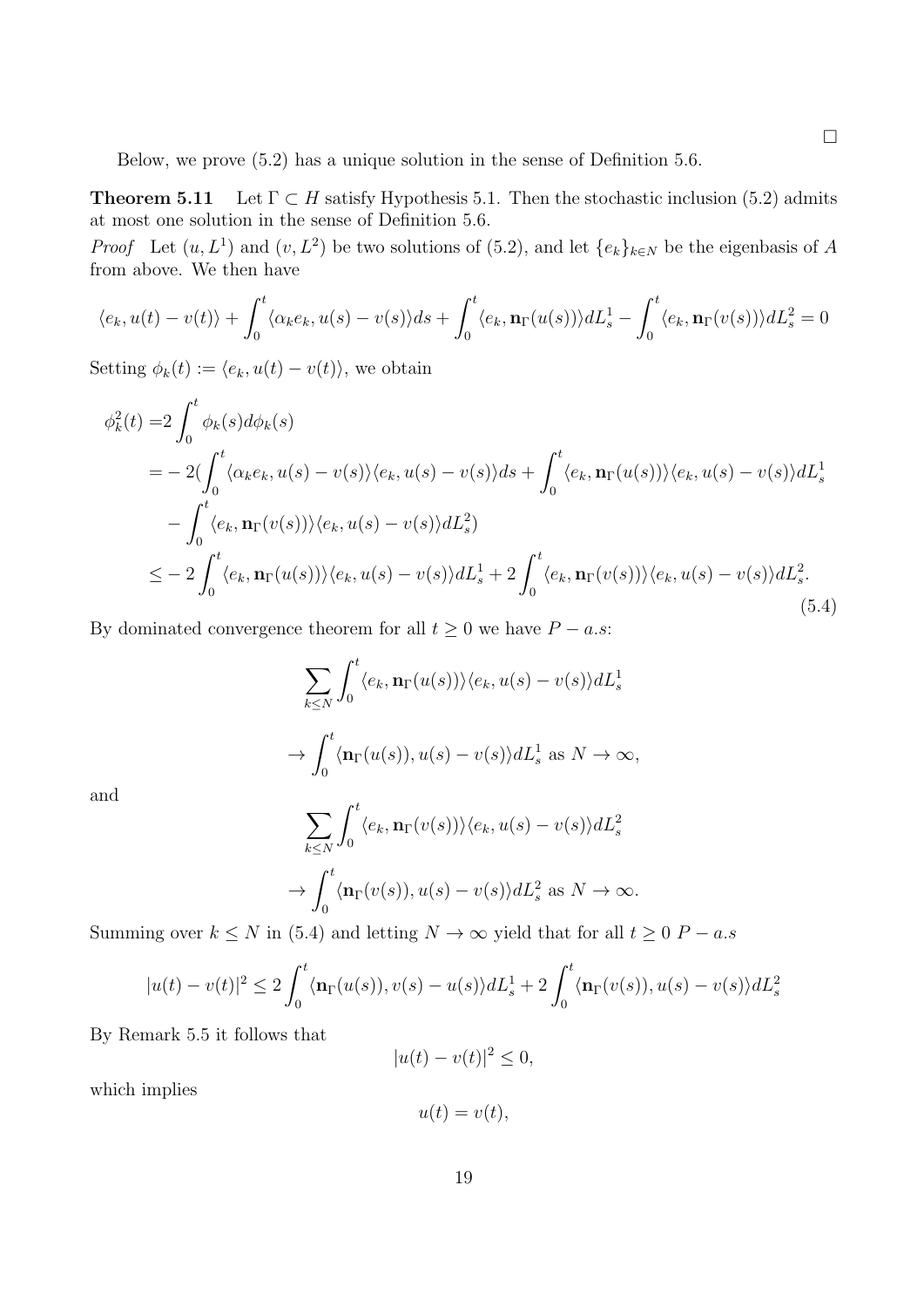and thus

$$
L^1(t) = L^2(t).
$$

 $\Box$ 

Combining Theorem 5.4 and 5.11 with the Yamada-Watanabe Theorem, we now obtain the following:

**Theorem 5.12** If  $\Gamma$  satisfies Hypothesis 5.1, then there exists a Borel set  $M \subset H$  with  $I_{\Gamma} \cdot \mu(M) = \mu(\Gamma)$  such that for every  $x \in M$ , (5.2) has a pathwise unique continuous strong solution in the sense that for every probability space  $(\Omega, \mathcal{F}, \mathcal{F}_t, P)$  with an  $\mathcal{F}_t$ -Wiener process *W*, there exists a unique pair of  $\mathcal{F}_t$ -adapted processes  $(X, L)$  satisfying Definition 5.6 and  $P(X_0 = x) = 1$ . Moreover  $X(t) \in M$  for all  $t \geq 0$  *P*-a.s.

*Proof* By Theorem 5.4 and Theorem 5.11, one sees that [15, Theorem 3.14] a) is satisfied for the solution  $(X, L)$ . So, the assertion follows from [15, Theorem 3.14] b).

**Remark 5.13** Following the same arguments as in the proof of [26, Theorem 2.1], we can give an alternative proof of Theorem 5.12 for a stronger notion of strong solutions (see e.g. [26]). Also, because of Theorem 5.10, by a modification of [20, Theorem 12.1], we can prove the Yamada Watanabe Theorem for the mild solution in Definition 5.8, and then also a corresponding version of Theorem 5.12 for mild solutions for (5.2). This will be contained in forthcoming work.

### **5.3 The non-symmetric case**

In this section, we extend our results to the non-symmetric case. For Γ *⊂ H* satisfying Hypothesis 5.1, we consider the non-symmetric Dirichlet form,

$$
\mathcal{E}^{\Gamma}(u,v) = \int_{\Gamma} \langle \frac{1}{2} \langle Du(z), Dv(z) \rangle + \langle B(z), Du(z) \rangle v(z) \rangle \mu(dz), u, v \in C_b^1(\Gamma),
$$

where  $B$  is a map from  $\Gamma$  to  $H$  such that

$$
B \in L^{\infty}(\Gamma \to H, \mu), \int_{\Gamma} \langle B, Du \rangle d\mu \ge 0 \text{ for all } u \in C_b^1(\Gamma), u \ge 0.
$$
 (5.5)

Then  $(\mathcal{E}, C_b^1(\Gamma))$  is a densely defined bilinear form on  $L^2(\Gamma;\mu)$  which is positive definite, since for all  $u \in C_b^1(\Gamma)$ 

$$
\mathcal{E}^{\Gamma}(u, u) = \int_{\Gamma} \frac{1}{2} (\langle Du(z), Du(z) \rangle + \langle B(z), Du^{2}(z) \rangle(z)) \mu(dz) \ge 0.
$$

Furthermore, by the same argument as [17, II.3.e] we have  $(\mathcal{E}, C_b^1(\Gamma))$  is closable on  $L^2(\Gamma,\mu)$ and its closure  $(\mathcal{E}^{\Gamma}, \mathcal{F}^{\Gamma})$  is a Dirichlet form on  $L^2(\Gamma, \mu)$ . We denote the extended Dirichlet space of  $(\mathcal{E}^{\Gamma}, \mathcal{F}^{\Gamma})$  by  $\mathcal{F}_e^{\Gamma}$ : Recall that  $u \in \mathcal{F}_e^{\Gamma}$  if and only if  $|u| < \infty$   $I_{\Gamma} \cdot \mu - a.e.$  and there exists a sequence  $\{u_n\}$  in  $\mathcal{F}^{\Gamma}$  such that  $\mathcal{E}^{\Gamma}(u_m - u_n, u_m - u_n) \to 0$  as  $n \geq m \to \infty$  and  $u_n \to u I_{\Gamma} \cdot \mu - a.e.$ as  $n \to \infty$ . This Dirichlet form satisfies the weak sector condition

$$
|\mathcal{E}_1^{\Gamma}(u,v)| \leq K \mathcal{E}_1^{\Gamma}(u,u)^{1/2} \mathcal{E}_1^{\Gamma}(v,v)^{1/2}.
$$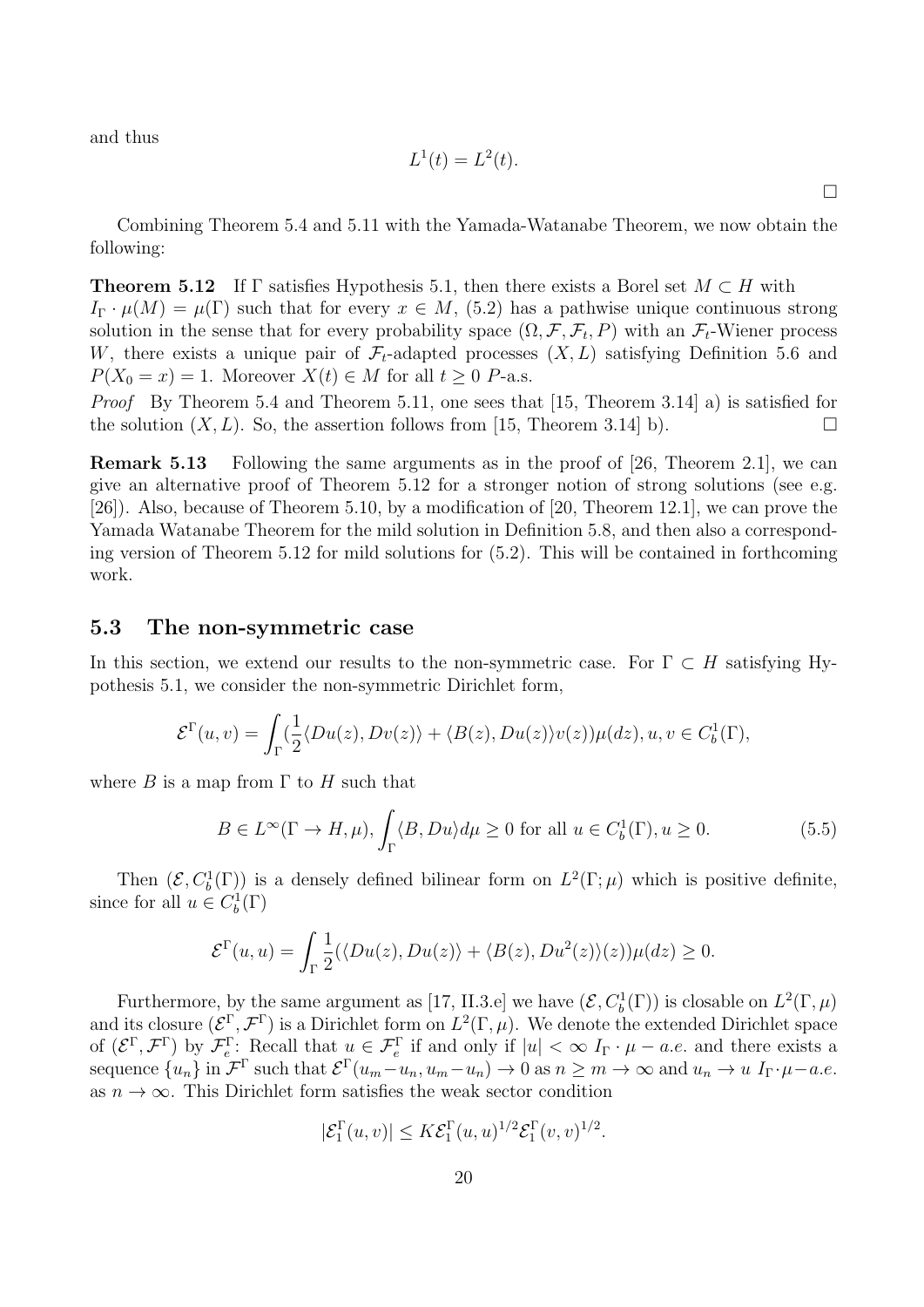Furthermore, we have:

**Theorem 5.14** Suppose  $\Gamma \subset H$  satisfies Hypothesis 5.1. Then  $(\mathcal{E}^{\Gamma}, \mathcal{F}^{\Gamma})$  is a quasi-regular local Dirichlet form on  $L^2(\Gamma;\mu)$ .

*Proof* The assertion follows by [17 IV,4b] and [28].

By virtue of Theorem 5.14 and [17], there exists a diffusion process  $M^{\Gamma} = (X_t, P_z)$  on  $\Gamma$ associated with the Dirichlet form  $(\mathcal{E}^{\Gamma}, \mathcal{F}^{\Gamma})$ . Since constant functions are in  $\mathcal{F}^{\Gamma}$  and  $\mathcal{E}^{\Gamma}(1, 1) = 0$ ,  $M^{\Gamma}$  is recurrent and conservative. We denote by  $A_{+}^{\Gamma}$  the set of all positive continuous additive functionals (PCAF in abbreviation) of  $M^{\Gamma}$ , and define  $\mathbf{A}^{\Gamma} = \mathbf{A}_{+}^{\Gamma} - \mathbf{A}_{+}^{\Gamma}$ . For  $A \in \mathbf{A}^{\Gamma}$ , its total variation process is denoted by  $\{A\}$ . We also define  $\mathbf{A}_0^{\Gamma} = \{A \in \mathbf{A}^{\Gamma} | E_{I_{\Gamma} \cdot \mu}(\{A\}_t)$  <  $\infty \forall t > 0$ . Each element in  $A_+^{\Gamma}$  has a corresponding positive  $\mathcal{E}^{\Gamma}$ -smooth measure on  $\Gamma$  by the Revuz correspondence. The totality of such measures will be denoted by  $S_{+}^{\Gamma}$ . Accordingly,  ${\bf A}^{\Gamma}$  corresponds to  $S^{\Gamma} = S^{\Gamma}_{+} - S^{\Gamma}_{+}$ , the set of all  ${\cal E}^{\Gamma}$ -smooth signed measure in the sense that  $A_t = A_t^1 - A_t^2$  for  $A_t^k \in \mathbf{A}_+^{\rho}$ ,  $k = 1, 2$  whose Revuz measures are  $\nu^k$ ,  $k = 1, 2$  and  $\nu = \nu^1 - \nu^2$  is the Hahn-Jordan decomposition of *ν*. The element of **A** corresponding to  $\nu \in S$  will be denoted by $A^{\nu}$ .

Note that for each  $l \in H$  the function  $u(z) = \langle l, z \rangle$  belongs to the extended Dirichlet space  $\mathcal{F}_e^{\Gamma}$  and

$$
\mathcal{E}^{\Gamma}(l(\cdot),v) = \int_{\Gamma} \left(\frac{1}{2}\langle l, Dv(z)\rangle + \langle B(z), l\rangle v(z)\right) \mu(dz) \,\,\forall v \in C_b^1(\Gamma). \tag{5.6}
$$

On the other hand, the AF  $\langle l, X_t - X_0 \rangle$  of  $M^{\Gamma}$  admits a decomposition into a sum of a martingale AF  $(M_t)$  of finite energy and CAF  $(N_t)$  of zero energy. More precisely, for every  $l \in H$ 

$$
\langle l, X_t - X_0 \rangle = M_t^l + N_t^l \,\,\forall t \ge 0 \,\, P_z - a.s. \tag{5.7}
$$

for  $\mathcal{E}^{\rho}$ -q.e.  $z \in \Gamma$ .

Then we have the following:

**Theorem 5.15** Suppose  $\Gamma \subset H$  satisfies Hypothesis 5.1.

(1) The next three conditions are equivalent:

 $(i)N^{l} \in A_{0}.$ 

 $(|\tilde{L}| \mathcal{E}^{\Gamma}(l(\cdot), v)| \leq C ||v||_{\infty} \ \forall v \in C_b^1(\Gamma).$ 

(iii) There exists a finite (unique) signed measure  $\nu_l$  on  $\Gamma$  such that

$$
\mathcal{E}^{\Gamma}(l(\cdot), v) = -\int_{\Gamma} v(z)\nu_l(dz) \,\forall v \in C_b^1(\Gamma). \tag{5.8}
$$

In this case,  $\nu_l$  is automatically smooth, and

$$
N^l = A^{\nu_l}
$$

*.*

(2)  $M<sup>l</sup>$  is a martingale AF with quadratic variation process

$$
\langle M^l \rangle_t = t|l|^2, t \ge 0. \tag{5.9}
$$

*Proof* (1) By [21, Theorem 5.2.7] and the same arguments as in [11], we can extend Theorem 6.2 in [11] to our nonsymmetric case to prove the assertions.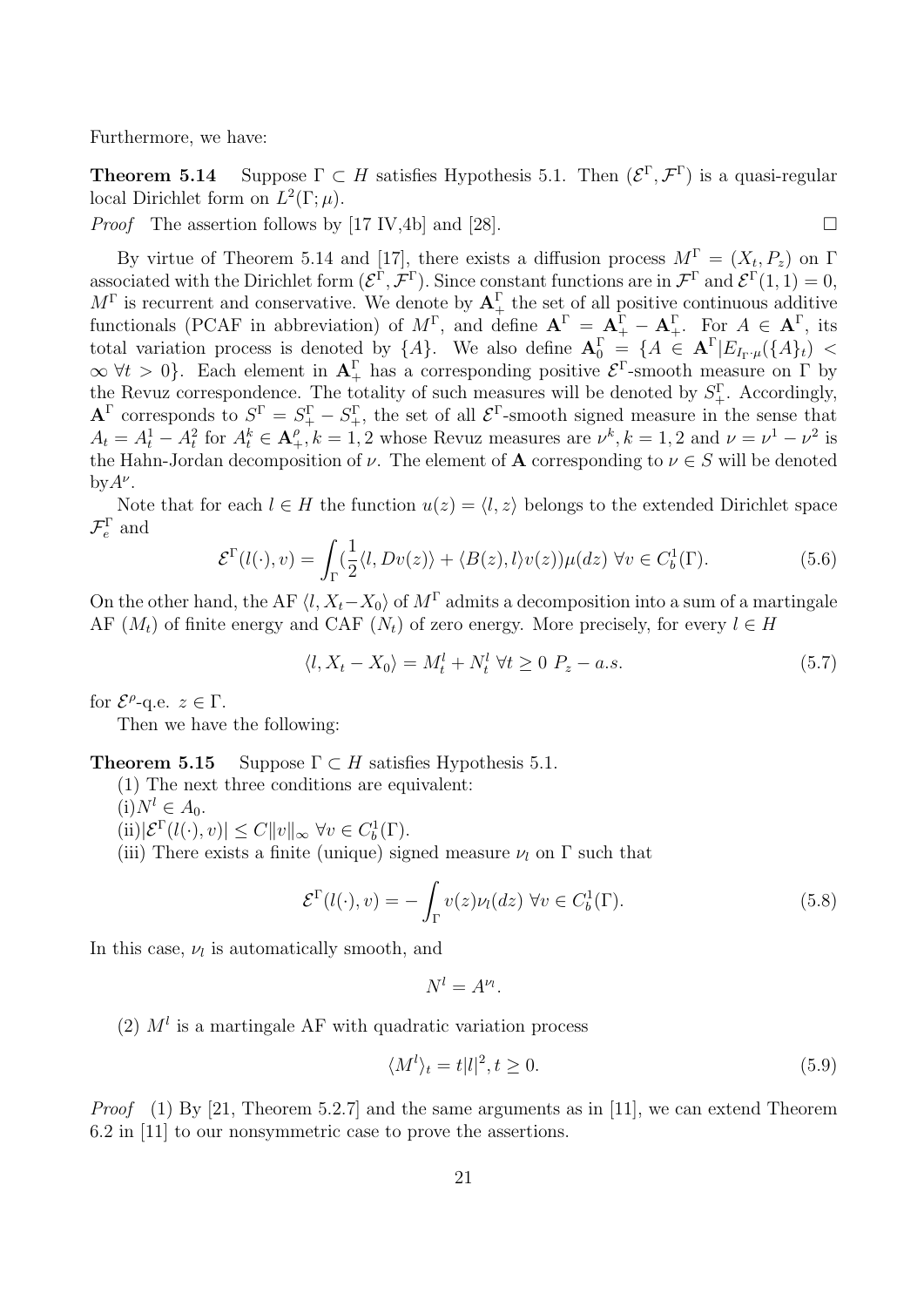(2)Since

$$
\mathcal{E}^{\Gamma}(u,v) = \int_{\Gamma} \left(\frac{1}{2} \langle Du(z), Dv(z) \rangle + \langle B(z), Du(z) \rangle v(z) \right) \mu(dz), u, v \in \mathcal{F}^{\Gamma},
$$

by [21 Theorem 5.1.5] for  $u \in C_b^1(\Gamma)$ ,  $f \in \mathcal{F}^{\Gamma}$  bounded we have

$$
\int \tilde{f}(x)\mu_{\langle M^{[u]}\rangle}(dx) = 2\mathcal{E}^{\Gamma}(u,uf) - \mathcal{E}^{\Gamma}(u^{2},f)
$$
  
\n
$$
= 2\int_{\Gamma} \left(\frac{1}{2}\langle Du(z), D(u\tilde{f})(z)\rangle + \langle B(z), Du(z)\rangle u(z)\tilde{f}(z)\rangle \mu(dz)\right)
$$
  
\n
$$
- \int_{\Gamma} \left(\frac{1}{2}\langle D(u(z)^{2}), D\tilde{f}(z)\rangle + \langle B(z), D(u^{2})(z)\rangle \tilde{f}(z)\rangle \mu(dz)\right)
$$
  
\n
$$
= \int_{\Gamma} \langle Du(z), Du(z)\rangle \tilde{f}(z)\mu(dz).
$$

Here  $\tilde{f}$  denotes the  $\mathcal{E}^{\Gamma}$ -quasi-continuous version of  $f$  ,  $\mu_{\langle M^{[u]}\rangle}$  is the Reuvz measure for  $\langle M^{[u]}\rangle$  and  $M^{[u]}$  is the martingale additive functional in the Fukushima decomposition for  $u(X_t)$ . Hence we have

$$
\mu_{\langle M^{[u]}\rangle}(dz) = I_{\Gamma} \langle Du(z), Du(z) \rangle \cdot \mu(dz).
$$

By  $[21, (5.1.3)]$  we also have

$$
e(\langle M^l \rangle) = e(M^l) = \int_{\Gamma} \frac{1}{2} \langle l, l \rangle \mu(dz)
$$

where  $e(M^l)$  is the energy of  $M^l$ . Then (5.9) easily follows.

By Theorem 3.1 we can now prove the following:

**Theorem 5.16** Suppose  $\Gamma \subset H$  satisfies Hypothesis 5.1. Then there is an  $\mathcal{E}^{\Gamma}$ -exceptional set  $S \subset \Gamma$  such that  $\forall z \in \Gamma \backslash S$ , under  $P_z$  there exists an  $\mathcal{M}_t$ - cylindrical Wiener process  $W^z$ , such that the sample paths of the associated OU-process  $M^{\Gamma}$  on Γ satisfy the following: for  $l ∈ D(A) ∩ H_1$ 

$$
\langle l, X_t - X_0 \rangle = \int_0^t \langle l, dW_s^z \rangle - \frac{1}{2} \int_0^t H_1 \langle l, \mathbf{n}_\Gamma(X_s) \rangle_{H_1^*} dL_s^{\|\partial \Gamma\|} - \int_0^t \langle Al, X_s \rangle ds - \int_0^t \langle l, B(X_s) \rangle ds \ P_z - \text{a.s.}
$$
\n
$$
(5.11)
$$

 $Here, L_t^{\parallel\partial\Gamma\parallel}$ *t*<sup>*n*</sup> is the real valued PCAF associated with  $\|\partial\Gamma\|$  by the Revuz correspondence, which has the following additional property:  $\forall z \in \Gamma \backslash S$ 

$$
I_{\partial\Gamma}(X_s)dL_s^{\|\partial\Gamma\|} = dL_s^{\|\partial\Gamma\|} P_z - a.s.. \tag{5.12}
$$

Here  $\mathbf{n}_{\Gamma} := \frac{Dg}{\Box Dg}$  $\frac{Dg}{|Dg|}$  is the exterior normal to Γ, and

$$
\|\partial\Gamma\|(dy) = \frac{|Dg(y)|}{|Q^{1/2}Dg(y)|}\mu_{\partial\Gamma}(dy),
$$

where  $\mu_{\partial\Gamma}$  the surface measure induced by  $\mu$ .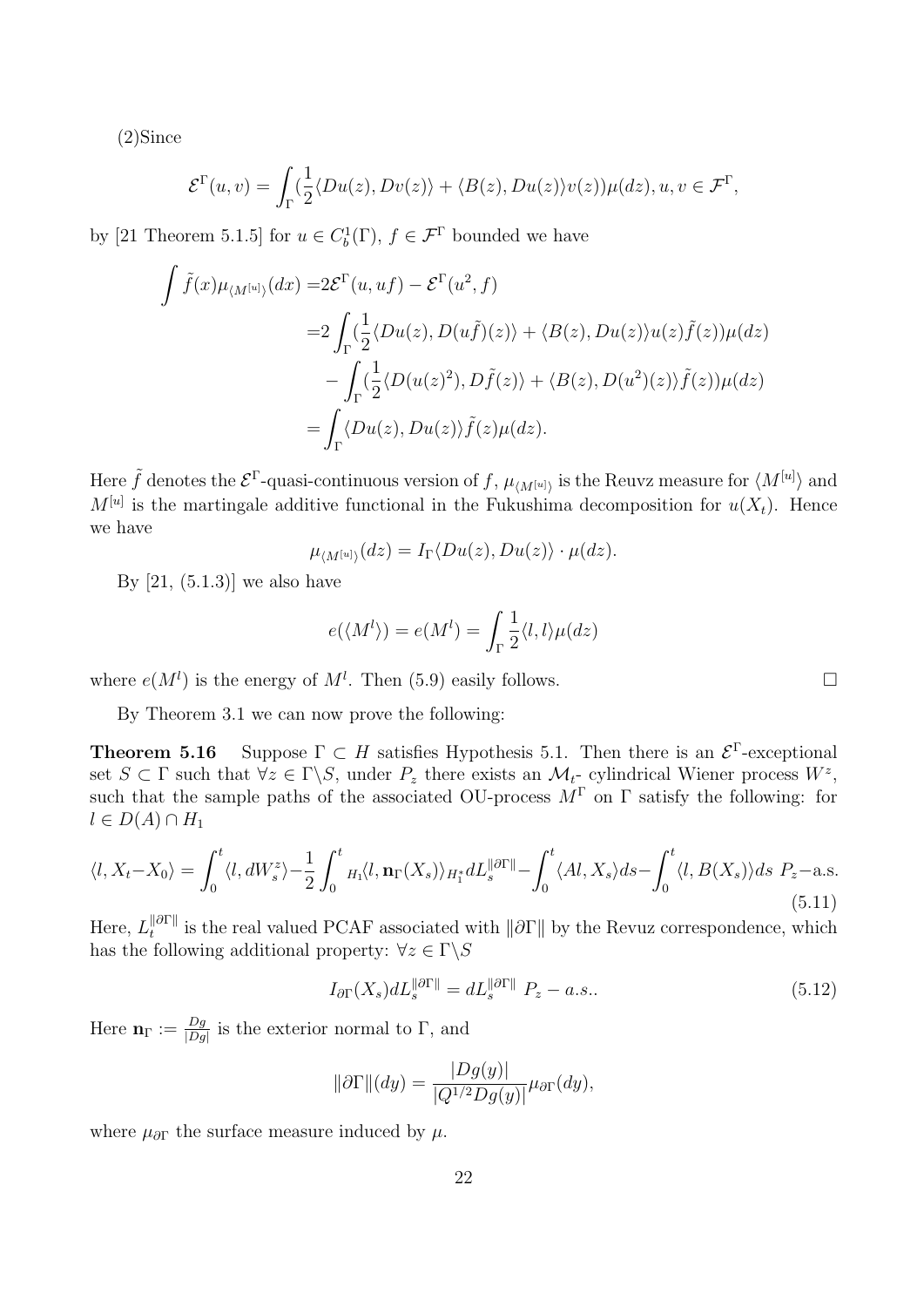*Proof* By (5.6) and (3.16) we have

$$
\mathcal{E}^{\Gamma}(l(\cdot),v) = \int_{\Gamma} \frac{1}{2} \langle l, Dv(z) \rangle + \langle B(z), l \rangle v(z) \mu(dz)
$$
  
= 
$$
\int_{\Gamma} \langle B(z), l \rangle v(z) \mu(dz) + \int_{\Gamma} v(z) \langle Al, z \rangle \mu(dz) + \frac{1}{2} \int_{\partial \Gamma} v(z) \langle l, \mathbf{n}_{\Gamma}(z) \rangle ||\partial \Gamma|| (dz).
$$

Thus, by Theorem 5.15

$$
N_t^l = -\langle Al, \int_0^t X_s(\omega) ds \rangle - \langle l, \int_0^t B(X_s(\omega)) ds \rangle - \frac{1}{2} \langle l, \int_0^t \mathbf{n}_{\Gamma}(X_s(\omega)) dL_s^{\|\partial \Gamma\|}(\omega) \rangle.
$$

By Theorem 5.15 and the same method as in Theorem 3.2 one then proves the first assertion, and the last assertion follows by Theorem 5.3 and 5.4.  $\Box$ 

Let  $\Gamma \subset H$  and our linear operator A satisfy Hypothesis 5.1 and Hypothesis 2.1, respectively. As in Section 5.2 we shall now prove the existence and uniqueness of a solution of the following stochastic differential inclusion on the Hilbert space *H*,

$$
\begin{cases}\n dX(t) + (AX(t) + B(X(t)) + N_{\Gamma}(X(t)))dt \ni dW(t), \\
 X(0) = x,\n\end{cases} (5.13)
$$

where *B* satisfies condition (5.5),  $W(t)$  is a cylindrical Wiener process in *H* on a filtered probability space  $(\Omega, \mathcal{F}, \mathcal{F}_t, P)$  and  $N_{\Gamma}(x)$  is the normal cone to  $\Gamma$  at  $x$ , i.e.

$$
N_{\Gamma}(x) = \{ z \in H : \langle z, y - x \rangle \le 0 \,\,\forall y \in \Gamma \}.
$$

**Definition 5.17** A pair of continuous  $H \times \mathbb{R}$ -valued and  $\mathcal{F}_t$ -adapted processes  $(X(t), L(t))$ ,  $t \in$  $[0, T]$ , is called a solution of  $(5.13)$  if the following conditions hold.

(i)  $X(t) \in \Gamma$  for all  $t \in [0, T]$  *P*-a.s;

(ii) *L* is an increasing process with the property that

$$
I_{\partial\Gamma}(X_s)dL_s = dL_s\ P - a.s,
$$

and for any  $l \in D(A)$  we have

$$
\langle l, X_t - x \rangle = \int_0^t \langle l, dW_s \rangle - \int_0^t \langle l, \mathbf{n}_{\Gamma}(X_s) \rangle dL_s - \int_0^t \langle l, B(X_s) \rangle ds - \int_0^t \langle Al, X_s \rangle ds \ \forall t \ge 0 \ P - a.s.,
$$

where  $n_{\Gamma}$  is the exterior normal to  $\Gamma$ .

Below we prove (5.13) has a unique solution in the sense of Definition 5.17.

**Theorem 5.18** Let  $\Gamma \subset H$  satisfy Hypothesis 5.1 and *B* satisfy the monotonicity condition

$$
\langle B(u) - B(v), u - v \rangle \ge -\alpha |u - v|^2 \tag{5.14}
$$

for all  $u, v \in dom(B)$ , for some  $\alpha \in [0, \infty)$  independent of  $u, v$ . The stochastic inclusion (5.13) admits at most one solution in the sense of Definition 5.17.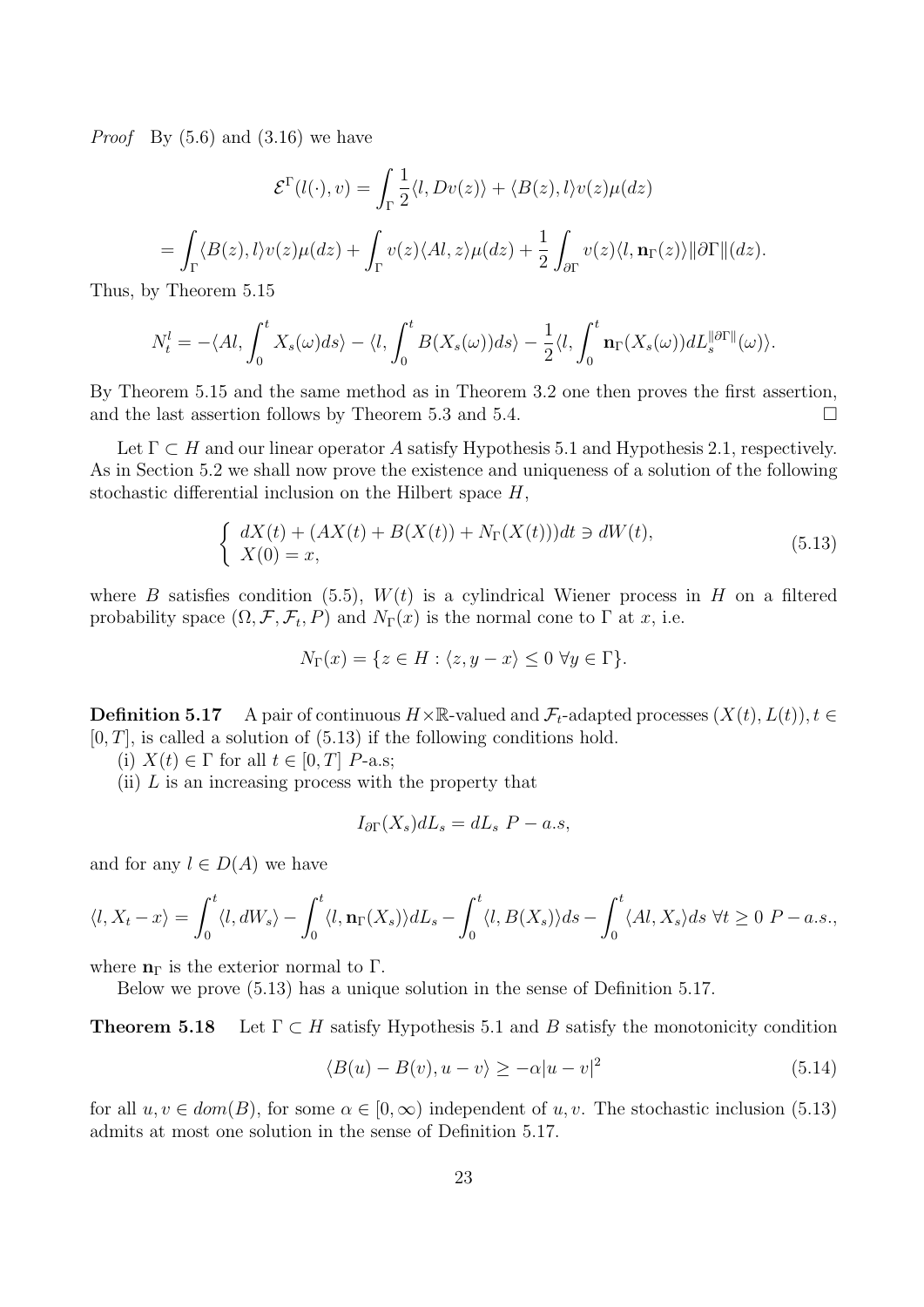*Proof* Let  $(u, L^1)$  and  $(v, L^2)$  be two solutions of (5.13), and let  $\{e_k\}_{k\in N}$  be the eigenbasis of *A* from above. We then have

$$
\langle e_k, u(t) - v(t) \rangle + \int_0^t \langle \alpha_k e_k, u(s) - v(s) \rangle ds + \int_0^t \langle e_k, B(u(s)) - B(v(s)) \rangle ds
$$

$$
+ \int_0^t \langle e_k, \mathbf{n}_{\Gamma}(u(s)) \rangle dL_s^1 - \int_0^t \langle e_k, \mathbf{n}_{\Gamma}(v(s)) \rangle dL_s^2 = 0.
$$

Setting  $\phi_k(t) := \langle e_k, u(t) - v(t) \rangle$ , and we have

$$
\phi_k^2(t) = 2 \int_0^t \phi_k(s) d\phi_k(s)
$$
  
=  $-2(\int_0^t \langle \alpha_k e_k, u(s) - v(s) \rangle \langle e_k, u(s) - v(s) \rangle ds + \int_0^t \langle e_k, B(u(s)) - B(v(s)) \rangle \langle e_k, u(s) - v(s) \rangle ds$   
+  $\int_0^t \langle e_k, \mathbf{n}_{\Gamma}(u(s)) \rangle \langle e_k, u(s) - v(s) \rangle dL_s^1 - \int_0^t \langle e_k, \mathbf{n}_{\Gamma}(v(s)) \rangle \langle e_k, u(s) - v(s) \rangle dL_s^2)$   
 $\le -2 \int_0^t \langle e_k, B(u(s)) - B(v(s)) \rangle \langle e_k, u(s) - v(s) \rangle ds$   
 $-2 \int_0^t \langle e_k, \mathbf{n}_{\Gamma}(u(s)) \rangle \langle e_k, u(s) - v(s) \rangle dL_s^1 + 2 \int_0^t \langle e_k, \mathbf{n}_{\Gamma}(v(s)) \rangle \langle e_k, u(s) - v(s) \rangle dL_s^2.$  (5.15)

By the same argument as Theorem 5.11, we have the following  $P - a.s$ :

$$
\sum_{k\leq N} \int_0^t \langle e_k, B(u(s)) - B(v(s)) \rangle \langle e_k, u(s) - v(s) \rangle ds
$$
  
\n
$$
\rightarrow \int_0^t \langle B(u(s)) - B(v(s)), u(s) - v(s) \rangle ds \text{ as } N \to \infty,
$$
  
\n
$$
\sum_{k\leq N} \int_0^t \langle e_k, \mathbf{n}_{\Gamma}(u(s)) \rangle \langle e_k, u(s) - v(s) \rangle dL_s^1
$$
  
\n
$$
\rightarrow \int_0^t \langle \mathbf{n}_{\Gamma}(u(s)), u(s) - v(s) \rangle dL_s^1 \text{ as } N \to \infty,
$$

and

$$
\sum_{k \le N} \int_0^t \langle e_k, \mathbf{n}_{\Gamma}(v(s)) \rangle \langle e_k, u(s) - v(s) \rangle dL_s^2
$$
  

$$
\rightarrow \int_0^t \langle \mathbf{n}_{\Gamma}(v(s)), u(s) - v(s) \rangle dL_s^2 \text{ as } N \rightarrow \infty.
$$

Summing over  $k \leq N$  in (5.15) and letting  $N \to \infty$  yield that for all  $t \geq 0, P - a.s$ 

$$
|u(t) - v(t)|^2 + 2\int_0^t \langle B(u(s)) - B(v(s)), u(s) - v(s) \rangle ds
$$
  
\n
$$
\leq 2\int_0^t \langle \mathbf{n}_{\Gamma}(u(s)), v(s) - u(s) \rangle dL_s^1 + 2\int_0^t \langle \mathbf{n}_{\Gamma}(v(s)), u(s) - v(s) \rangle dL_s^2.
$$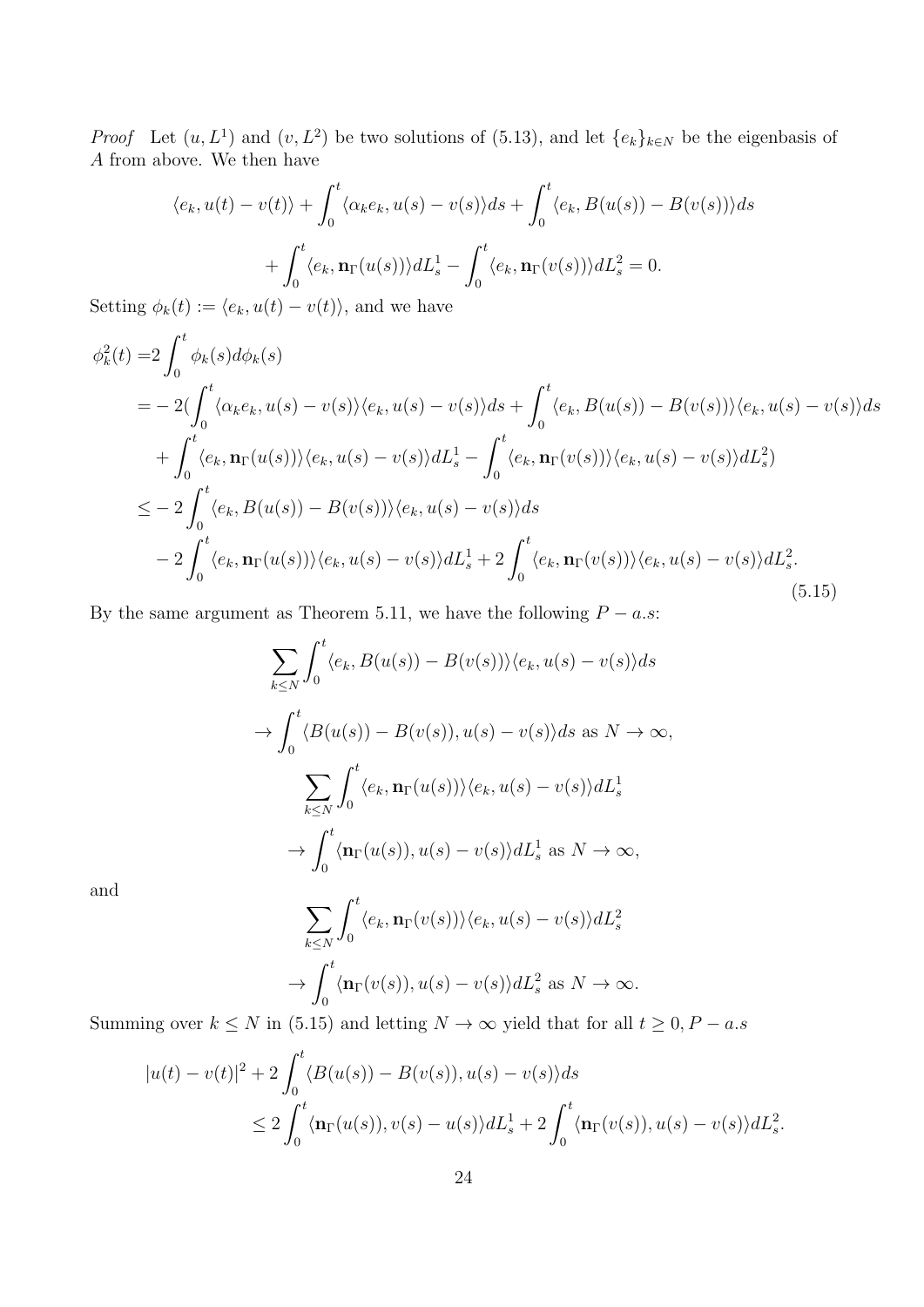By Remark 5.4 it follows that

$$
|u(t) - v(t)|^{2} + 2 \int_{0}^{t} \langle B(u(s)) - B(v(s)), u(s) - v(s) \rangle ds \le 0.
$$

By (5.14) and Gronwall's Lemma it follows that

 $u(t) = v(t)$ ,

and thus

$$
L^1(t) = L^2(t).
$$

Combining Theorem 5.16 and 5.18 with the Yamada-Watanabe Theorem, we obtain the following:

**Theorem 5.19** If Γ satisfies Hypothesis 5.1 and *B* in (5.13) satisfies (5.14), then there exists a Borel set  $M \subset H$  with  $I_{\Gamma} \cdot \mu(M) = \mu(\Gamma)$  such that for every  $x \in M$ , (5.13) has a pathwise unique continuous strong solution in the sense that for every probability space  $(\Omega, \mathcal{F}, \mathcal{F}_t, P)$  with an  $\mathcal{F}_t$ -Wiener process W there exists a unique pair of  $\mathcal{F}_t$ -adapted processes  $(X, L)$  satisfying Definition 5.17 and  $P(X_0 = x) = 1$ . Moreover  $X(t) \in M$  for all  $t \geq 0$  *P*-a.s.

*Proof* The proof is completely analogous to that of Theorem 5.12.

### **6 Reflected OU-processeses on a class of convex sets**

Below for a topological space X we denote its Borel  $\sigma$ -algebra by  $\mathcal{B}(X)$ . In this section, we consider the case where  $H := L^2(0,1), \rho = I_{K_\alpha}$ , where  $K_\alpha := \{f \in H | f \ge -\alpha\}, \alpha \ge 0$ , and  $A = -\frac{1}{2}$ 2  $\frac{d^2}{dr^2}$  with Dirichlet boundary conditions on (0,1). So in this case  $e_j = \sqrt{2} \sin(j\pi r)$ ,  $j \in$ N, is the corresponding eigenbases. We recall that (cf [28]) we have  $\mu(C_0([0,1])) = 1$ . In [28], L.Zambotti proved the following integration by parts formulae in this situation:

For  $\alpha > 0$ ,

$$
\int_{K_{\alpha}} \langle l, D\varphi \rangle d\mu = -\int_{K_{\alpha}} \varphi(x) \langle x, l'' \rangle \mu(dx) - \int_0^1 dr l(r) \int \varphi(x) \sigma_{\alpha}(r, dx), \ \forall l \in D(A), \varphi \in C_b^1(H),
$$

for  $\alpha = 0$ ,

$$
\int_{K_0} \langle l, D\varphi \rangle d\nu = -\int_{K_0} \varphi(x) \langle x, l'' \rangle \nu(dx) - \int_0^1 dr l(r) \int \varphi(x) \sigma_0(r, dx), \ \forall l \in D(A), \varphi \in C_b^1(H),
$$
\n(6.1)

where  $\nu$  is the law of the Bessel Bridge of dimension 3 over [0,1] which is zero at 0 and 1,  $\sigma_{\alpha}(r, dx) = \sigma_{\alpha}(r)\mu_{\alpha}(r, dx)$ , and for  $\alpha > 0$ ,  $\sigma_{\alpha}$  is a positive bounded function, and for  $\alpha = 0, \ \sigma_0(r) = \frac{1}{\sqrt{2\pi r^3}}$  $\frac{1}{2\pi r^3(1-r)^3}$ , where  $\mu_\alpha(r, dx), \alpha \geq 0$ , are probability kernels from  $(H, \mathcal{B}(H))$  to  $([0, 1], \mathcal{B}([0, 1]))$ .

**Remark 6.1** Since each *l* in  $D(A)$  has a second derivative in  $L^2$ , its first derivative is bounded, hence *l* goes faster than linear to zero at any point where *l* is zero, in particular at the boundary

 $\Box$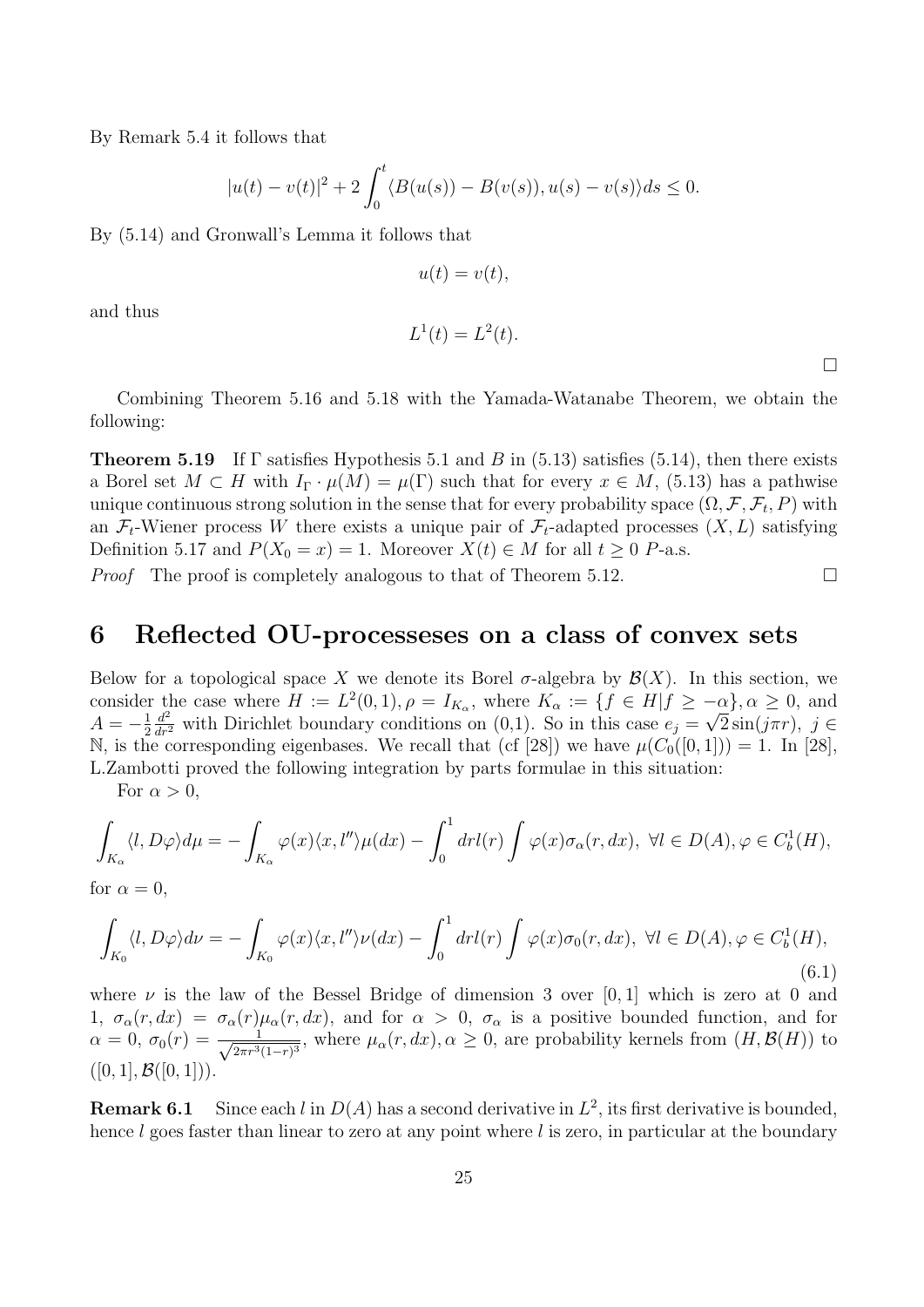points  $r = 0$  and  $r = 1$ . Hence the second integral in the right hand side of the above equality is well-defined.

We know by (3.5) that for all  $l \in D(A)$ 

$$
D^*(\varphi(\cdot)l) = -\langle l, D\varphi \rangle - \varphi \langle l'', \cdot \rangle.
$$

Hence for  $\alpha > 0$ ,

$$
\int_{K_{\alpha}} D^*(\varphi(\cdot)l) d\mu = \int_0^1 l(r) \int \varphi(x) \sigma_{\alpha}(r, dx) dr \,\forall l \in D(A), \varphi \in C_b^1(H). \tag{6.2}
$$

Now take

$$
c_j := \begin{cases} (j\pi)^{\frac{1}{2}+\varepsilon}, & \text{if } \alpha > 0\\ (j\pi)^{\beta}, & \text{if } \alpha = 0, \end{cases}
$$
 (6.3)

where  $\varepsilon \in (0, \frac{3}{2})$  $\frac{3}{2}$ ] and  $\beta \in (\frac{3}{2})$  $\frac{3}{2}$ , 2] respectively, and define

$$
H_1 := \{ x \in H \mid \sum_{j=1}^{\infty} \langle x, e_j \rangle^2 c_j^2 < \infty \},
$$

equipped with the inner product

$$
\langle x, y \rangle_{H_1} := \sum_{j=1}^{\infty} c_j^2 \langle x, e_j \rangle \langle y, e_j \rangle.
$$

We note that  $D(A) \subset H_1$  continuously for all  $\alpha \geq 0$ , since  $\varepsilon \leq \frac{3}{2}$  $\frac{3}{2}, \beta \leq 2$ . Furthermore,  $(H_1, \langle, \rangle_{H_1})$  is a Hilbert space such that  $H_1 \subset H$  continuously and densely. Identifying *H* with its dual we obtain the continuous and dense embeddings

$$
H_1 \subset H(\equiv H^*) \subset H_1^*.
$$

It follows that

$$
H_1 \langle z, v \rangle_{H_1^*} = \langle z, v \rangle_H \forall z \in H_1, v \in H,
$$

and that  $(H_1, H, H_1^*)$  is a Gelfand triple.

The following is the main result of this section.

**Theorem 6.2** If  $\alpha > 0$ , then  $I_{K_{\alpha}} \in BV(H, H_1) \cap \mathbf{H}$ .

*Proof* First for  $\sigma_{\alpha}$  as in (6.2) we show that for each  $B \in \mathcal{B}(H)$  the function  $r \mapsto \sigma_{\alpha}(r, B)$  is in  $H_1^*$  and that the map  $B \mapsto \sigma_\alpha(\cdot, B)$  is in fact an  $H_1^*$ -valued measure of bounded variation, i.e.

$$
\sup \{ \sum_{n=1}^{\infty} \|\sigma_{\alpha}(\cdot, B_n)\|_{H_1^*} : B_n \in \mathcal{B}(H), n \in \mathbb{N}, H = \dot{\cup}_{n=1}^{\infty} B_n \} < \infty,
$$

that is,

$$
\sup \{ \sum_{n=1}^{\infty} \left( \sum_{j=1}^{\infty} c_j^{-2} \left( \int_0^1 \sigma_\alpha(r, B_n) \sin(j\pi r) dr \right)^2 \right)^{1/2} : B_n \in \mathcal{B}(H), n \in \mathbb{N}, H = \dot{\cup}_{n=1}^{\infty} B_n \} < \infty,
$$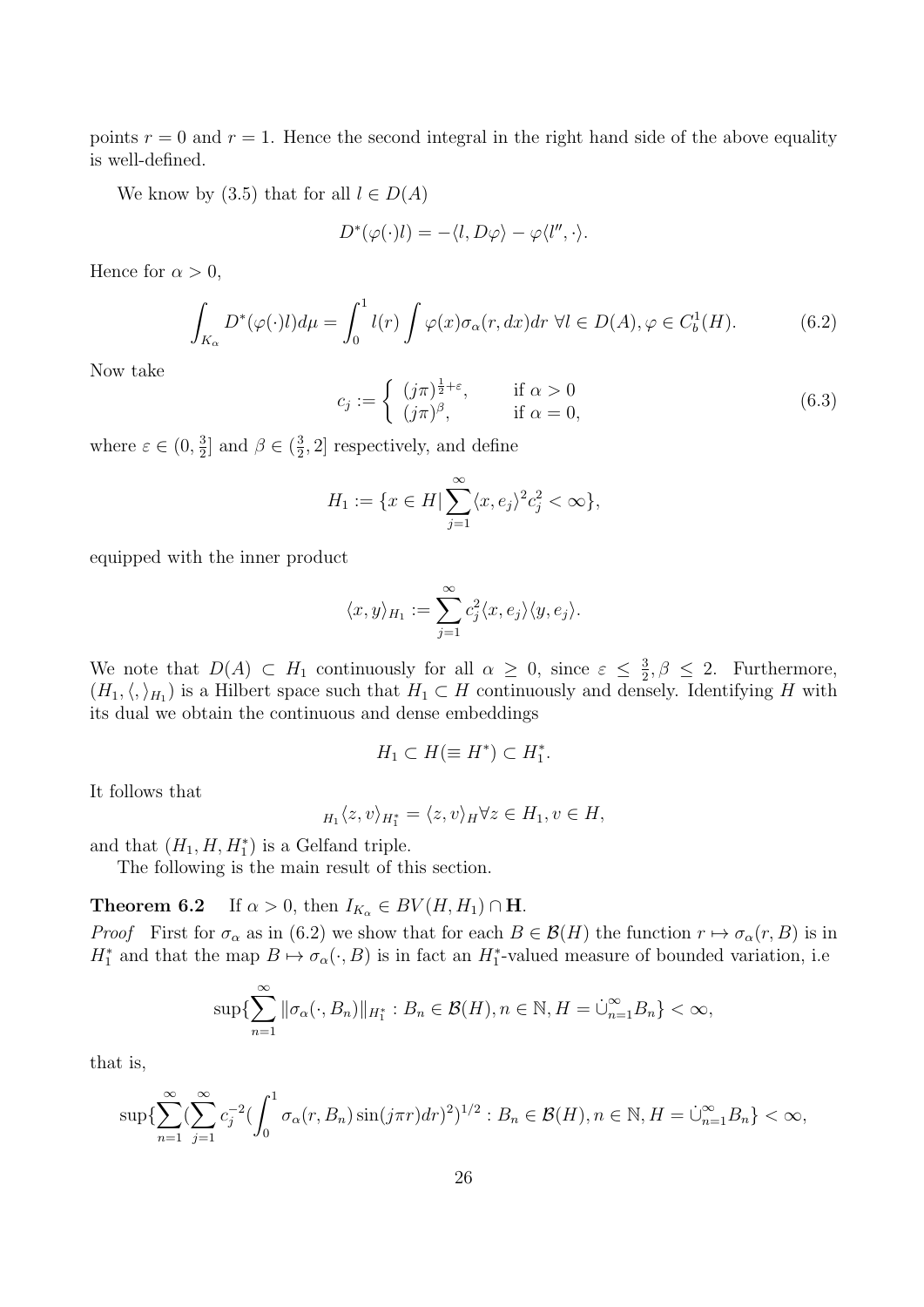where  $\dot{\cup}_{n=1}^{\infty} B_n$  means disjoint union.

For  $\alpha > 0$  we have

$$
\sum_{n=1}^{\infty} \left(\sum_{j=1}^{\infty} c_j^{-2} \left(\int_0^1 \sigma_\alpha(r, B_n) \sin(j\pi r) dr\right)^2\right)^{1/2}
$$
  
\n
$$
\leq \sum_{n=1}^{\infty} \left(\sum_{j=1}^{\infty} c_j^{-2} \left(\int_0^1 \sigma_\alpha(r, B_n) dr\right)^2\right)^{1/2}
$$
  
\n
$$
\leq C \sum_{n=1}^{\infty} \int_0^1 \sigma_\alpha(r, B_n) dr
$$
  
\n
$$
= C \int_0^1 \sigma_\alpha(r) dr < \infty.
$$

Thus  $\sigma_{\alpha}$  in (6.2) is of bounded variation as an  $H_1^*$ -valued measure. Hence by the theory of vector-valued measures (cf [2, Section 2.1]), there is a unit vector field  $n_{\alpha}: H \to H_1^*$ , such that  $\sigma_{\alpha} = n_{\alpha} || \sigma_{\alpha} ||$ , where  $|| \sigma_{\alpha} ||(B) := \sup \{ \sum_{n=1}^{\infty} || \sigma_{\alpha} (\cdot, B_n) ||_{H_1^*} : B_n \in \mathcal{B}(H), n \in \mathbb{N}, B = \bigcup_{n=1}^{\infty} B_n \}$  is a nonnegative measure, which is finite by the above proof. So (6.2) becomes

$$
\int_{K_{\alpha}} D^*(\varphi(\cdot)l) d\mu = \int_{H_1} \langle \varphi(x)l, n_{\alpha}(x) \rangle_{H_1^*} ||\sigma_{\alpha}||(dx) \ \forall l \in D(A), \varphi \in C_b^1(H),
$$

which by linearity extends to all  $G \in (C_b^1)_{D(A) \cap H_1}$ . Thus by Theorem 3.1(iii), we get that  $I_{K_{\alpha}} \in BV(H, H_1)$ .

 $I_{K_{\alpha}} \in \mathbf{H}$  follows by Remark 4.1.

**Remark 6.3** It has been proved by Guan Qingyang that  $I_{K_\alpha}$  is not in  $BV(H, H)$ .

**Theorem 6.4** For  $\alpha = 0$ , then there exist a positive finite measure  $\|\sigma_0\|$  on *H* and a Borelmeasurable map  $n_0: H \to H_1^*$  such that  $||n_0(z)||_{H_1^*} = 1 ||\sigma_0|| - a.e$ , and

$$
-\int_{K_0} \langle l, D\varphi \rangle d\nu - \int_{K_0} \varphi(x) \langle x, l'' \rangle \nu(dx) = \int_{H_1} \langle \varphi(x)l, n_0(x) \rangle_{H_1^*} ||\sigma_0||(dx), \ \forall l \in D(A), \varphi \in C_b^1(H),
$$
\n(6.4)

*Proof* For  $\alpha = 0$  using that  $|\sin(j\pi r)| \leq 2j\pi r(1 - r)$   $\forall r \in [0, 1]$ , we have

$$
\sum_{n=1}^{\infty} \left( \sum_{j=1}^{\infty} c_j^{-2} \left( \int_0^1 \sigma_0(r, B_n) \sin(j\pi r) dr \right)^2 \right)^{1/2}
$$
  
\n
$$
\leq \sum_{n=1}^{\infty} \left( \sum_{j=1}^{\infty} c_j^{-2} \left( \int_0^1 \sigma_0(r, B_n) 2j\pi r (1-r) dr \right)^2 \right)^{1/2}
$$
  
\n
$$
\leq C \sum_{n=1}^{\infty} \int_0^1 \sigma_0(r, B_n) r (1-r) dr
$$
  
\n
$$
= C \int_0^1 \sigma_0(r) r (1-r) dr < \infty
$$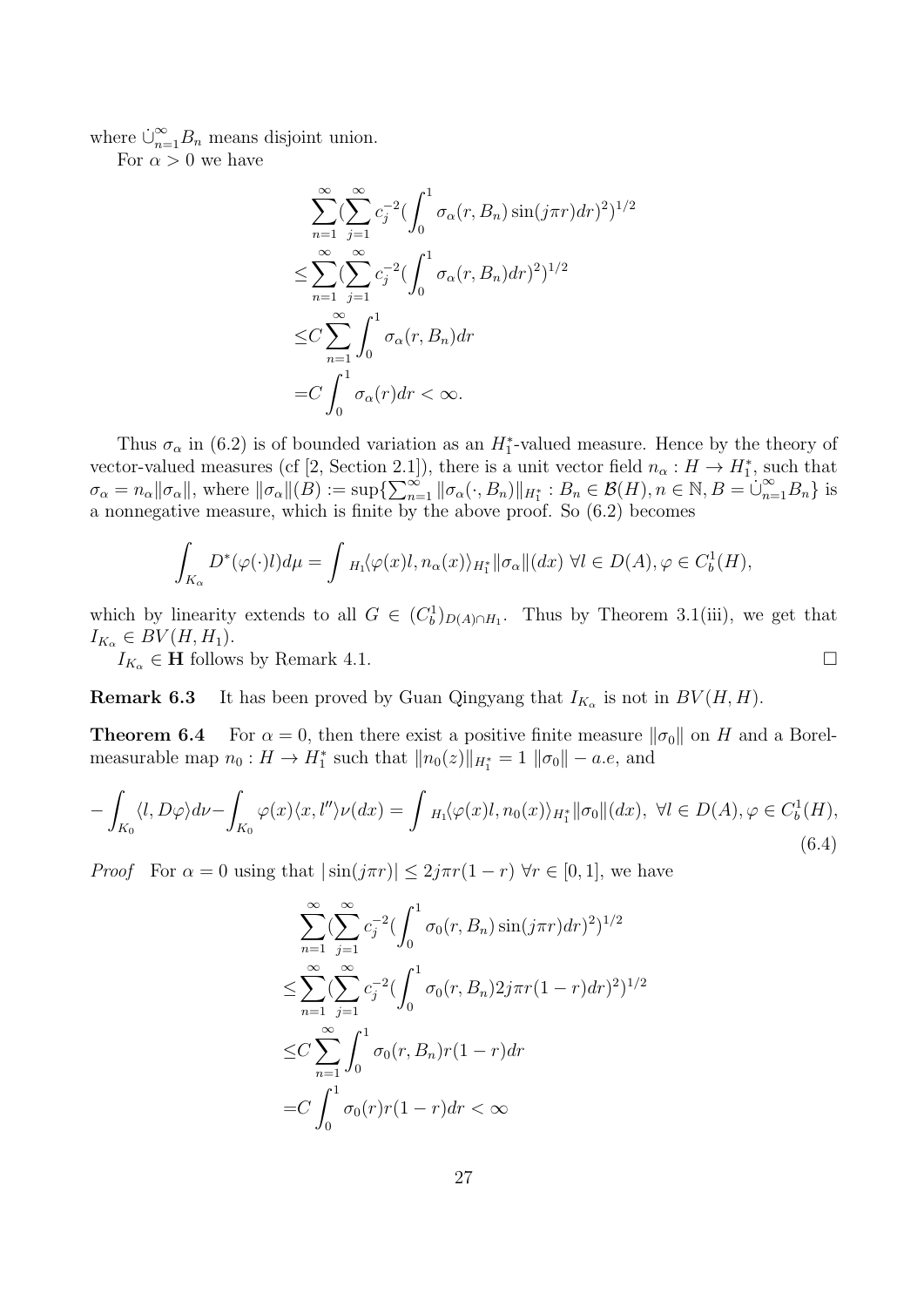Thus  $\sigma_0$  in (6.1) is of bounded variation as an  $H_1^*$ -valued measure. Hence by the theory of vector-valued measures (cf [2, Section 2.1]), there is a unit vector field  $n_0: H \to H_1^*$ , such that  $\sigma_0 = n_0 ||\sigma_\alpha||$ , where  $||\sigma_0||(B) := \sup \{ \sum_{n=1}^{\infty} ||\sigma_0(\cdot, B_n)||_{H_1^*} : B_n \in \mathcal{B}(H), n \in \mathbb{N}, B = \bigcup_{n=1}^{\infty} B_n \}$  is a nonnegative measure, which is finite by the above proof. So the result follows by (6.1).

Since here  $\mu(K_0) = 0$ , we have to change the reference measure of the Dirichlet form. Consider

$$
\mathcal{E}^{K_0}(u,v) = \frac{1}{2} \int_{K_0} \langle Du, Dv \rangle d\nu, u, v \in C_b^1(K_0).
$$

Since  $I_{K_0} \in \mathbf{H}$  by Remark 4.1, the closure of  $(\mathcal{E}^{I_{K_0}}, C_b^1(K_0))$  is also a quasi-regular local Dirichlet form on  $L^2(F; \rho \cdot \nu)$  in the sense of [17, IV Definition 3.1]. As before, there exists a diffusion process  $M^{I_{K_0}} = (\Omega, \mathcal{M}, \{\mathcal{M}_t\}, \theta_t, X_t, P_z)$  on F associated with this Dirichlet form.  $M^{I_{K_0}}$  will also be called distorted OU-process on  $K_0$ . As before,  $M^{I_{K_0}}$  is recurrent and conservative. As before, we also have the associated PCAF and the Revuz correspondence.

Combining these two cases: for  $\alpha > 0$  by Theorem 3.2 and for  $\alpha = 0$  by the same argument as Theorem 3.2, since we have (6.4), we have the following theorem.

**Theorem 6.5** Let  $\rho := I_{K_\alpha}, \alpha \geq 0$  and consider the measure  $\|\sigma_\alpha\|$  and  $n_\alpha$  appearing in Theorem 6.2 and Theorem 6.4. Then there is an  $\mathcal{E}^{\rho}$ -exceptional set  $S \subset F$  such that  $\forall z \in F \backslash S$ , under  $P_z$  there exists an  $\mathcal{M}_t$ - cylindrical Wiener process  $W^z$ , such that the sample paths of the associated distorted OU-process  $M^{\rho}$  on *F* satisfy the following: for  $l \in D(A)$ 

$$
\langle l, X_t - X_0 \rangle = \int_0^t \langle l, dW_s \rangle + \frac{1}{2} \int_0^t H_1 \langle l, n_\alpha(X_s) \rangle_{H_1^*} dL_s^{\|\sigma_\alpha\|} - \int_0^t \langle Al, X_s \rangle ds \ P_z - a.e. \tag{6.5}
$$

Here  $L_t^{\|\sigma_\alpha\|}$  $\int_t^{\pi} e^{u}$  is the real valued PCAF associated with  $\|\sigma_\alpha\|$  by the Revuz correspondence with respect to  $M^{\rho}$ , satisfying

$$
I_{\{X_s+\alpha\neq 0\}} dL_s^{\|\sigma_\alpha\|} = 0,\tag{6.6}
$$

and for  $l \in H_1$  with  $l(r) \geq 0$  we have

$$
\int_0^t H_1\langle l, n_\alpha(X_s) \rangle_{H_1^*} dL_s^{\|\sigma_\alpha\|} \ge 0. \tag{6.7}
$$

Furthermore, for all  $z \in F$ 

$$
P_z[X_t \in C_0[0,1] \text{ for a.e. } t \in [0,\infty)] = 1. \tag{6.8}
$$

*Proof* For  $\alpha > 0$ , the first part of the assertion follows by Theorem 3.2 and the uniqueness part of Theorem 3.1 (ii). For  $\alpha = 0$ , the assertion follows by the same argument as in Theorem 3.2. (6.6) and (6.7) follow by the property of  $\sigma_{\alpha}$  in [28]. By [22, p.135 Theorem 2.4], we have  $C_0[0,1]$  is a Borel subset of  $L^2[0,1]$ . By  $[10, (5.1.13)]$ , we have

$$
E_{\rho\mu}[\int_{k-1}^{k} 1_{F\setminus C_0[0,1]}(X_s)ds] = \rho\mu(F\setminus C_0[0,1]) = 0 \,\,\forall k \in \mathbb{N},
$$

hence

$$
E_{\rho\mu}[\int_0^\infty 1_{F\setminus C_0[0,1]}(X_s)ds]=0.
$$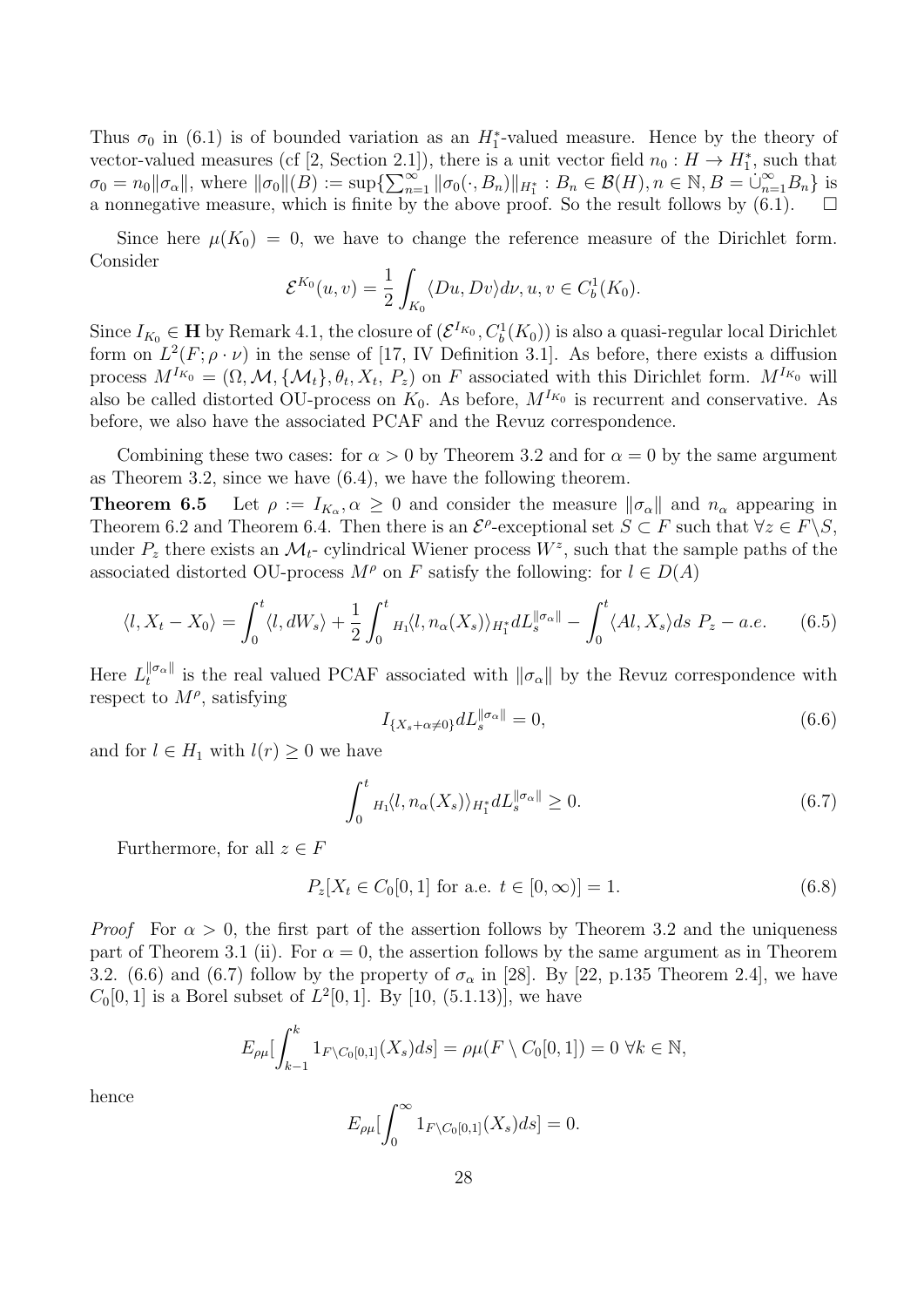Since  $E_x \left[ \int_0^\infty 1_{F \setminus C_0[0,1]}(X_s) ds \right]$  is a 0-excessive function in  $x \in K_\alpha$ , it is finely continuous with respect to the process *X*. Then for  $\mathcal{E}^{\rho} - q.e.$   $z \in F$ ,

$$
E_z\left[\int_0^\infty 1_{F\setminus C_0[0,1]}(X_s)ds\right]=0,
$$

thus, for  $\mathcal{E}^{\rho} - q.e.$   $z \in F$ ,

$$
P_z\left[\int_0^\infty 1_{F\backslash C_0[0,1]}(X_s)ds=0\right]=1.
$$

As a consequence, we have that  $\Lambda_0 := \{X_t \in C_0[0,1] \text{ for a.e. } t \in [0,\infty)\}\$ is measurable and for  $\mathcal{E}^{\rho}$  *−* q.e.  $z \in F$ 

$$
P_z(\Lambda_0)=1.
$$

As  $\Lambda_0 = \cap_{t \in \mathbb{Q}, t > 0} \theta_t^{-1} \Lambda_0$  and since by [4] we have that the semigroup associated with  $X_t$  is strong Feller, by the Markov property as in [8, Lemma 7.1], we obtain that for any  $z \in F$ ,  $t \in \mathbb{Q}$ ,  $t > 0$ ,

$$
P_z(\theta_t^{-1} \Lambda_0) = 1
$$

Hence for any  $z \in F$  we have

$$
P_z[X_t \in C_0[0,1] \text{ for a.e. } t \in [0,\infty)] = 1.
$$

**Remark 6.6** We emphasize that in the present situation it was proved in [19, Theorem 1.3] that for all initial conditions  $x \in H$ , there exists a unique strong solution to (1.1). By [28] the solution in [19] is associated to our Dirichlet form, hence satisfies (6.5) by Theorem 6.5. Hence it follows that the solution in [19, Theorem 1.3] is solution to an infinite-dimensional Skorohod problem.

**Acknowledgement.** The authors would like to thank Professor Zhiming Ma and Qingyang Guan for their helpful discussions and suggestions and also Giuseppe Da Prato and Ben Goldys for reaching an earlier version of this paper.

# **References**

- [1] L. Ambrosio, G.Da Prato and D. Pallara, BV functions in a Hilbert space with respect to a Gaussian measure, preprint, (2009)
- [2] L. Ambrosio, S. Maniglia, M. Miranda Jr and D. Pallara, BV functions in abstract Wiener spaces, *Journal of Functional Analysis*. **258** (2010), 785-813
- [3] L. Ambrosio, M. Miranda Jr and D. Pallara, Sets with finite perimeter in Wiener spaces, perimeter measure and boundary rectifiability, Discrete Contin. Dyn. Syst. Series A, **28** (2010), 591-606
- [4] L. Ambrosio, G. Savaré and L. Zambotti, Existence and stability for Fokker-Planck equations with log-concave reference measure. *Probab. Theory Related Fields.* In press.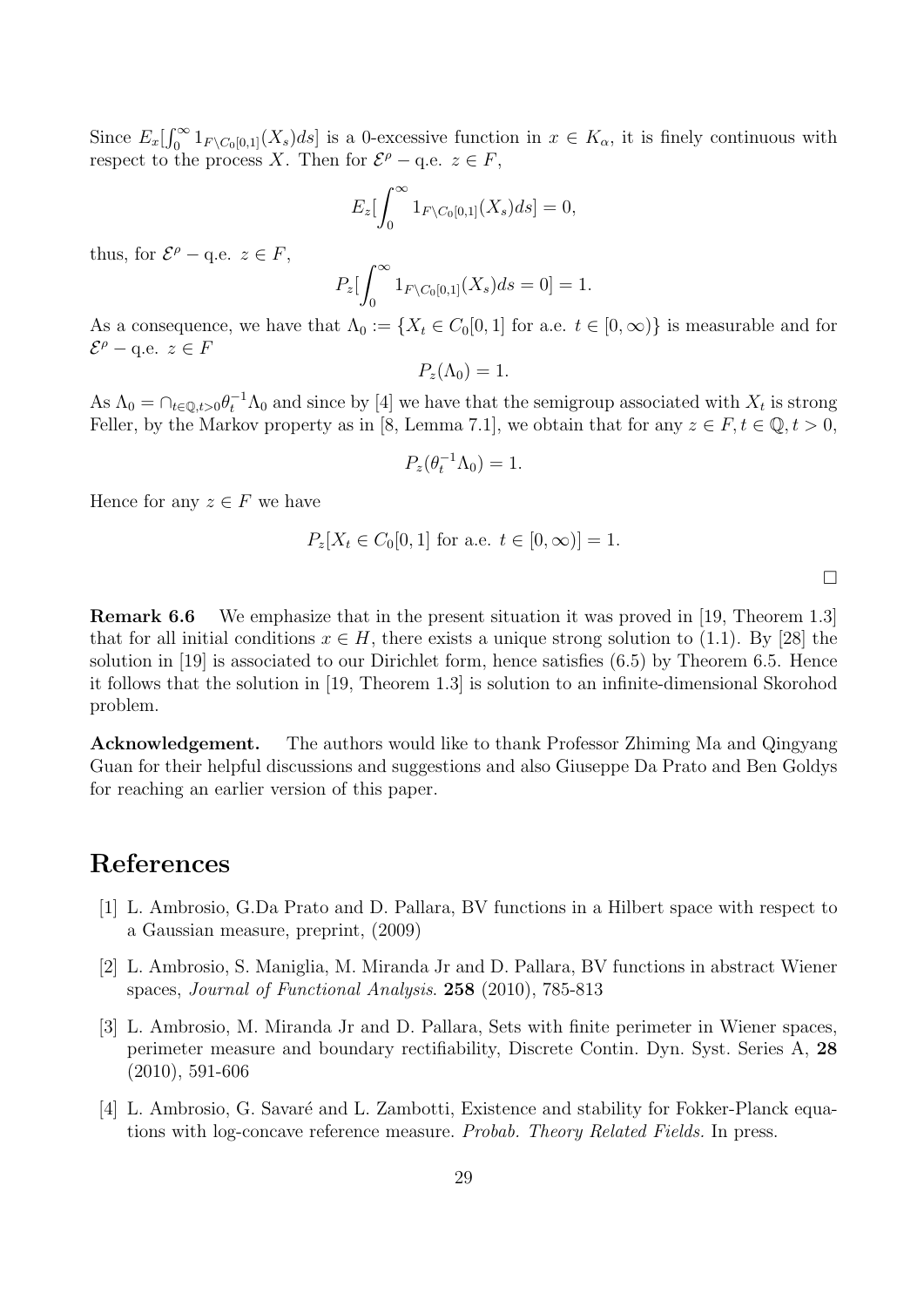- [5] S. Albeverio and M. Röckner, Classical Dirichlet forms on topological vector spaces– closability and a Cameron-Martin formula, *Journal of Functional Analysis*. **88** (1990), 395-436
- [6] V. Barbu, G. Da Prato and L. Tubaro, Kolmogorov equation associated to the stochastic reflection problem on a smooth convex set of a Hilbert spaces, *The Annals of Probability*. **4** (2009), 1427-1458
- [7] V. Barbu, G.Da Prato and L. Tubaro, Kolmogorov equation associated to the stochastic reflection problem on a smooth convex set of a Hilbert spaces, preprint, 2010
- [8] G. Da Prato and M. Röckner, Singular disspative stochastic equations in Hilbert spaces. *Probability Theory Related Fields*. **124** (2002), 261-303
- [9] G. Da Prato, M. Röckner and F.Y. Wang, Singular stochastic equations on Hilbert spaces: Harnack inequalities for their transition semigroups, *Journal of Functional Analysis*. **257** (2009), 992-1017
- [10] M. Fukushima, Y. Oshima and M.Takeda, "Dirichlet forms and symmetric Markov processes," de Gruyter, Berlin/New York, 1994
- [11] M. Fukushima, On semimaringale characterizations of functionals of symmetric Markov processes, *Electron. J. Probab.* **4**(1999), 1-32
- [12] M. Fukushima, BV functions and distorted Ornstein Uhlenbeck processes over the abstract Wiener space, *Journal of Functional Analysis*. **174** (2000), 227-249
- [13] M. Fukushima, and Masanori Hino, On the space of BV functions and a related stochastic calculus in infinite dimensions, *Journal of Functional Analysis*. **183** (2001), 245-268
- [14] M. Hino, Sets of finite perimeter and the Hausdorff-Gauss measure on the Wiener space, *Journal of Functional Analysis*. **258** (2010), 1656-1681
- [15] T. G. Kurtz, The Yamada-Watanabe-Engelbert theorem for general stochastic equations and inequalities, *Electronic Journal of Probability*. **12** (2007), 951-965
- [16] P. Malliavin, "Stochastic Analysis." Springer, Berlin,1997
- [17] Z. M. Ma, and M. Röckner, "Introduction to the theory of (non-symmetric) Dirichlet forms," Springer-Verlag, Berlin/Heidelberg/New York, 1992
- [18] C. Marinelli and M. Röckner, On uniqueness of mild solutions for dissipative stochastic evolution equations, to appear in *Infinite dimensional Analysis, Quantum Probability and Related Topics*
- [19] D. Nualart, and E. Pardoux, (1992). White noise driven quasilinear SPDEs with reflection. ´ *Probability Theory Related Fields* **93** 77-89
- [20] M. Ondreját, Uniqueness for stochastic evolution equations in Banach spaces. *Dissertationes Math. (Rozprawy Mat.)* **426**, 2004.